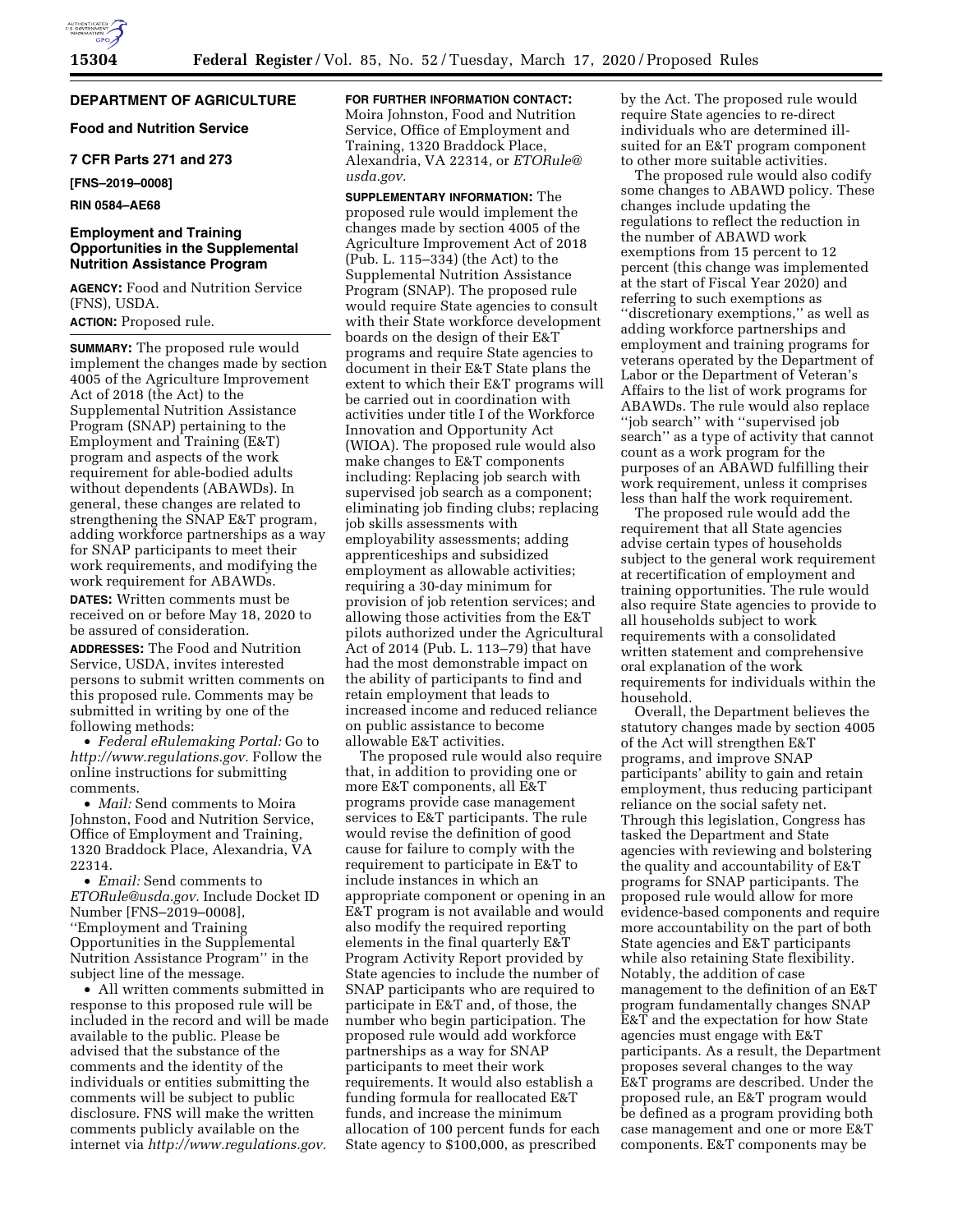comprised of a number of activities which are designed to achieve the purpose of the component. The Department is also asking for input around the requirement to verify SNAP eligibility for E&T participation.

The Department will discuss each of the proposed regulatory changes in more detail below.

## **Consultation With Workforce Development Boards and Coordination With the Workforce Innovation and Opportunity Act (WIOA)**

Current regulations at 7 CFR 273.7(c)(5) require that E&T components must be delivered through the State's statewide workforce development system, unless the component is not available locally through such a system. The Act added the requirement in section 6(d)(4)(A) of the Food and Nutrition Act (FNA) that State agencies must design their SNAP E&T programs in consultation with their State workforce development board or, if the State agency demonstrates that consultation with private employers or employer organizations would be more effective or efficient, in consultation with private employers or employer organizations. The Act also added a new requirement that State agencies include in their E&T State plans the extent to which the State agency will coordinate with the activities carried out under title I of the Workforce Innovation and Opportunity Act (WIOA). The Department instructed State agencies in the March 6, 2019, Informational Memorandum on Farm Bill E&T (*[https://www.fns.usda.gov/snap/snap](https://www.fns.usda.gov/snap/snap-section-4005-agriculture-improvement-act-2018-informational-memorandum)[section-4005-agriculture-improvement](https://www.fns.usda.gov/snap/snap-section-4005-agriculture-improvement-act-2018-informational-memorandum)[act-2018-informational-memorandum](https://www.fns.usda.gov/snap/snap-section-4005-agriculture-improvement-act-2018-informational-memorandum)*) that these provisions were self-enacting and States should begin implementing them immediately and incorporate a description into their FY 2020 E&T State plans. The Department proposes to modify the regulation at 7 CFR 273.7(c)(5) to add the requirement that State agencies design their E&T programs in consultation with their State workforce development board or with employers or employer organizations, if the State agency demonstrates such consultation would be more effective or efficient. The Department also proposes to modify the regulation at 7 CFR  $273.7(c)(6)(xii)$ , as redesignated, to require State agencies to describe in their E&T State plans how they met this requirement to consult, and to include a description of any outcomes from this consultation. The Department also proposes to modify the regulation at 7 CFR  $273.7(c)(6)(xii)$ , as redesignated, to require State agencies to document in their E&T State plan the

extent to which their E&T programs are coordinated with activities carried out under title I of WIOA. The Department would like to clarify that, despite these new requirements for consultation with State workforce development boards and for documenting in E&T State plans the extent to which State agencies have coordinated with activities carried out under title I of WIOA, State agencies would not need approval from the State workforce development board to implement their E&T program. The State SNAP agency would remain responsible for implementing and operating the State's E&T program.

The Department encourages State agencies to take full advantage of the workforce development expertise that already exists in their States to inform their E&T programs. Generally, E&T programs must be delivered through statewide workforce development systems—a broad network of service providers which may include: Government and the public sector; community-based organizations and nonprofits; employers and industry; occupational training providers; and post-secondary institutions, such as community colleges. State agencies should work with their Departments of Labor, State and local workforce development boards, and American Job Centers, as well as tribal workforce development programs, to obtain comprehensive labor market information when designing their E&T programs, and to capitalize on existing workforce development infrastructure and resources to ensure E&T participants have access to appropriate E&T services necessary to move them into good jobs and toward economic self-sufficiency. The Department encourages State agencies to design programs that are responsive to the needs of employers. Local Departments of Labor or American Jobs Centers may have existing relationships with local employers through which they have generated important information about the local labor market and employer training needs. State agencies should leverage the insights gained through these existing relationships as they build their own E&T programs. Nevertheless, the Department would again emphasize that, while State agencies may utilize the workforce development expertise of other agencies or organizations, it ultimately remains the responsibility of the State agency to ensure that E&T programs meet all SNAP requirements and operate in compliance with SNAP law and regulations.

## **Supervised Job Search**

Current regulations at 7 CFR 273.7(e)(1)(i) establish job search as an allowable E&T component. In addition, current regulations at 7 CFR 273.7(e)(1) specify that ''job search or job search training, when offered as components of an E&T program, are not qualifying activities relating to the participation requirements necessary to maintain SNAP eligibility for ABAWDs.'' However, the current provision goes on to state that ''job search or job search training activities, when offered as part of other E&T program components, are acceptable as long as those activities comprise less than half the total required time spent in the components.'' The Act replaced the E&T job search component with supervised job search in section  $6(d)(4)(B)(i)(I)$  of the FNA, and defined supervised job search as an E&T component that occurs at Stateapproved locations at which the activities of participants shall be directly supervised, and the timing and activities of participants tracked in accordance with guidelines issued by the State agency. The Department instructed State agencies in the March 6, 2019, Informational Memorandum on Farm Bill E&T that, if they offer job search as part of SNAP E&T, that job search must be supervised, in compliance with the new statutory requirements in FY 2020. Likewise, here the Department proposes to codify the new supervised job search component at current 7 CFR  $273.7(e)(1)(i)$ , now being redesignated as 7 CFR 273.7(e)(2)(i). In addition, the Department proposes to make edits to current 7 CFR 273.7(e)(1), at redesignated 7 CFR 273.7(e)(2), to specify that job search, including supervised job search, when offered as components of an E&T program, are not in and of themselves ''qualifying activities relating to the participation requirements necessary to fulfill the ABAWD work requirement under § 273.24.''

However, job search, including supervised job search, are acceptable activities when offered as part of other E&T program components and those activities comprise less than half of the total required time spent in the components. The Department also proposes changes related to supervised job search in the section on ABAWD work programs at 7 CFR 273.24(a)(1)(iii), which are discussed in the section titled *Work Programs for Fulfilling the ABAWD Work Requirement* later in this preamble.

As noted above, the Department proposes to update the job search component to supervised job search in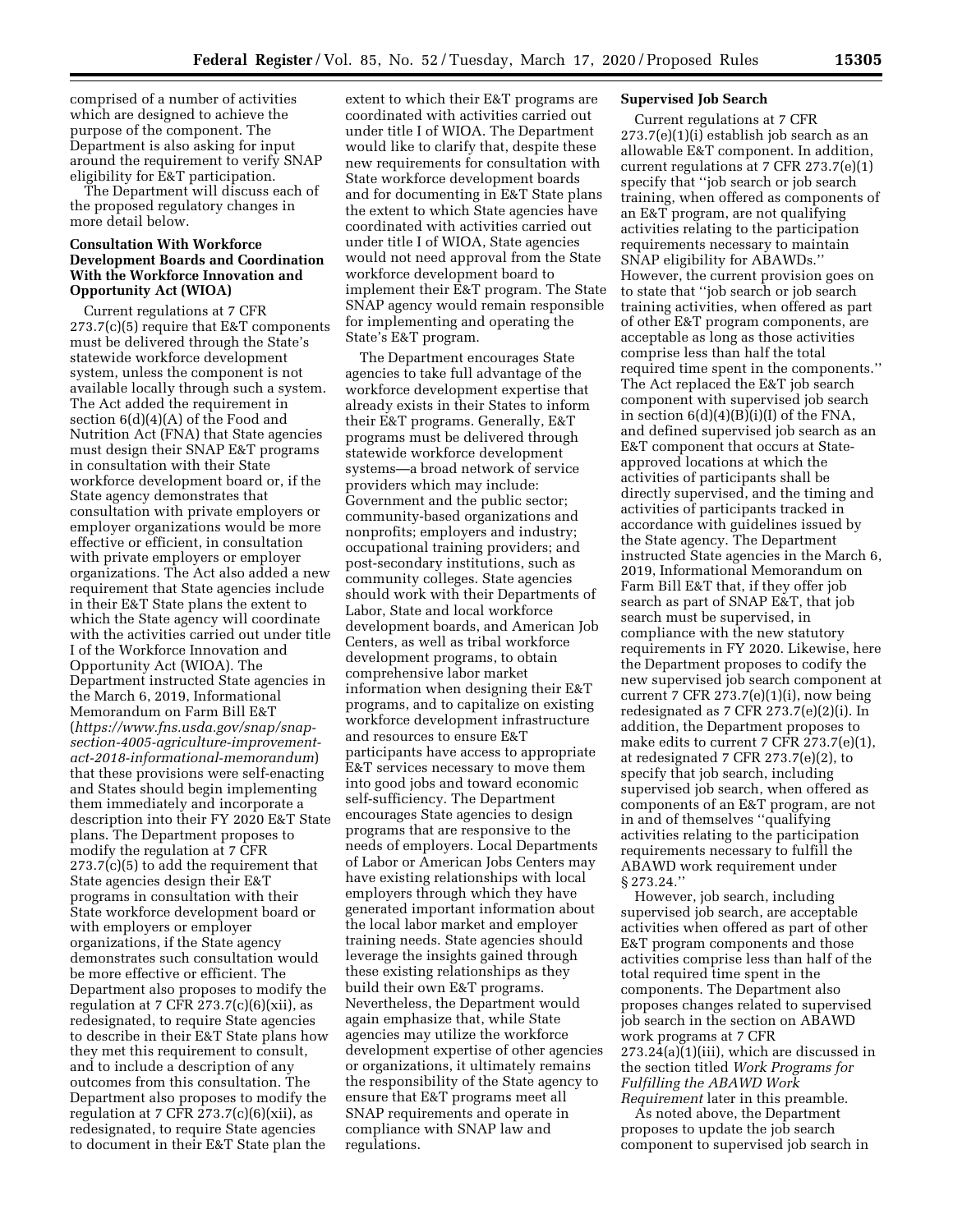current 7 CFR 273.7(e)(1)(i), at redesignated 7 CFR 273.7(e)(2)(i). In accordance with the Act, the Department proposes to define supervised job search as an E&T component that occurs at Stateapproved locations at which the activities of participants shall be directly supervised, and the timing and activities of participants tracked, in accordance with guidelines issued by the State agency. The requirements encourage the development of environments and engagement strategies that ensure the time an E&T participant spends looking for a job is productive and more likely to lead to improved employment outcomes.

The Department also believes that supervised job search should not create unnecessary impediments that would hinder an E&T participant's ability to move toward self-sufficiency. The Department recognizes that meeting this expectation may require additional State agency resources, particularly with regard to directly supervising E&T participants and tracking their timing and activities. For instance, State agencies may need to identify new environments or tools to provide supervised job search and invest in staff to actively engage E&T participants to help them find meaningful work. In this proposed rule the Department has chosen to include the regulatory text as written in the statute and seek comments about how to further define what constitutes ''supervised'' and ''State-approved location.'' The Department in particular seeks comments on how to define supervision for the purposes of this provision, including whether supervision shall be provided in-person, and whether a ''State-approved location'' shall be a set geographic point, or whether State agencies may be able to meet this requirement in a virtual or telephonic environment.

In addition, the Department seeks comments on the various modes or approaches for providing supervised job search, including how State agencies and E&T providers would administer such programs in a physical location and how they might provide these services for E&T participants, such as those in rural areas, who may have challenges fulfilling their requirement on-site. Commenters are also asked to describe how other programs have implemented similar supervised job search programs and how SNAP E&T could align with those other programs within the bounds of the statutory changes made by the 2018 Farm Bill. The Department is only seeking comments on those various potential

modes and approaches and does not intend to presuppose how supervision or State-approved location may be defined in the final rule.

The Department seeks comments especially from State agencies and E&T providers on the ways in which this provision can best be implemented by State agencies choosing to provide supervised job search as a tool to move E&T participants toward improved employment outcomes. Particular questions include:

• *State-approved locations:* What types of locations would State agencies consider as State-approved locations (*e.g.,* in a specific type of facility such as local SNAP office, an American Job Center, or the office of an E&T provider; an interactive website; or through an application on a mobile phone)? What criteria would State agencies consider when determining State-approved locations (*e.g.,* ease of access for E&T participants; ability of the State agency to provide oversight of activities; cost to the State agency)? How would these different approaches affect the ability of E&T participants to access supervised job search activities and State agency administrative burden?

• *Directly supervise participants:*  How might State agencies directly supervise E&T participants participating in supervised job search? What types of activities would State agencies include as part of this supervision (*e.g.,* guiding E&T participants to increase the success of their job search; ensuring that E&T participants spend an appropriate number of hours searching for jobs to fulfill their work requirement, as applicable; or connecting E&T participants with other resources to improve their ability to gain employment)? What modes would State agencies consider to deliver this supervision (*e.g.,* in-person, text messages, chat rooms, or phone calls)? How would these different potential approaches affect the ability of E&T participants to access supervised job search activities and State agency administrative burden? How might different approaches impact E&T outcomes and move participants toward self-sufficiency through work?

• *Tracking timing and activities of participants:* How might State agencies track the timing and activities of E&T participants in supervised job search? What would the State agency track (*e.g.,*  number of job applications submitted to employers; number of hours spent searching for a job; or number of log-ins to a State-approved website)? What modes might State agencies consider to track the timing and activities of participants (*e.g.,* in-person contacts;

emails, phone calls, or text messages; or electronic sign-ins through Stateapproved websites or web-based applications)? How would these different potential approaches affect the ability of E&T participants to access supervised job search activities and State agency administrative burden?

In addition, the Department seeks comments describing current job search programs operated as part of E&T programs or other workforce development programs that are directly supervised and where the timing and activities of participants are tracked by the State agency or providers. How are State agencies or providers providing this direct supervision and tracking the timing and activities of E&T participants? Do these programs require that the activities and supervision take place at a State-approved location? If so, how is location defined? What lessons learned can State agencies or their providers share to assist the Department in ensuring State agencies create supervised job search components that are accessible to E&T participants, particularly those in rural areas or who might otherwise have challenges accessing a physical location, that employ evidence-based strategies to move participants towards improved employment outcomes, and that effectively maximize all available State E&T resources?

The Department recognizes that job search, supervised or otherwise, can be an important activity for E&T participants seeking employment or looking for a new job where they can apply the skills gained through E&T. The Joint Explanatory Statement of the Committee of Conference, issued with the Act, reinforced that view by stating that ''unsupervised job search'' may be a ''subsidiary component'' for the purposes of meeting a work requirement, so long as it is less than half of the requirement.<sup>1</sup> As a result, the Department proposes in 7 CFR 273.7(e)(1)(i), redesignated as 7 CFR 273.7(e)(2)(i), that job search not meeting the definition of supervised job search (*i.e.,* that does not meet all three of the following conditions: Takes place at a State-approved location, is directly supervised, and the timing and activities of participants are tracked) can be a subsidiary activity of another E&T component as long as it makes up less than half of the total required time spent in that component. For E&T participants subject to the mandatory E&T requirement, this proposed rule would

<sup>1</sup>Conf. Rept. 115–1072, p. 617, *[https://](https://www.congress.gov/115/crpt/hrpt1072/CRPT-115hrpt1072.pdf) [www.congress.gov/115/crpt/hrpt1072/CRPT-](https://www.congress.gov/115/crpt/hrpt1072/CRPT-115hrpt1072.pdf)[115hrpt1072.pdf.](https://www.congress.gov/115/crpt/hrpt1072/CRPT-115hrpt1072.pdf)*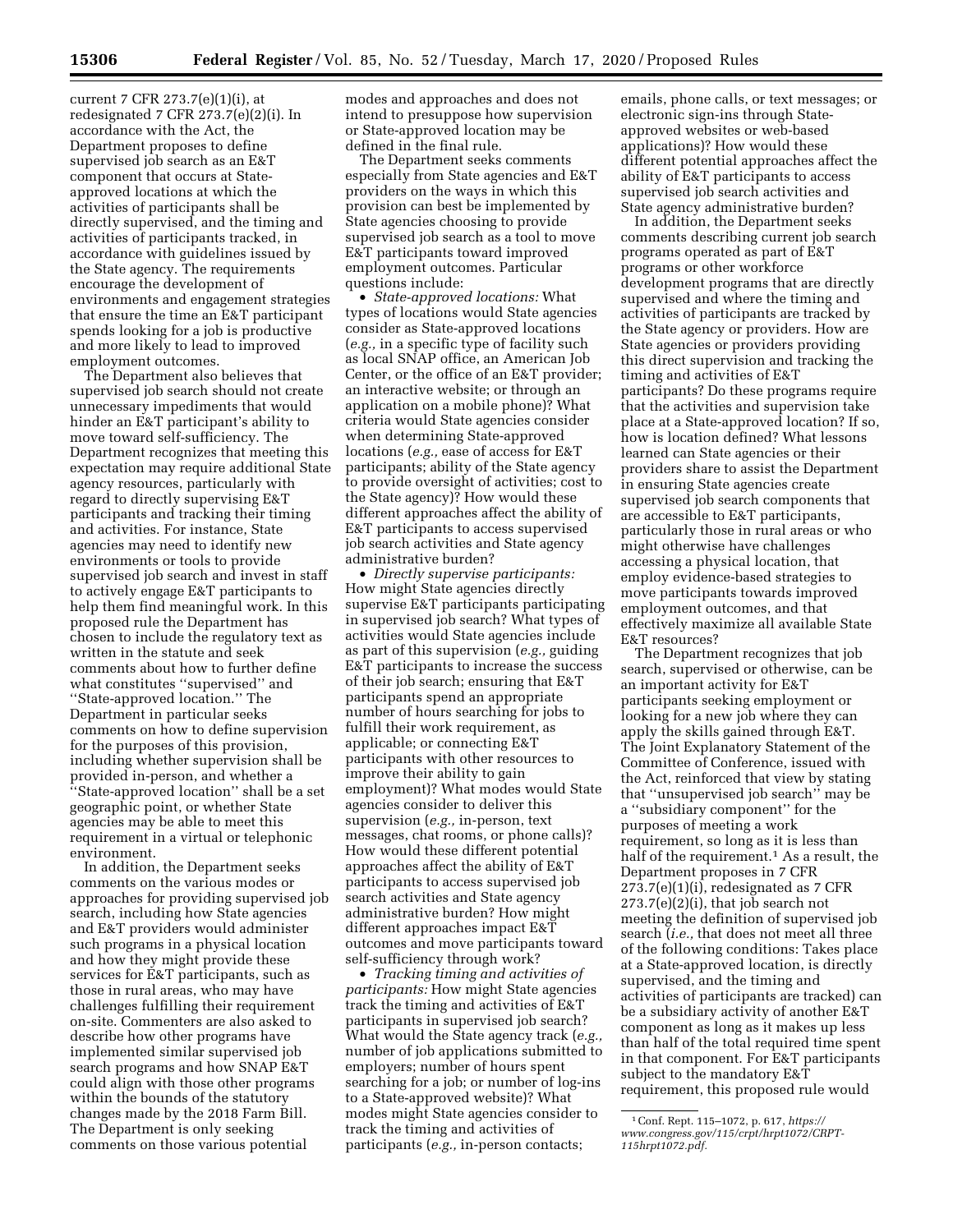allow them to meet their mandatory E&T requirement through participation in an E&T component in which less than 50 percent of the time in the component is spent in job search, supervised or otherwise, or job search training. This would enable E&T participants who are engaged in such an E&T component to begin looking for a position while they are still in training and to have those hours count toward meeting their work requirement. The Department anticipates this flexibility would maximize the potential of E&T participants to build upon potential job connections gained while in the E&T component and increase the speed with which E&T participants can move into employment, while providing them sufficient time to transition from SNAP to self-sufficiency.

The Department proposes to make conforming changes throughout 7 CFR 273.7(e)(1)(i), now redesignated as 7 CFR 273.7(e)(2)(i), to change references from ''job search'' to ''supervised job search.''

The Department also proposes to modify regulations at 7 CFR 273.7(e)(1), now redesignated as 7 CFR 273.7(e)(2), to specify that supervised job search and job search training programs provided through an E&T program cannot alone count as qualifying activities relating to the participation requirements necessary to maintain SNAP eligibility for ABAWDs. However, the current regulations at 7 CFR 273.7(e)(1) allow job search and job search training to count as qualifying activities when offered as a part of other E&T components, as long as those job search and job search training activities comprise less than half the total required time spent in the components. As stated previously, the Joint Explanatory Statement of the Committee of Conference states that ''unsupervised job search'' may be a ''subsidiary component'' for the purposes of meeting a work requirement, so long as it comprises less than half of the requirement. As a result, the Department proposes that job search, whether it meets the definition of supervised job search or not, when offered as part of other E&T components, should continue to serve as an allowable way for ABAWDs to fulfill their work requirement, so long as the job search activities comprise less than half the total required time spent in the components. This change does not reflect a change from existing policy; rather, it is only intended to include supervised job search as a type of job search.

Current regulations at 7 CFR 273.7(c)(6)(i) require State agencies to

submit an E&T State Plan that provides details on the E&T components the State agency plans to provide, including cost information. The Act required State agencies to issue guidelines explaining how they intend to implement supervised job search programs. As a result, the Department proposes to modify regulations at 7 CFR  $273.7(c)(6)(i)$  to specify that a State agency planning to offer supervised job search must include a summary of the guidelines established for supervised job search in its annual E&T State plan. At a minimum, the guidelines would need to specify: The locations of the State-approved sites; how they were selected as State-approved locations; and how the supervised job search component meets the statutory requirements to directly supervise the activities of participants and track the timing and activities of participants.

Lastly, the Department proposes to make an update to the statutory citation in 7 CFR 273.7(e)(1), now redesignated as 7 CFR 273.7(e)(2), to indicate that the section in the FNA referring to work programs for ABAWDs is currently located in section 6(o)(1)(C). A similar change to update the statutory citation is made in 7 CFR 273.7(e)(1)(i), now redesignated as 7 CFR  $273.7(e)(2)(i)$ .

### **Employability Assessments**

Current regulations at § 273.7(e)(1)(ii) permit the use of job skills assessments as part of a job search training component in a State's E&T program. The Act replaced job skills assessments in section 6(d)(4)(B)(i)(II) of the FNA with ''employability assessments.'' The Department instructed State agencies in the March 6, 2019, Informational Memorandum on Farm Bill E&T that they must implement employability assessments in compliance with the new statutory requirements for FY 2020. The Department now proposes to incorporate this change into the regulations by modifying 7 CFR 273.7(e)(1)(ii), now redesignated as 7 CFR 273.7(e)(2)(ii), to remove the reference to job skills assessments and replace it with employability assessments.

The Department notes that employability assessments are more comprehensive and provide a more indepth assessment than job skills assessments. Employability assessments should help determine an individual's readiness for employment, which includes assessing a set of cross-cutting skills such as, applied academic, interpersonal, critical thinking, and communication skills, as well as barriers to work. Job skills assessments determine whether an individual has

the skills appropriate for a specific job and may be one piece of an employability assessment. The information collected through employability assessments should be used, together with ongoing case management, to improve and individualize services to E&T participants, including matching them to appropriate components and identifying appropriate participant reimbursements that are reasonable and necessary for participation in an E&T component.

## **Removal of Job Finding Clubs**

Current regulations at 7 CFR 273.7(e)(1)(ii) include job finding clubs as an allowable activity under the job search training component. The Act modified the job search training component in section  $6(d)(4)(B)(i)(II)$  of the FNA to remove job finding clubs from the list of activities that can be included in a job search training program. The Department instructed State agencies in the March 6, 2019, Informational Memorandum on Farm Bill E&T that they must not include job finding clubs in their FY 2020 E&T programs. The Department now proposes to modify the regulation at 7 CFR 273.7(e)(1)(ii), now redesignated as 7 CFR 273.7(e)(2)(ii), to remove job finding clubs as an activity under the job search training component. The proposed regulation would state that a job search training program ''may consist of employability assessments, training in techniques to increase employability, job placement services, or other direct training or support activities, including educational programs determined by the State agency to expand the job search abilities or employability of those subject to the program.''

The Department would like to clarify that State agencies have broad flexibility in the design of their job search training component and the specific activities that may be included in such a component. While job finding clubs are specifically eliminated as an allowable activity, other activities that increase the employability of participants are still permitted, such as State facilitated peerto-peer learning opportunities or offering job search trainings in a group format, if the State agency determines such activities will expand the job search capabilities or employability of E&T participants.

#### **Job Retention**

Current regulations at 7 CFR 273.7(e)(1)(viii) allow job retention services as an allowable E&T component. These regulations explain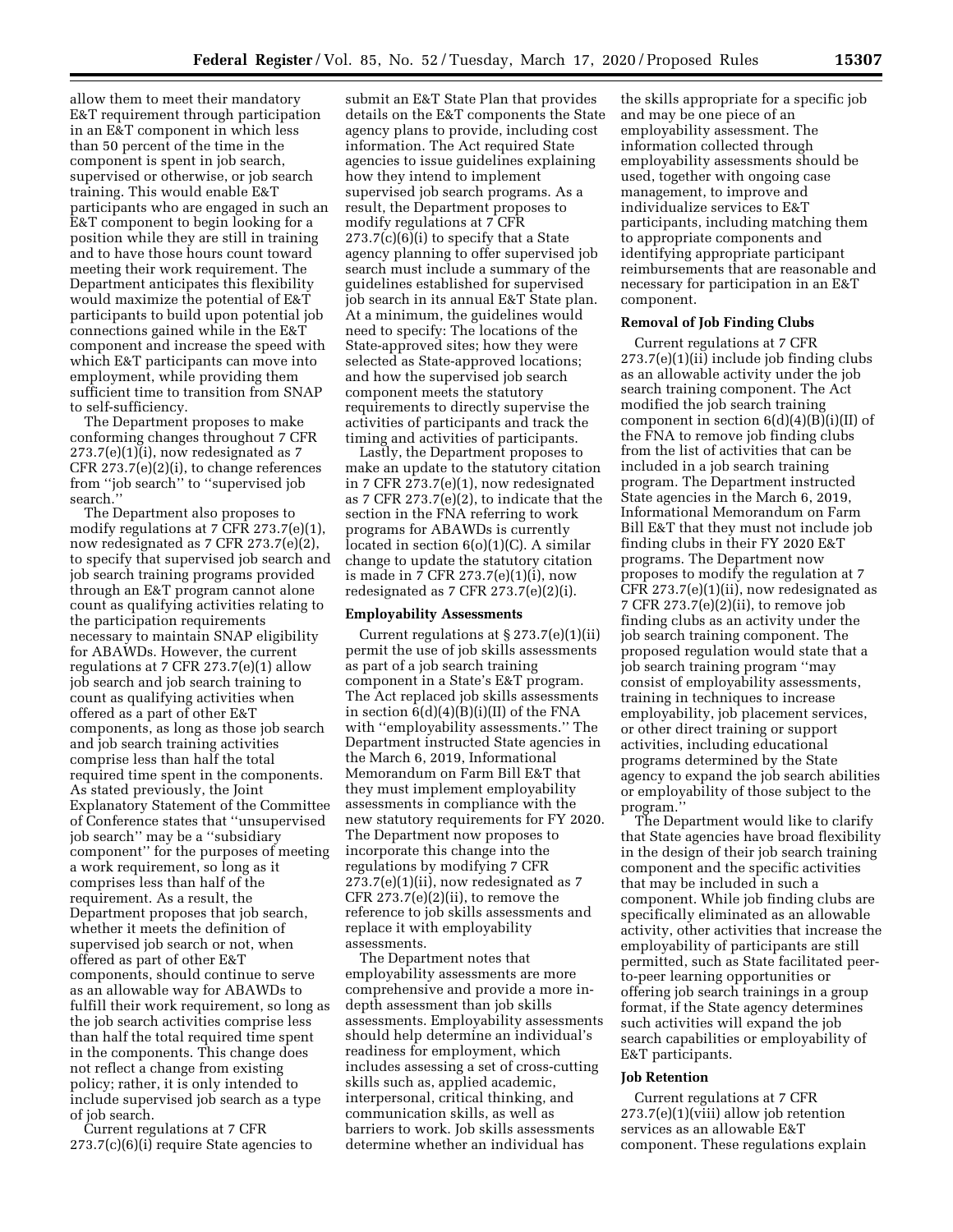that State agencies offering this component must provide no more than 90 days of job retention services. The Act modified the job retention E&T component in section  $6(d)(4)(B)(i)(VII)$ of the FNA to require that State agencies choosing to provide job retention services must offer a minimum of 30 days of services, but did not modify the existing 90 day statutory maximum for the receipt of job retention services. The Department instructed State agencies in the March 6, 2019, Informational Memorandum on Farm Bill E&T that any job retention services must be implemented in compliance with the new statutory requirements in FY 2020. The Department now proposes to modify the current regulations at 7 CFR 273.7(e)(2)(viii), as redesignated, to add a 30-day minimum for the receipt of job retention services. The proposed regulation would state that job retention services must be provided for a minimum of 30 days and no more than 90 days.

For State agencies choosing to offer job retention services, providing at least 30 days of services ensures participants are supported during a period of time when they are most vulnerable. When individuals begin employment, they may need to make many adjustments in their lives, such as arranging day care, using new modes of transportation, or navigating the new work culture. Providing job retention services for these first few weeks would help facilitate the transition to employment and improve their long-term attachment to work. However, the Department understands that, for many reasons, it may be difficult for State agencies to maintain job retention services for a full 30 days due to circumstances outside of their control. For instance, a State agency may plan to provide 90 days of job retention services to a participant, but the participant becomes unreachable after 14 days, making the continued provision of job retention services unachievable.

Given the importance of providing job retention services during the first few weeks of a new job, and the change in the statutory requirements, the Department proposes that State agencies offering this E&T component must make a good faith effort to provide job retention services for a minimum of 30 days to all job retention program participants. The Department proposes that this good faith effort should include, at a minimum, communicating the 30 day minimum to all job retention participants at enrollment in job retention services, and creating a case management plan for each job retention program participant that extends at least

30 days (and no more than 90 days). If a State agency demonstrates a good faith effort to provide job retention services for at least 30 days to a participant, the Department proposes that the activities supporting the good faith effort would satisfy the 30-day minimum requirement.

### **E&T Pilot Activities**

The Act provided the Secretary with discretion to allow programs and activities from the E&T pilots authorized under the Agricultural Act of 2014 (Pub. L. 113–79) (2014 Farm Bill) as regular E&T components in section 6(d)(4)(B)(i)(VIII). The Act specified that this determination must be based on the results from the independent evaluation of the 2014 Farm Bill E&T pilots showing which programs and activities have the most demonstrable impact on the ability of participants to find and retain employment that leads to increased household income and reduced reliance on public assistance. As a result, the Department proposes adding similar language to the regulations in a new paragraph at 7 CFR  $273.7(e)(2)(ix)$  to create a new E&T component category. The Department would note that the independent evaluation of the 2014 Farm Bill E&T pilots is not yet completed; as a result, the Department is not yet able to specifically identify new E&T components from the 2014 Farm Bill E&T pilots.

## **Subsidized Employment and Apprenticeships**

Current regulations at 7 CFR  $273.7(e)(1)(iv)$  describe a work experience program as a program designed to improve the employability of household members through actual work experience or training, or both, and to enable individuals employed or trained under such programs to move promptly into regular public or private employment. The Act added subsidized employment and apprenticeship in section  $6(d)(4)(B)(i)(IV)$  of the FNA as examples of allowable activities under a program designed to improve the employability of individuals through actual work experience or training (*i.e.,*  a work experience program). The Department instructed State agencies in the March 6, 2019, Informational Memorandum on Farm Bill E&T that they may offer apprenticeships in FY 2020. The Department now proposes to modify the regulation at 7 CFR  $273.7(e)(1)(iv)$ , now redesignated as 7  $CFR 273.7(e)(2)(iv)$ , to convey the types of activities allowable as part of a SNAP E&T work experience component. The Department also proposes amending 7

CFR  $273.7(d)(1)(ii)(A)$  to allow E&T funds to be used to subsidize the wages of E&T participants.

To implement the changes made by the Act, the Department proposes several changes to the regulations at 7 CFR 273.7(e)(1)(iv), now redesignated as 7 CFR 273.7(e)(2)(iv). The changes would better align the definition of a work experience program and activities with other Federal workforce development programs, and would delineate work experience programs into two sets of activities—work activities and work-based learning. First, the Department proposes incorporating the Department of Labor's definition of work experience under WIOA into the E&T definition of work experience. Department of Labor regulations at 20 CFR 680.180 define work experience as a planned, structured learning experience that takes place in a workplace for a limited period of time. Second, the Department proposes to delineate the two sets of work experience program activities noted above: Work activity and workbased learning. In defining a work activity, the Department proposes to incorporate part of the definition of a work experience program from the Temporary Assistance for Needy Families (TANF) program (see 45 CFR 261.2), as the Department considers this part of the TANF definition of work experience to be comparable to a work activity in E&T. According to this new E&T definition, a work activity that is performed in exchange for SNAP benefits would provide the individual with an opportunity to acquire the general skills, knowledge, and work habits necessary to obtain employment. The purpose is to improve the employability of those who cannot find unsubsidized full-time employment. The Department's goal in adopting these definitions is to align E&T programs with programs offered through other partners, so as to streamline service delivery across programs, better facilitating State agencies' delivery of their E&T programs through their statewide workforce development systems to the greatest extent possible.

Third, the Department proposes to use the definition of work-based learning included in Perkins V (Pub. L. 115–224). Perkins V defines the term ''work-based learning'' as ''sustained interactions with industry or community professionals in real workplace settings, to the extent practicable, or simulated environments at an educational institution that foster in-depth, firsthand engagement with the tasks required in a given career field, that are aligned to curriculum and instruction'' (20 U.S.C.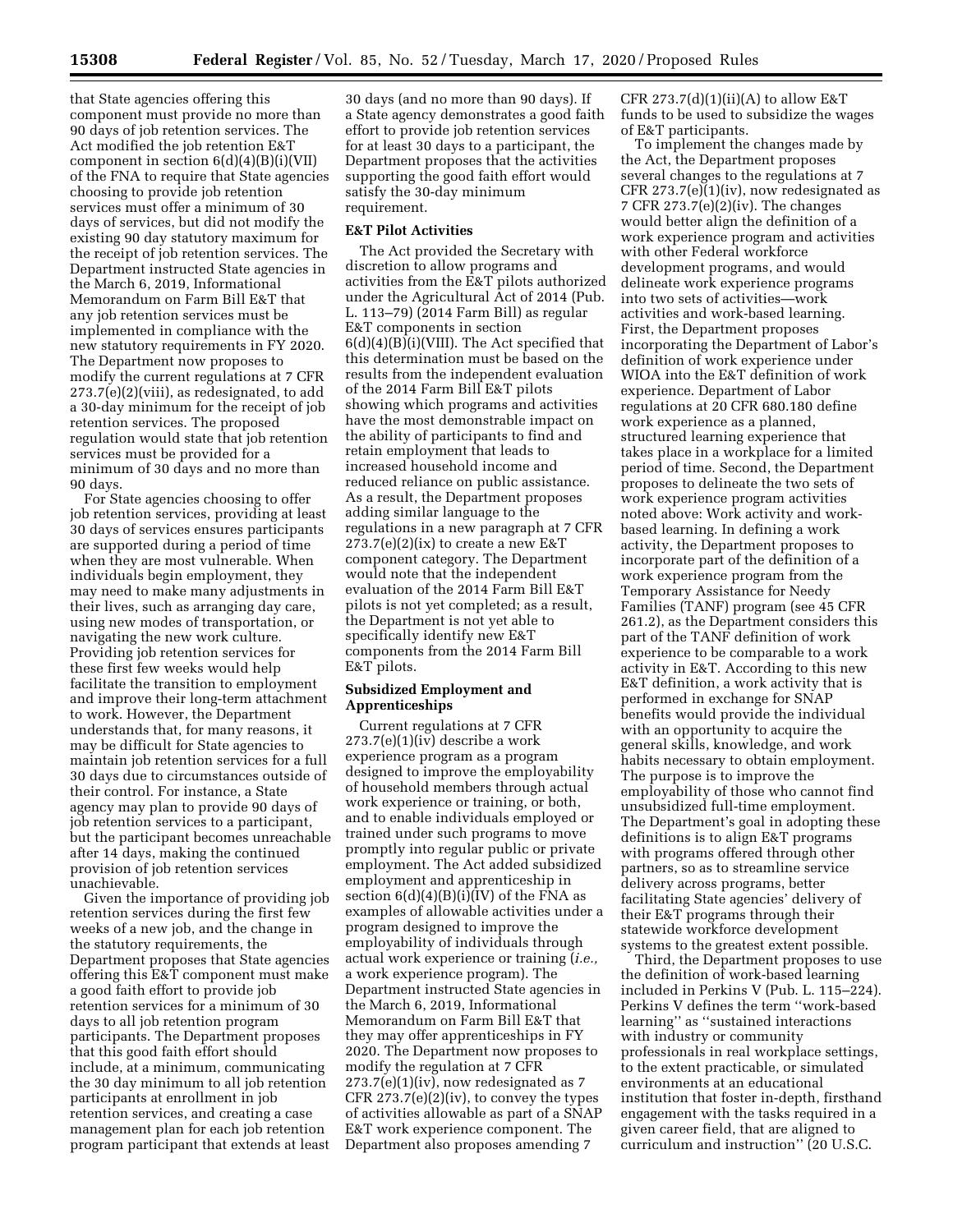2302). Among other activities, workbased learning includes apprenticeships and subsidized employment, which were specifically added by the Act, and may also include instruction in a classroom setting. Work-based learning emphasizes employer engagement, includes specific training objectives, and is expected to lead to regular employment. Because most SNAP participants cannot afford to leave the labor market while they increase their skills, paid work-based learning can be a useful strategy to help them gain skills while also meeting their immediate need to earn income. Ideally, workbased learning should lead to the attainment of industry-recognized certificates or credentials, and should be explicitly linked to increased earnings. Examples of work-based learning models include, but are not limited to, internships, apprenticeships, preapprenticeships, customized training, transitional jobs, incumbent worker training, and on-the-job training. While paid work based learning can be useful, as noted, work based learning can include both subsidized and unsubsidized employment models. The Department also proposes to make a conforming change to existing 7 CFR 273.7(d)(1)(ii)(A) to strike language that E&T funds cannot be used to subsidize the wages of participants, since subsidized employment is an allowable E&T work experience program activity.

Work-based learning is a workforce development best practice, and workbased learning programs are increasingly available through States' statewide workforce development systems. The Department strongly encourages State agencies interested in incorporating work-based learning activities into their E&T programs to work with their State Departments of Labor, American Job Centers, Perkins Career and Technical Education (CTE) providers, and other stakeholders, such as community colleges and communitybased organizations, to capitalize on existing work-based learning infrastructure and services. State agencies choosing to include workbased learning as part of their E&T programs should ensure that the activities are implemented in a manner that is consistent with applicable Federal requirements and regulations.

When designing work-based learning activities as part of an E&T program, State agencies should be cognizant of the fact that section 5(d) of the FNA requires that, for the purposes of determining eligibility, household income must include all income from any source, including subsidized wages earned through E&T, that is not

otherwise excluded in the FNA or any other Federal statute. FNS is not aware of any existing laws that would allow income from subsidized employment to be excluded when determining eligibility for SNAP. The State agency should consider and, as a best practice, advise participants of whether earnings from a work-based learning activity under an E&T program could potentially decrease the amount of SNAP benefits they receive or make their household ineligible for SNAP, and by extension, E&T, depending on their circumstances.

The Department would note that, in accordance with section  $6(d)(4)(B)(i)(IV)(aa)$  and (bb) of the FNA and 7 CFR 273.7(e)(1)(iv)(A) and (B), redesignated as 7 CFR 273.7(e)(2)(iv)(B)(*1*) and (*2*), a work experience component must be consistent with the Fair Labor Standards Act (FLSA), should not replace an existing employee or position, and should provide participants with the same benefits and opportunities as anyone else doing a substantially similar job.

### **WIOA Programs**

Current regulations at 7 CFR 273.7(e)(1)(v) describe the following E&T component: ''a project, program or experiment such as a supported work program, or a WIA [Workforce Investment Act] or State or local program aimed at accomplishing the purpose of the E&T program.'' While the Act did not address this provision, the Department would like to use this rulemaking opportunity to clarify in the regulations the relationship between WIA (the predecessor to WIOA), or State or local programs, and the E&T program. The Department notes that ''WIA or State or local program'' has never been listed as a separate component in the FNA, but that the Department originally included ''WIA or State or local program'' as a separate component in the regulations to signal that these programs can be included in a State's E&T program. With the changes made by the Act to include subsidized employment and apprenticeships as allowable activities in E&T programs, all activities operated under WIOA are now allowable within other E&T components. Similarly, any services offered by the State agency or through State or local programs can be included in one of the other E&T components. The Department has found that listing ''WIOA or State or local program'' as its own separate component category in the regulations implies that State agencies should not use the other more descriptive component categories when they report on WIOA, or State or local

programs in their E&T programs. The Department has provided guidance to State agencies about using other more descriptive E&T component categories, but is now proposing to codify this as a regulatory requirement by removing the reference to WIA. Therefore, the Department proposes to strike ''or a WIA or State or local program'' from the regulatory language at 7 CFR  $273.7(e)(2)(v)$ , as now redesignated. It is important to note that, in proposing this change, the Department is not intending to convey that programs operated under WIOA would be unallowable as E&T activities, in fact, all would be allowable and coordination would be encouraged.

### **Case Management**

Current regulations at 7 CFR 273.7(c)(4) establish the requirement that each State agency must design and operate an E&T program that must consist of one or more E&T components as described in 7 CFR 273.7(e)(1). The Act modified the definition of an E&T program in section  $6(d)(4)(B)(i)$  of the FNA to require that each State E&T program must also provide case management services, such as comprehensive intake assessments, individualized service plans, progress monitoring, or coordination with service providers, in addition to at least one E&T component. The Department instructed State agencies in the March 6, 2019, Informational Memorandum on Farm Bill E&T that they must offer case management to all E&T participants in FY 2020. The Department now proposes to modify the regulation at 7 CFR 273.7(c)(4) to add that State agencies must offer case management services as part of their E&T programs. The Department also proposes to modify the regulations at 7 CFR 273.7(e) to add a new paragraph (e)(1), stating that case management services are a required part of all State E&T programs, and to provide examples from the Act of case management services. In addition, the Department proposes various changes to the definitions in 7 CFR 271.2 to reflect the inclusion of case management services in the E&T program.

The Department believes that, in order to best move SNAP participants toward self-sufficiency, State agencies should connect E&T participants to programs and activities that best meet their employment needs, while supporting participants as they overcome challenges to E&T program completion and employment success. The provision of case management services is an opportunity for State agencies to increase their accountability to E&T participants by expanding their use of tools and resources to ensure all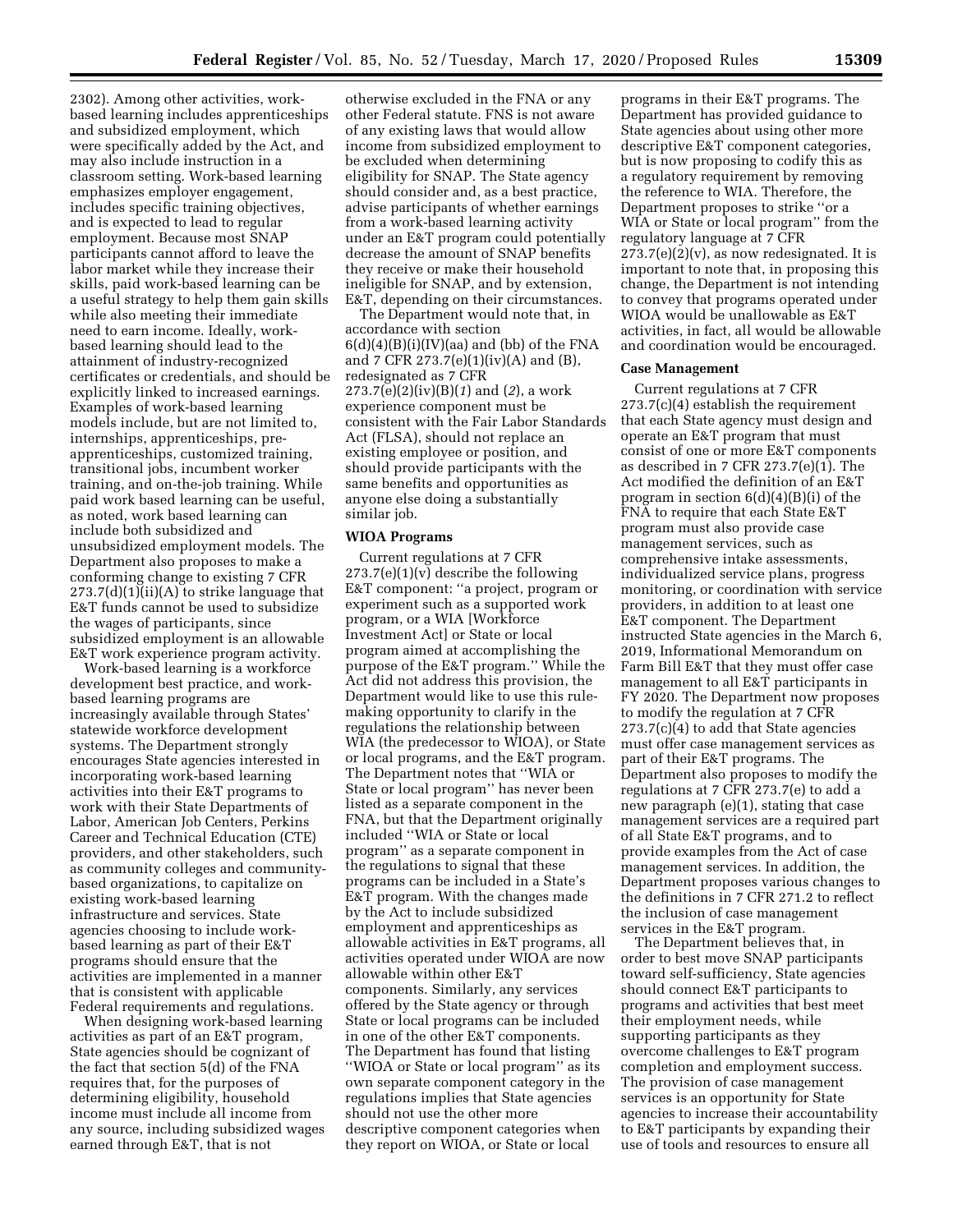E&T participants are successfully supported as they move through an E&T program. The Department recognizes that State agencies may have many approaches to offering case management, depending on resources and the structure of the E&T program in the State. State agencies may also adopt different modes for the delivery of these services (*e.g.,* virtual, over the telephone, in-person, or hybrid approaches) and may employ different staffing arrangements for case managers (*e.g.,* State agency staff, communitybased organizations, or contractors). No matter the approach, the Department encourages State agencies to provide case management services that ensure individuals are assessed and placed in appropriate activities, and are provided the individualized and on-going guidance and support they need in order to be successful. The Department also encourages State agencies to provide case management services that are aligned with best practices in workforce development and human services.

While the Department proposes that State agencies have flexibility in the types of case management services offered, the provision of case management services should generally be consistent with the examples provided in the Act, and the State agency should be able to demonstrate how the case management service is supporting an individual to successfully participate in E&T. As stated in the Joint Explanatory Statement (Conf. Rept. 115– 1072, p. 617), the requirement for case management services is not intended to be an impediment to the State agency nor to the E&T participant. As a result, the Department is proposing regulatory language at 7 CFR 273.7(e)(1), stating that the provision of case management services must not be an impediment to the participant's successful participation in E&T. Similarly, the Department stands ready to offer technical assistance to State agencies to assist in developing case management services that align with State agency priorities, resources, the needs of local participants, and best practices, while meeting the Act's requirement to provide these services to all E&T participants.

In accordance with the Act, the Department also proposes that State agencies must provide all E&T participants with case management services, along with at least one E&T component. The Department proposes that the type and frequency of case management services provided to E&T participants may vary by E&T participant, depending on the needs of

the E&T participant, and resources of the State agency, and the entities providing case management services (*e.g.,* State Agency office, communitybased organizations, contractor, etc.) within the State. As a best practice, the Department notes that case management should be an ongoing activity that must enhance the participant's ability to participate and complete the E&T component to which they are assigned. Case management should not be limited to initial intake activities and should occur as the E&T participant progresses through the E&T program. As such, case management should be tailored to the needs of the individual, and be adaptable to the individual's changing support requirements.

Since case management services are now a required part of all E&T programs, and because Congress requested in the Joint Explanatory Statement to include case management in E&T State plans (Conf. Rept. 115– 1072, p. 617), the Department proposes to also require State agencies to include a description of the case management services they intend to offer as part of their E&T State plan. The Department proposes in new 7 CFR  $273.7(c)(6)(ii)$ that State agencies include information about case management operations, including a description of their case management services and models, the cost for providing the services, how participants will be referred to case management, how the participant's case will be managed, who will provide services, and how the service providers will coordinate with E&T providers, the State agency, and other community resources, as appropriate.

As a result of the requirement that all E&T participants receive case management services, the Department also proposes adding or updating several definitions related to E&T. First, the Department proposes to update the definition of an *Employment and Training (E&T) program* to indicate that E&T programs must consist of case management and at least one E&T component. Second, the Department proposes to revise the definition of an *Employment and Training (E&T) mandatory participant* to update the statutory citation and to indicate these individuals are required to participate in E&T. Third, the Department proposes a definition of *Employment and Training (E&T) voluntary participant* as a SNAP applicant or recipient who volunteers to participate in an Employment and Training (E&T) program. Fourth, the Department proposes to add the definition of an *Employment and Training (E&T) participant* as an individual that meets

the definition of either a mandatory or voluntary E&T participant. Fifth, the Department proposes to revise the definition of an *Employment and Training (E&T) component* to update the statutory citation contained within the definition. And sixth, the Department proposes to delete the definition of *Placed in an employment and training program* as this terminology no longer applies to the current structure of E&T programs.

To reconcile the new structure of E&T programs, to include both case management and one or more E&T components, and to incorporate the new E&T definitions within the current regulations, the Department proposes the following regulatory changes. Title 7 CFR 273.7(c)(2) would be simplified to indicate that when the State agency screens an individual and determines it appropriate to require the individual to participate in an E&T program, the State agency must refer that individual to the E&T program, newly defined as consisting of case management and at least one E&T component. This referral process may vary from State to State and from participant to participant, but in all cases, the E&T participant must receive both case management services and at least one E&T component, and the State agency must determine how a participant progresses through these required elements of an E&T program. For example, the State agency could choose to first refer individuals required to participate in E&T to case management services, rather than refer them directly to an E&T component. The case manager would then determine the most appropriate E&T component for the E&T participant and make the referral to that component. In another example, the State agency could refer the individual directly to an E&T component, and the provider of that component would provide the case management services. In other situations, the State agency could refer the individual initially to both case management services and an E&T component provided by separate entities.

The new proposed regulatory text would also more clearly make a distinction between when the State agency determines an individual is required to participate in E&T (*i.e.,* the determination) and when an individual is referred to E&T (*i.e.,* the referral). While these two steps may often occur closely in time, the Department would like to clarify that it is at the point the State agency determines an individual is required to participate in E&T that an individual becomes a mandatory E&T participant. It is the State agency's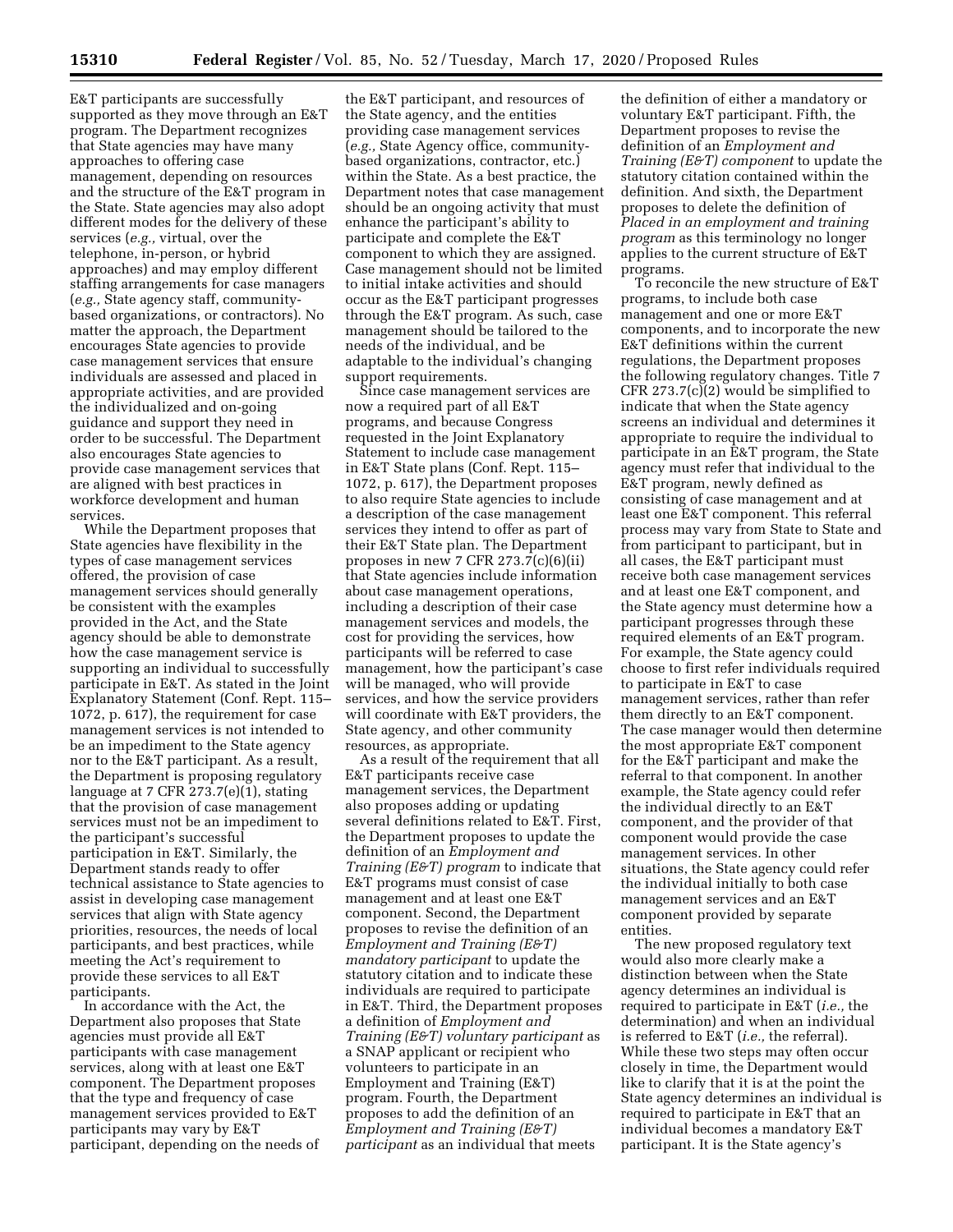responsibility to ensure all mandatory E&T participants are referred to the E&T program in a timely manner and that there is an appropriate and available opening in the E&T program. If there is not an appropriate or available opening in the E&T program for a mandatory participant, the Department proposes that the State agency must determine that a mandatory participant has good cause for failure to participate in an E&T program and not sanction the participant, as discussed later in this preamble in the section titled *State agency accountability for participation in an E&T Program and good cause.* 

The Department also proposes changes to 7 CFR  $273.7(e)(4)$ , as redesignated, to indicate that, when a State agency determines the maximum amount of time an E&T participant may spend in an E&T program, the calculation must include time spent in case management in addition to time spent in E&T components and workfare. Other conforming changes include changes to 7 CFR  $273.7(d)(4)(v)$  and (f)(6).

#### **Referral of Individuals**

Section 4005 of the Act added a new requirement for State agencies regarding any E&T participant, not otherwise exempted from the work requirement, who is determined by the operator of an E&T component to be ill-suited to participate in that E&T program component. For individuals determined to be ill-suited, the Act required the State agency to do the following: (1) Refer the individual to an appropriate E&T component; (2) refer the individual to an appropriate workforce partnership, if available; (3) re-assess the individual's physical and mental fitness; or (4) to the maximum extent practicable, coordinate with other Federal, State, or local workforce or assistance programs to identify work opportunities or assistance for the individual. During this time, the State agency shall ensure that an individual undergoing and complying with the process above shall not be found to have refused without good cause to participate in an E&T program. This new requirement was added at new section 6(d)(4)(O) of the FNA. The Department proposes to codify this new requirement in a new paragraph at 7 CFR  $273.7(c)(18)$ . The Department believes that this new provision was intended by Congress to increase the accountability of State agencies for their E&T programs, particularly when State agencies require participation in E&T. While State agencies are already required to develop State criteria to determine who should be required to participate in E&T, State

agencies often do not apply sufficient due diligence to ensure the SNAP participants who are referred to the E&T program have the capacity to benefit from that training, and that the particular component to which they are referred matches the SNAP participant's needs and skill level. Unfortunately, in these situations, SNAP participants referred to an E&T program may fail to benefit from the program, and ultimately could be disqualified for failure to participate. This new provision strives to strengthen State accountability for their E&T programs by requiring State agencies take additional steps to ensure SNAP participants subject to this provision receive the targeted help they need to move toward self-sufficiency. The Department proposes several new processes to implement the provision, as discussed below.

Consistent with section 4005 of the Act, the proposed regulation in new 7 CFR 273.7(c)(18)(i) would provide the authority to the E&T provider to determine if an individual referred to or participating in an E&T component is ill-suited for that E&T component. For the purposes of this provision, an E&T provider is understood as the provider of an E&T component. While some E&T providers may provide other E&T services like case management, only E&T providers that offer at least one E&T component would have the authority to determine if an individual is ill-suited to participate in that component. The proposed regulation would also require the State agency to ensure E&T providers are informed of their authority to determine what constitutes being ill-suited for a particular E&T component. The Department believes that the authority for determining if an individual is illsuited for a particular E&T component should rest primarily with the E&T provider of that component as they generally set the criteria for who they serve in their E&T program and are in the most appropriate position to determine if a particular individual will be successful, given the requirements of the program. However, the State agency still has the responsibility to properly screen individuals for participation in an E&T program and refer individuals to an appropriate component. The State agency would also be responsible for overseeing the E&T provider and ensuring that the ill-suited determinations that are made are reasonable and nondiscriminatory. The Department proposes that E&T providers have the authority to determine if an individual is ill-suited

for an E&T component from the time the individual is referred by the State agency until the individual completes the component.

When a determination of ill-suited has been made, the proposed rule in new 7 CFR 273.7(c)(18)(i)(A) would require the E&T provider to notify the State agency as soon as possible. The State agency would be expected to establish procedures, including system enhancements, with their E&T providers to ensure this notification occurs promptly, so that the State agency can notify the individual and determine appropriate next steps for the individual with an ill-suited determination (*i.e.,* rescreening the individual for physical and mental fitness; referring the individual to a different E&T component or to a workforce partnership; or identifying other work opportunities or assistance). The State agency may also proactively contact E&T providers for information about any ill-suited determinations that have occurred or may have occurred, but about which notification has not yet been provided by the E&T provider to the State agency.

The Department also proposes that, when the E&T provider notifies the State agency of an ill-suited determination for an individual, the E&T provider also include the reason for the ill-suited determination. Providing the reason would assist the State agency in determining the most appropriate next step for such an individual. If an E&T provider fails to notify the State agency of an ill-suited determination and/or does not provide the reason, and the State agency learns in another way of the ill-suited determination, perhaps from the SNAP participant or a case manager, the State agency should follow-up with the E&T provider to obtain this information. If the State agency is unable to obtain the reason for the ill-suited determination from the E&T provider, the State agency must continue to act on the ill-suited determination as described later in this section and proposed for 7 CFR 273.7(c)(18)(i) and (ii).

While the authority to determine if an individual is ill-suited for a particular E&T component would rest with the E&T provider, State agencies could engage in a discussion with E&T providers about the factors that constitute ill-suited determinations for a particular E&T component. As a best practice, State agencies should be consistently working with their E&T providers to understand the characteristics of individuals who would be most successful in their programs so that, to the maximum extent practicable, the State agency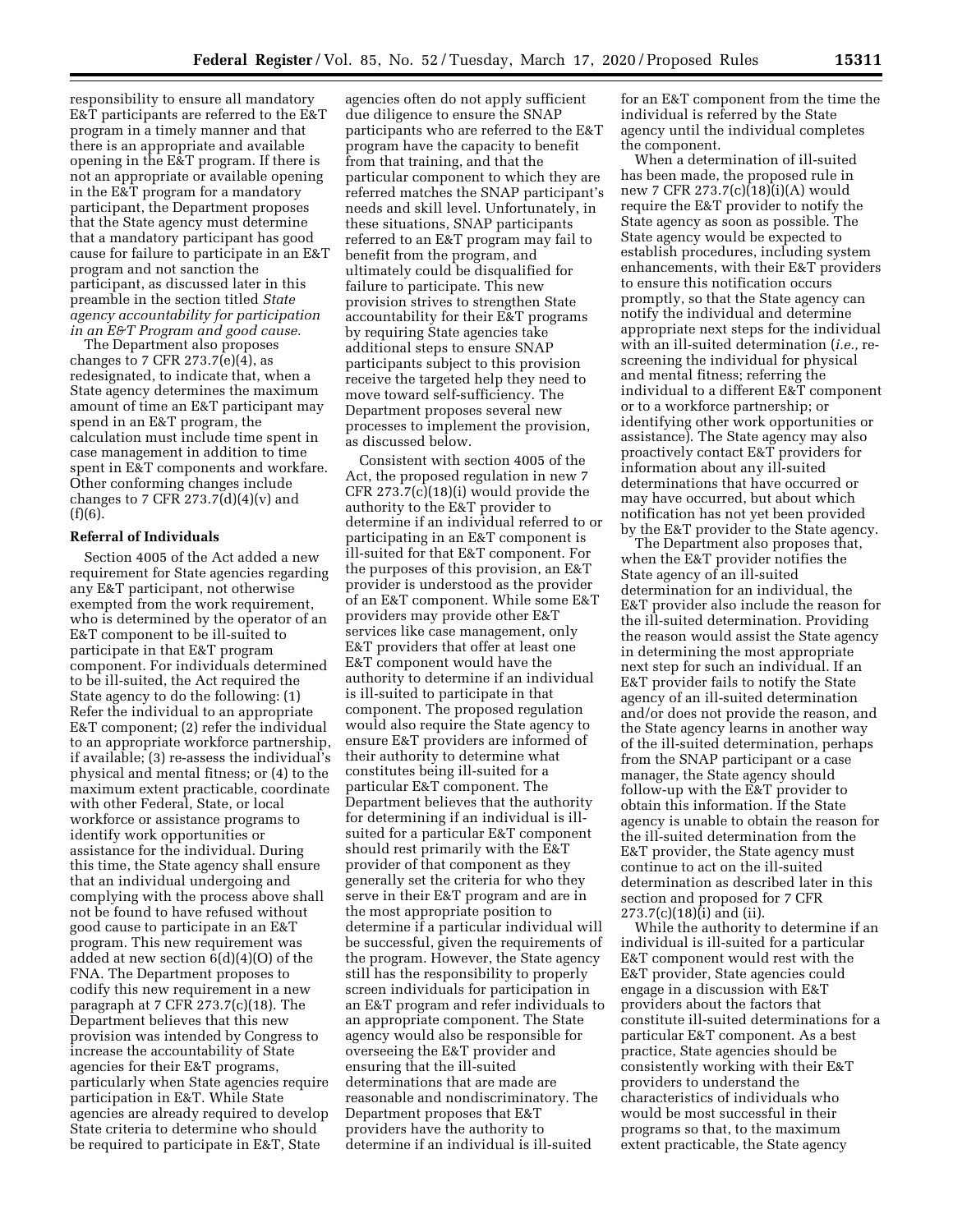could make appropriate referrals and reduce the number of individuals who are referred to E&T components for which they are ill-suited. In particular, this information could be used by the State agency when screening individuals to determine if it is appropriate to refer them to an E&T program and, if it is appropriate, the information could be used to assist the State agency, including case managers, in referring individuals to the specific E&T component where they would most likely be successful. State agencies might consider incorporating information they glean from E&T providers about factors that are most likely to signal success in an E&T component into more specific State agency criteria to be used when determining if an individual should be required to participate in E&T. The Department stresses that it is the responsibility of the State agency to do a thorough screening of individuals to determine if the individual is exempt from the general work requirement or if it is appropriate to refer them to an E&T program or particular E&T component. It is not the E&T provider's responsibility to determine if an individual is exempt from the general work requirements or meets State criteria for referral to an E&T program or specific component. However, the Department would also like to note that nothing precludes the E&T provider from communicating with the State agency to aid the State agency in its determination of whether an individual is exempt from the general work requirements.

Once the State agency receives a notification from the E&T provider that an individual has been determined illsuited for an E&T component, proposed 7 CFR 273.7(c)(18)(i)(A) would require the State agency to send as soon as possible a Notice of E&T Participation Change (NETPC) to the household member. The NETPC should inform the individual of the ill-suited determination. If the individual with the ill-suited determination is an ABAWD, the NETPC should also explain that, regardless of the ill-suited determination, the ABAWD would begin to accrue countable months toward their 3-month participation time limit as of the date of the notice unless the ABAWD fulfills the work requirement in accordance with 7 CFR 273.24. Lastly, the NETPC should provide contact information for the E&T program. The Department seeks comments regarding if and how the Department should more specifically regulate the timing of this notice, and

any additional information the Department should include in the final regulations regarding information printed in the NETPC. The Department also seeks comments on any additional language the Department should include in the final rule addressing required actions the State agency would be expected to take following the notice being sent, including if the final rule should specify when the State agency would be expected to take one of the four actions described below (*e.g.,*  within 30 days, at the next recertification, etc.), and how to ensure an individual with an ill-suited determination is moved into a more suitable activity as soon as reasonably possible.

In accordance with the Act, the proposed rule would also require the State agency, in proposed 7 CFR  $273.7(c)(18)(i)(B)$ , to take the most appropriate of the following four actions for an individual who has been determined ill-suited and is not exempt from the general work requirement: (1) Refer the individual to an appropriate E&T program component; (2) refer the individual to an appropriate workforce partnership, if available; (3) reassess the physical and mental fitness of the individual; or (4) coordinate, to the maximum extent practicable, with other Federal, State, and local workforce or assistance programs to identify work opportunities or assistance for the individual. Additional information about each of these actions is provided below. The Department also notes that decisions about the most appropriate of the four actions to take for an individual with an ill-suited determination is an eligibility function; however, eligibility staff making this decision may consult with E&T case managers and E&T providers to gather important E&T case information about the individual with an ill-suited determination to inform their decision.

A State agency may choose to refer the just determined ill-suited individual to a more appropriate E&T program component. However, before a State agency refers an individual to an appropriate E&T program component, the proposed rule at 7 CFR 273.7(c)(18)(i)(B)(*1*) would require the State agency to screen the individual in accordance with the existing regulation at 7 CFR 273.7(c)(2) to determine if the individual meets State agency criteria for participation in the E&T program. The requirement applies even when individuals were previously screened, as their circumstances may have changed. If appropriate, the State agency should then refer the individual to an E&T program component, and case

management according to the State's E&T procedures. If the individual does not meet State agency criteria for participation in the E&T program, the individual should not be required to participate in the E&T program. The Department also recognizes that there may be circumstances where an individual seemingly meets State agency criteria for participation in E&T, but identification of other work opportunities or assistance (*i.e.,* the fourth available action under this provision) or informing the individual about voluntary participation in a workforce partnership (*i.e.,* the second available action under this provision) would be more appropriate for the individual. In this situation, the Department would encourage State agencies to consider exempting the individual from E&T, as permitted by section 6(d)(4)(D) of the FNA and 7 CFR 273.7(e)(2) (redesignated as § 273.7(e)(3)), identifying other work opportunities or assistance, or informing the individuals about voluntary workforce partnerships. The Department proposes these clarifications to ensure that an individual who has already been found ill-suited for one E&T component is not cycled through additional E&T components that may also not provide the appropriate foundation to move the individual toward self-sufficiency. The Department also believes this approach would allow the State agency to best match limited E&T resources with participants of suitable backgrounds and career interests, and reduce the confusion that multiple unsuccessful E&T referrals can create for individuals with significant barriers to employment.

If the State agency has one or more workforce partnerships available in the State, the State agency could choose to refer an individual, if appropriate, to a workforce partnership. As proposed, 7 CFR 273.7(c)(18)(i)(B)(*2*) explains how the State agency would need to ensure the workforce partnership meets the requirements in proposed 7 CFR 273.7(n), and that the referral be conducted in accordance with these requirements. In particular, and in accordance with the Act, the proposed regulation at 7 CFR  $273.7(n)(9)$  states that no individual can be required to participate in a workforce partnership. Pursuant to these requirements, the Department proposes that before an individual is referred to a workforce partnership, the State agency would first need to provide information to assist the individual in making an informed decision about participation in the workforce partnership. If the individual determines he or she would like to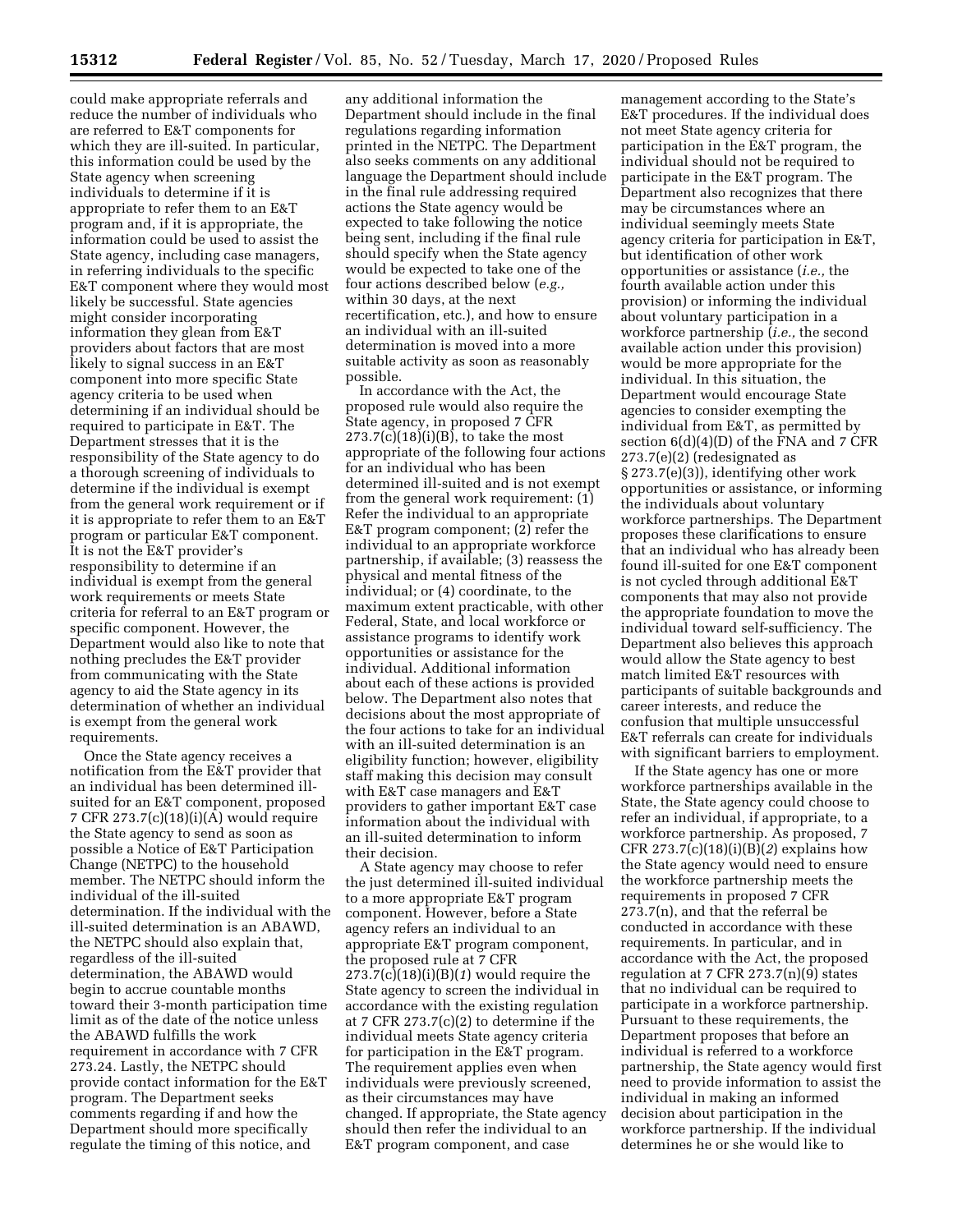participate, the State agency would make the referral to the workforce partnership. If the individual determines he or she would not like to participate in the workforce partnership, then the State agency would need to consider one of the other three actions available in this section. Lastly, the Department proposes in 7 CFR 273.7(n)(6) that individuals subject to mandatory E&T requirements, who choose to participate in a workforce partnership, would need to be considered by the State agency to be fulfilling the mandatory E&T requirement.

The third action available to the State agency when deciding next steps for an individual who has been found illsuited would be to reassess the physical and mental fitness of the individual, as proposed in 7 CFR 273.7(c)(18)(i)(B)(*3*). The Department proposes that this reassessment could be part of a broader reassessment of any exemptions from the general work requirement in existing regulations at 7 CFR 273.7(b). If an individual is not found physically or mentally fit, the individual should be exempted from the general work requirement. If the individual is found mentally and physically fit, and the State agency determines the individual is not otherwise exempt from the general work requirements, the State agency would be expected to consider one of the other available actions in this provision that would most likely lead to increased self-sufficiency for the individual.

The fourth action available to the State agency would be to coordinate with other Federal, State, or local workforce or assistance programs to identify work opportunities or assistance for the individual, as proposed in 7 CFR 273.7(c)(18)(i)(B)(*4*). The Department proposes that the State agency have broad discretion in identifying other workforce or assistance programs that would provide the most appropriate services to the individual to move them toward selfsufficiency, including tribal workforce or assistance programs, with the qualification that these other programs are not included in the E&T State plan. Likewise, since the other work opportunities or assistance programs identified in 7 CFR 273.7(c)(18)(i)(B)(*4*) are not SNAP E&T programs, the State agency cannot require an individual to participate in programs under 7 CFR  $273.7(c)(18)(i)(B)(4)$  as a way to fulfill their mandatory E&T participation requirement, nor would participation in such a program fulfill the individual E&T requirement. If the State agency determines it is appropriate to require

an individual to participate in SNAP E&T, the State agency should refer the individual to an E&T program in accordance with 7 CFR 273.7(c)(18)(i)(B)(*1*) or, at the option of the individual, to a workforce partnership in accordance with 7 CFR 273.7(c)(18)(i)(B)(*2*). As stated previously, the State agency should strongly consider whether it would be appropriate to require an individual to participate in a new E&T component, if that individual has already been found ill-suited for a previous E&T component. Exempting the individual from E&T and identifying well-targeted programs under 7 CFR 273.7(c)(18)(i)(B)(*4*) could better prepare an individual to overcome barriers to training and employment in some circumstances than referral to another E&T component. In addition, while the Department proposes that State agencies have broad discretion in identifying other work opportunities or assistance programs, there would need to be a connection between these other programs and the workforce needs and interests of the individual.

The Act also requires that individuals undergoing and complying with the illsuited process shall not be found to have refused without good cause to participate in an E&T program. As such, the Department proposes in new 7 CFR  $273.7(c)(18)(ii)$  that, from the time an E&T provider determines an individual is ill-suited for an E&T component until after the State agency takes one of the four actions in 7 CFR 273.7(c)(18)(i)(B), the individual would not be found to have refused without good cause to participate in an E&T program. In other words, the individual cannot be disqualified for failure to comply with mandatory E&T from the time the individual is determined to be ill-suited until after the State agency takes one of the four actions in 7 CFR  $273.7(c)(18)(i)(B)$  and the individual subsequently refuses or fails to comply without good cause. On the other hand, regardless of the process described above, from the time an E&T provider makes an ill-suited determination, an ABAWD would continue to accrue countable months toward their 3-month participation time limit unless the ABAWD fulfills the work requirement in accordance with 7 CFR 273.24.

The Department is also proposing revisions to other paragraphs in 7 CFR 273.7 to conform with the requirements of the ill-suited process described in proposed 7 CFR 273.7(c)(18)(i) and (ii). The Department proposes to add language to existing 7 CFR 273.7(c)(3) and (e) to indicate that mandatory E&T participants who are determined illsuited shall not be found to have refused without good cause to comply with a mandatory E&T program from the time an E&T provider determines an individual is ill-suited for an E&T component until after the State agency takes one of the four actions in 7 CFR 273.7(c)(18)(i)(B).

At several points in this section, the Department has proposed how the illsuited determination and subsequent State actions specifically affect mandatory E&T participants. The Department notes that all the regulatory measures discussed in this section also apply to voluntary E&T participants who are not exempt from the general work requirements, unless otherwise specified. For example, the Department would require State agencies to work with their E&T providers to ensure E&T providers notify the State agency when voluntary E&T participants are determined ill-suited for an E&T component, and that the State agency would send voluntary E&T participants a NETPC in accordance with the proposed regulations and take the most appropriate action among the four available State options. As a reminder, voluntary E&T participants are not subject to disqualification for refusal or failure to participate in E&T, in accordance with current 7 CFR 273.7(e)(4)(ii), redesignated as 7 CFR  $273.7(e)(5)(ii)$ .

## **State Agency Accountability for Participation in an E&T Program and Good Cause**

The Act introduced several new provisions that emphasize State agencies' responsibilities to build E&T programs that are well-targeted to E&T participants' needs and support E&T participants as they engage with those programs. Two of those provisions in particular—referral of individuals with an ill-suited determination and the requirement to provide case management—highlight the State agency's responsibility to provide ongoing services and support to all SNAP recipients in E&T, and to ensure that those recipients are matched to services for which they are well-suited. While it has long been the State agency's responsibility to appropriately screen individuals for work exemptions and exemptions from mandatory E&T, to determine if it is appropriate to refer them to an E&T program, and to provide a real opportunity for mandatory E&T participants to meet their E&T requirement, changes made to E&T by the Act strengthen these requirements and State agency accountability.

To be clear, the Department does not believe the new authority of E&T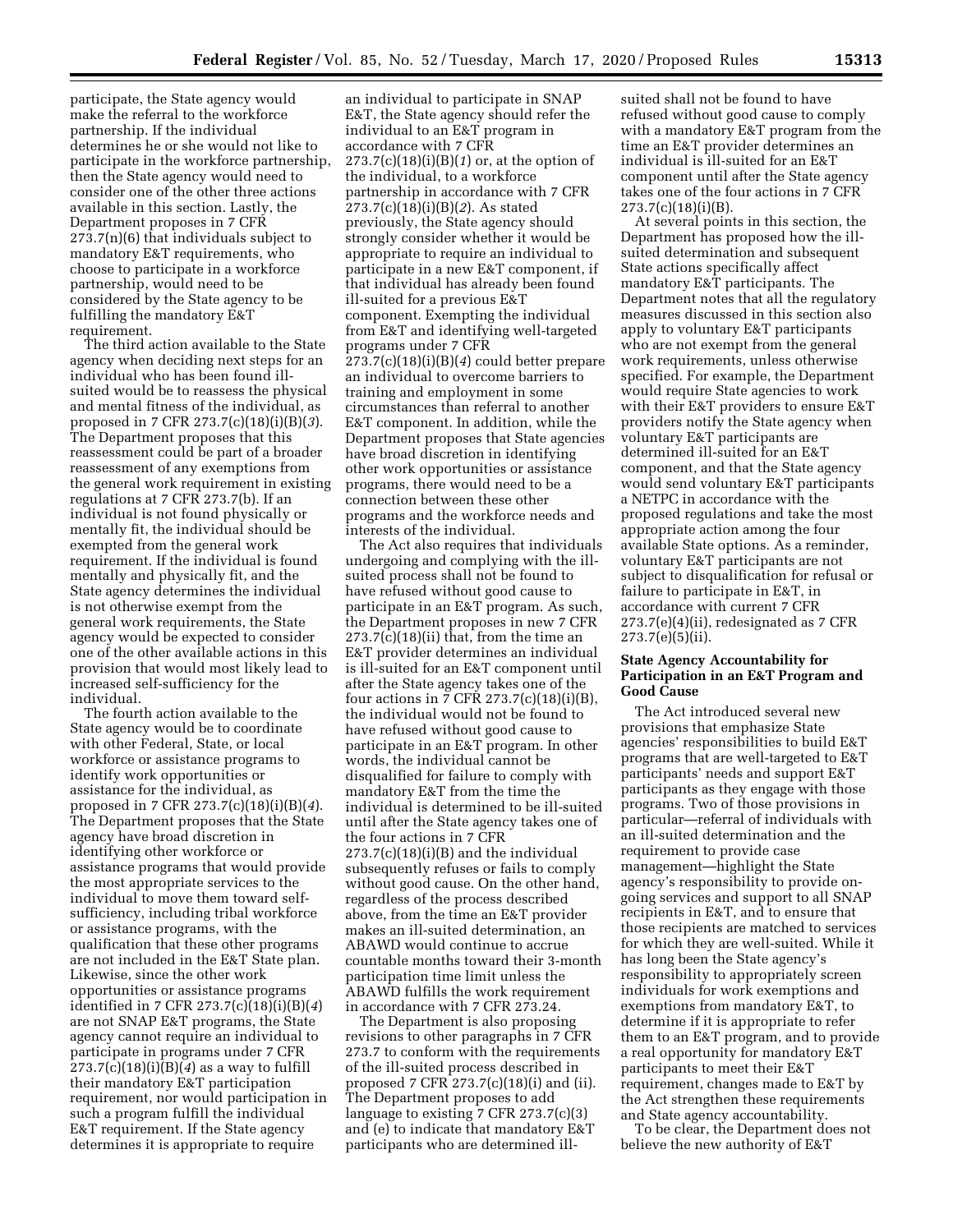providers to determine if an individual is ill-suited for their E&T component, as provided for by the Act, and the addition of case management as a required service for all E&T participants absolves the State agency from doing a thorough initial screening to ensure it is appropriate to require an individual to participate in an E&T program. Existing statutory and regulatory language clearly indicate that the State agency has primary responsibility for the design and operation of their E&T program, which may include agreements with one or more E&T providers who may provide case management, E&T components, or other activities as outlined in the E&T State plan. While State agencies may choose the method of delivery that best meets their operational needs, the Department emphasizes the State agency retains responsibility for their E&T program. For example, if the State agency were to require an individual to participate in an E&T program when in fact it was not appropriate to do so, the State agency has the responsibility to take the appropriate action when the State agency later learns the individual was ill-suited for an E&T component or the individual should not have been required to participate in E&T because they meet an exemption from mandatory E&T. In fact, the State agency could obtain new information at several points in the process after the State agency makes the determination to require an individual to participate in E&T, but before or shortly after the individual actually engages with an E&T component. For example, a State agency may determine an individual is a mandatory E&T participant and refer that individual to an E&T case manager (*e.g.,* a State agency staff, a community based organization, or a contractor) who conducts an intake and assessment to determine which E&T component is an appropriate fit for the individual. If during this process, it is discovered that the participant in fact meets a criterion for exemption from the mandatory E&T program, the Department proposes the E&T case manager must inform State agency eligibility staff and, if the State agency determines the participant does in fact meet an exemption, the individual would then be exempted from mandatory E&T by the State agency. The Department proposes in 7 CFR 273.7(e)(1), as redesignated, to add the requirement that E&T case managers must inform the appropriate staff within the State agency regarding possible mandatory E&T exemptions for a mandatory E&T participant receiving their case management services. The

State agency would then determine if an exemption in fact exists, and exempt the individual from mandatory E&T, if appropriate. Similarly, if an E&T provider of an E&T component determines an individual is ill-suited for the E&T component, the State agency must determine the appropriate next step for the individual, as discussed in the previous section of the Preamble and in proposed 7 CFR 273.7(c)(18)(i).

The Department also believes that it is the State agency's responsibility to build an E&T program that can accommodates all mandatory E&T participants. In situations where there is not an appropriate and available opening for a mandatory E&T participant in the E&T program, the Department does not believe that the mandatory E&T participant should be disqualified for failing to comply with the E&T requirement, as the lack of an appropriate and available opening in an E&T program is beyond the E&T participant's control. As a result, the Department proposes adding to the definition of good cause to encompass such circumstances, so that the individual will not be disqualified for refusal or failure to comply with the mandatory E&T requirement. The Department proposes that the period of good cause would extend until the State agency identifies an appropriate and available opening in the E&T program, and the State agency informs the SNAP participant of such an opening. Ideally, if there is not an appropriate and available opening in the E&T program, the State agency should exempt the individual from mandatory E&T under the discretion provided to State agencies in 7 CFR 273.7(e)(2), redesignated as 7 CFR 273.7(e)(3). However, in the absence of such a State agency exemption, if an individual is required to participate in E&T and there is no appropriate and available opening in an E&T program for the mandatory E&T participant, the Department now further proposes that the State agency must determine that the failure to participate in E&T was with good cause. In situations where it is the E&T case manager who is unable to identify an appropriate and available opening in an E&T component, the Department proposes that the E&T case manager must provide this information to the appropriate State agency staff with the authority to make the determination regarding good cause. Alternatively, at this point, the State agency could determine that it is no longer appropriate to require participation, and exempt the individual from participation in E&T.

To codify this new criteria for good cause, the Department proposes to add new § 273.7(i)(4) to define good cause to include circumstances where the State agency determines that there is no appropriate and available opening in the E&T program to accommodate a mandatory E&T participant. In addition, the Department proposes in 7 CFR  $273.7(c)(2)$  that, if there is not an appropriate and available opening in an E&T program for a mandatory participant, the State agency must determine the participant has good cause for failure to comply with the mandatory E&T requirement in accordance with 7 CFR 273.7(i)(4). The Department also proposes in 7 CFR 273.7(e)(1), as redesignated, that case managers must inform the appropriate staff in the State agency if they are unable to identify an appropriate and available E&T component for a mandatory E&T participant. The Department would provide oversight, under existing authority, including management evaluations and review of E&T State plans, to determine if State agencies with mandatory E&T programs are operating programs with an appropriate and sufficient number of openings, and would provide ongoing technical assistance to State agencies to assist those facing challenges in appropriately serving all mandatory participants through effective E&T programs.

The Department notes that this proposed new form of good cause would only apply to mandatory E&T participants, and would not provide all ABAWDs with good cause for failure to fulfill the ABAWD work requirement in 7 CFR 273.24. As provided in *Supplemental Nutrition Assistance Program—ABAWD Time Limit Policy and Program Access* published on November 19, 2015,<sup>2</sup> when good cause is provided for failure to comply with mandatory SNAP E&T (7 CFR 273.7(a)(ii)) or State-assigned workfare (7 CFR 273.7(a)(iii)) under good cause for the general work requirement at 7 CFR 273.7(i), the State agency must also provide good cause under 7 CFR 273.24(b)(2) for the ABAWD work requirement. However, while this longstanding policy provided a way to provide good cause for ABAWDs who were assigned to a mandatory E&T program or State-assigned workfare to meet their ABAWD work requirement, it has not provided a way to provide good cause for ABAWDs participating in

<sup>2</sup>*[https://fns-prod.azureedge.net/sites/default/](https://fns-prod.azureedge.net/sites/default/files/resource-files/ABAWD-Time-Limit-Policy-and-Program-Access-Memo-Nov2015.pdf) [files/resource-files/ABAWD-Time-Limit-Policy-and-](https://fns-prod.azureedge.net/sites/default/files/resource-files/ABAWD-Time-Limit-Policy-and-Program-Access-Memo-Nov2015.pdf)[Program-Access-Memo-Nov2015.pdf.](https://fns-prod.azureedge.net/sites/default/files/resource-files/ABAWD-Time-Limit-Policy-and-Program-Access-Memo-Nov2015.pdf)*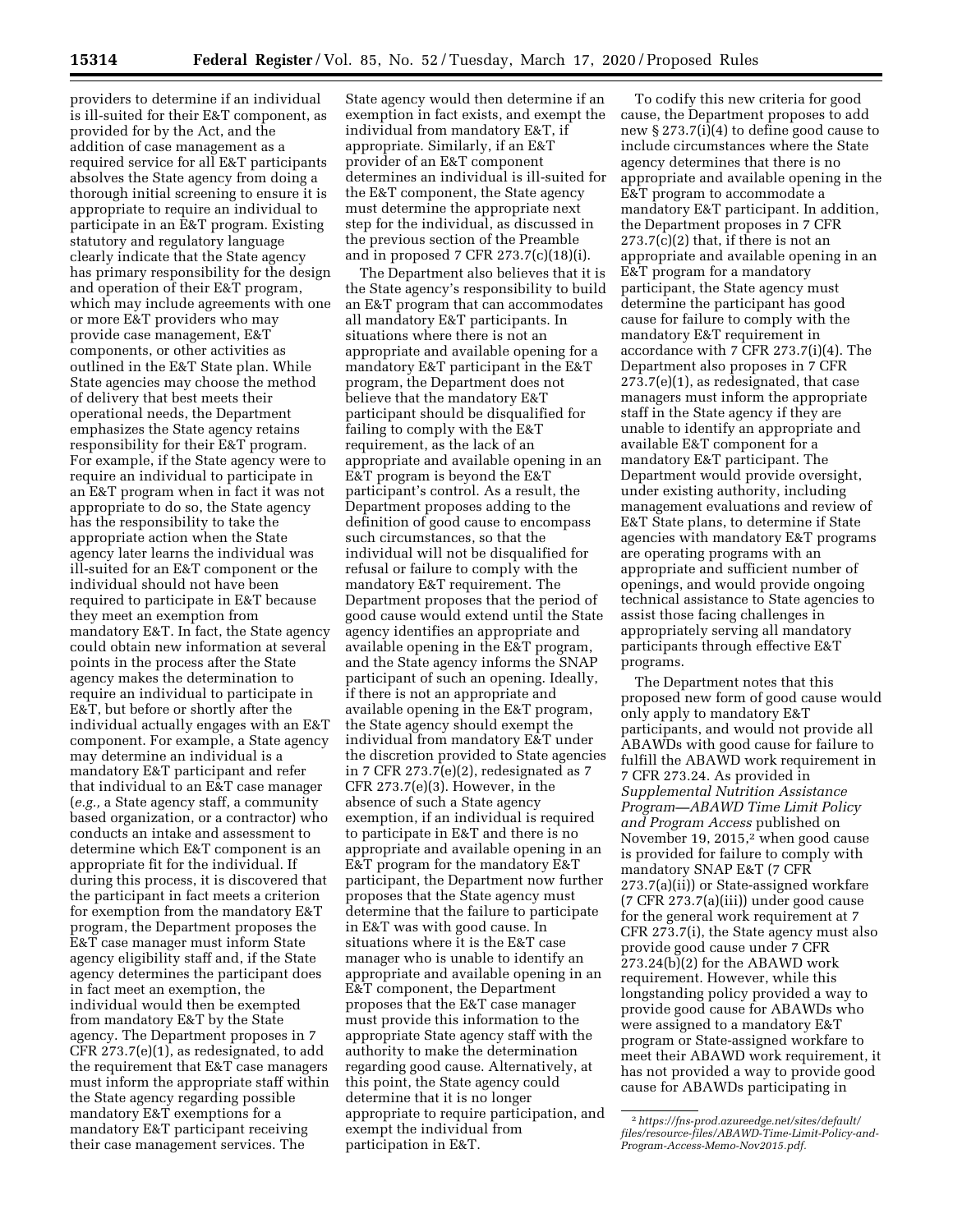other work programs or other types of workfare programs.

Therefore, the Department proposes taking this opportunity to codify two changes to the good cause regulation at 7 CFR 273.24(b)(2). First, as determined by the State agency, if an ABAWD is participating in work, a work program, or workfare, and would have fulfilled the ABAWD work requirement in 7 CFR 273.24, but missed some hours for good cause, the individual shall be considered to have fulfilled the ABAWD work requirement if the absence from work, the work program, or workfare is temporary and the individual retains his or her job, training or workfare slot. This proposed change codifies longstanding policy allowing State agencies to provide good cause to ABAWDS who failed to meet their ABAWD work requirement through mandatory E&T or State-assigned workfare. In addition, the proposed change allows State agencies to provide good cause to ABAWDs participating in other work programs or other types of workfare programs. The Department is proposing this change so that State agencies can apply fair and consistent treatment to ABAWDs who have good cause, regardless of how the ABAWD chooses to meet the ABAWD work requirement. Second, if an individual is determined to have good cause for failure or refusal to comply with mandatory E&T under 7 CFR 273.7(i), the State agency would be required to provide good cause for failure to meet the ABAWD work requirement without having to make a separate good cause determination. However, the Department would also specify that an ABAWD who is provided good cause under the proposed 7 CFR 273.7(i)(4) for failure to participate in mandatory E&T, due to the lack of an appropriate and available opening in SNAP E&T, would not be provided good cause for failure to fulfill the ABAWD work requirement. There are many ways to fulfill the ABAWD work requirement other than through SNAP E&T. The lack of an appropriate or available opening in a SNAP E&T program would not prevent the ABAWD from fulfilling the ABAWD work requirement in another way.

The Department has also noted a discrepancy in the process for establishing good cause and issuing a notice of adverse action between current 7 CFR 273.7(c)(3) and (f)(1)(i). Current language at 7 CFR 273.7(c)(3) does not include the requirement for a State agency to first establish that noncompliance with the SNAP work requirement was without good cause before sending the notice of adverse action. On the other hand, the

requirement to first establish good cause is present in current 7 CFR  $273.7(f)(1)(i)$ . The Department believes the paragraphs should be consistent with one another and is taking this opportunity to propose revising the language in 7 CFR 273.7(c)(3) to clarify that before a State agency issues a notice of adverse action to an individual or a household, if appropriate, for non-compliance with SNAP work requirements, the State agency must determine that the noncompliance was without good cause. This proposed clarification would provide consistent instruction to State agencies regarding the necessity of establishing that non-compliance was without good cause before issuing a notice of adverse action.

## **Improving Accountability in State Agency Quarterly Reports**

Current regulations at 7 CFR 273.7(c)(9), (10), and (11) require State agencies to submit quarterly E&T Program Activity Reports. Title 7 CFR 273.7(c)(11) specifies that the fourth quarter report provide a list of all the E&T components offered during the fiscal year, as well as the number of ABAWDs and non-ABAWDs who began participation in each. The report must also provide the number of ABAWDs and non-ABAWDs who participated in the E&T program during the fiscal year. The Department is committed to ensuring that State agencies are providing mandatory E&T participants with real opportunities to gain skills and appropriate services that help them be successful. Therefore, the Department proposes adding additional reporting elements to this fourth quarter report: the unduplicated number of SNAP participants required to participate in an E&T program during the fiscal year and, of those, the number who actually begin to participate in an E&T program. An E&T participant begins to participate in an E&T program when the participant commences at least one part of an E&T program, including an orientation, assessment, case management, or a component. The Department proposes to codify this new requirement by inserting a new paragraph at 7 CFR  $273.7(c)(11)(iii)$ .

## **Workforce Partnerships**

The Act established workforce partnerships as a new way for SNAP participants to gain high-quality, workrelated skills, training, work, or experience that will increase the ability of the participants to obtain regular employment. The Act added workforce partnerships to the list of work programs through which an ABAWD may fulfill the ABAWD work

requirement, and the partnerships may also be used by mandatory E&T participants to meet their E&T requirement. The Act added workforce partnerships to several sections of the FNA including sections 6(d)(4)(B)(ii),  $6(d)(4)(E), 6(d)(4)(H),$  and new paragraph 6(d)(4)(N). The Department proposes adding the description and requirements for workforce partnerships to new 7 CFR 273.7(n). In addition, the Department proposes including two additional State agency responsibilities associated with workforce partnerships. First, the proposed rule would require State agencies to re-screen any individual for the requirement to participate in mandatory E&T when the State agency learns the individual is no longer participating in a workforce partnership. Second, the proposed rule would require State agencies to provide sufficient information to household members subject to the general work requirements of 7 CFR 273.7 and ABAWD work requirements of 7 CFR 273.24 about workforce partnerships, so that individuals may make an informed decision about participation. In this preamble section, the Department highlights several significant aspects of workforce partnerships, as required by the Act, and provides further explanation for the proposed additional State agency responsibilities.

In accordance with the Act, the proposed regulation in new 7 CFR 273.7(n)(1) states that workforce partnerships mean programs operated by a private employer, an organization representing private employers, a nonprofit organization providing services related to workforce development, or an entity identified as an eligible provider of training services under section 122(d) of WIOA. New 7 CFR 273.7(n)(2) proposes that workforce partnerships may be multi-State programs. All workforce partnerships must be in compliance with the Fair Labor Standards Act, as proposed in new 7 CFR 273.7(n)(3). Workforce partnerships would need to be certified, either by the Secretary or by the State agency to the Secretary, to ensure they meet specific certification criteria outlined in the Act and in proposed 7 CFR 273.7(n)(4). In certifying a workforce partnership, the Secretary or the State agency would require that the workforce partnership report sufficient information to describe the services or activities that would provide participants with at least 20 hours a week (which may be averaged monthly to equal 80 hours a month) of training, work, or experience, and how those services or activities would directly enhance the employability or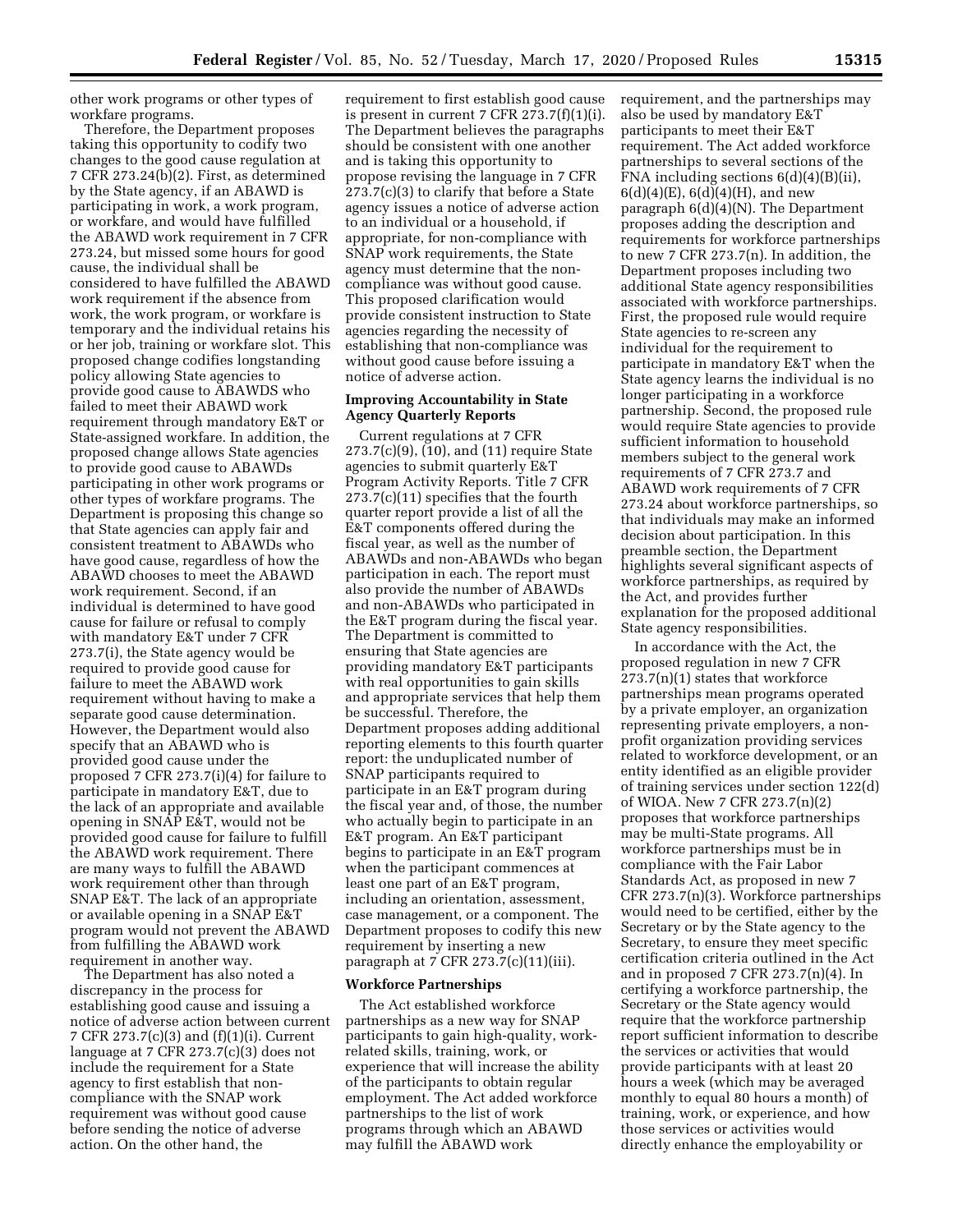job readiness of the participant. This latter requirement would be codified in new 7 CFR 273.7(n)(5).

The Department proposes to describe the application of workforce partnerships to E&T programs in new 7  $CFR 273.7(n)(6)$ . This includes proposing in new 7 CFR  $273.7(n)(6)(i)$ the requirement from the Act that no funding authorized by the FNA can be used for workforce partnerships. The Department also proposes to codify the requirement from the Act in new 7 CFR  $273.7(n)(6)(ii)$  that, if a State agency requires an individual to participate in an E&T program (also referred to as mandatory E&T), the State agency must consider an individual participating in a workforce partnership to be in compliance with the E&T requirement. In other words, the State agency is prohibited from disqualifying an individual for non-compliance with the requirement to participate in an E&T program if the individual is participating in a workforce partnership. In addition, if the State agency learns while screening the individual for the requirement to participate in E&T that the individual is already participating a workforce partnership, and the State agency determines the individual meets the criteria to be required to participate in E&T, the State agency would need to consider the individual to already be in compliance with the requirement to participate in E&T. The State agency would not be able to impose an additional E&T requirement on the individual.

The Department also proposes to add a clarification in new 7 CFR  $273.7(n)(6)(ii)$  that, if an individual who has been fulfilling the mandatory E&T requirement by participating in a workforce partnership no longer participates in a workforce partnership, the State agency would have to rescreen the individual to determine if the individual qualifies for an exemption from the work requirement and from mandatory E&T. If the individual were to not meet an exemption from mandatory E&T, the State agency would then identify an appropriate E&T component. This new paragraph also proposes that, if an individual who has been fulfilling the mandatory E&T requirement by participating in a workforce partnership no longer participates in a workforce partnership, the State agency must not consider the individual to have failed to comply with mandatory E&T without going through the steps above. The Department believes this clarification is necessary to resolve certain policy questions arising from the interaction of workforce

partnerships with the mandatory E&T requirement.

Workforce partnerships are not part of a State's E&T program and are not an E&T component. The Act located workforce partnerships in section 6(d)(4)(B)(ii) of the FNA, outside the definition of an E&T program in section 6(d)(4)(B)(i), and strictly limits the reporting requirements that can be imposed on workforce partnerships. However, the Act stated that State agencies must consider an individual's participation in a workforce partnership to be fulfilling the State agency requirement for that individual to participate in an E&T program. So while an individual may fulfill their mandatory E&T requirement through participation in a workforce partnership, a workforce partnership is not by definition an E&T program. The Act also stated that an individual cannot be required by the State agency to participate in a workforce partnership. On the other hand, an individual may choose to participate in a workforce partnership as a way fulfill their mandatory E&T requirement. The Act did not address what happens to an individual who no longer participates in a workforce partnership, but continues to receive SNAP benefits. In these cases, the Department proposes that the State agency screen the individual to determine whether the individual is subject to the general work requirement and mandatory E&T. Screening is necessary as the individual's circumstances and abilities may have changed since the initial screening. In other words, when the State agency learns an individual is no longer participating in a workforce partnership, the State agency would need to determine if the individual remains subject to the general work requirements at 7 CFR 273.7(b) and, if the individual were to remain subject to the general work requirements, the State agency would need to then screen the work registrant to determine whether or not they meet the State's criteria for the requirement to participate in E&T, in accordance with 7 CFR 273.7(c)(2). If, after this re-screening, the State agency were to determine that it is appropriate to require the individual to participate in mandatory E&T, the State agency would need to refer the individual to the E&T program or, if the individual chooses, to another workforce partnership. The Department proposes to add this additional State agency responsibility to screen individuals who are no longer participating in a workforce partnership in new 7 CFR 273.7(n)(6)(ii).

Other significant parts of the proposed regulations pertaining to workforce partnerships, as required by the Act, include the codification at 7 CFR  $273.7(n)(7)$  that State agencies may use workforce partnerships to supplement, not supplant, the E&T programs of the State agency. Also, the proposed regulation at  $\bar{7}$  CFR 273.7(n)(8) states that workforce partnerships are included in the definition of a work program in 7 CFR 273.24(a)(3) for the purposes of fulfilling the ABAWD work requirement.

Proposed regulations at 7 CFR  $273.7(n)(9)$  codify the constraint from the Act that the State agency shall not require any member of a household participating in SNAP to participate in a workforce partnership. That is, once again, participating in a workforce partnership could only be at the participant's option. New regulations at  $7$  CFR 273.7(n)(10) would reflect the requirement from the Act that the State agency provide, not less frequently than at certification and recertification, a list of workforce partnerships to household members subject to the work requirement. Since household members must have a choice about participation in a workforce partnership, the Department proposes an additional State agency responsibility in 7 CFR  $273.7(n)(10)$  that the workforce partnership list also provide sufficient information to the household members about the available workforce partnerships so that the SNAP participant can make an informed decision about voluntary participation in a particular workforce partnership. This additional information should include, if available, contact information for the workforce partnership, the types of activities the participant would be engaged in through the workforce partnership, the screening criteria used by the workforce partnership to select individuals, the location of the workforce partnership, work schedules, any special skills required to participate, and wage and benefit information (if applicable). To maximize the ability of household members to review the above information, the Department proposes that all information in the workforce partnership list must be provided in writing, either electronically or in paper form.

The Department also proposes to codify in new 7 CFR  $273.7(n)(11)$  the requirement from the Act that a workforce partnership shall not replace the employment and training of an individual not participating in a workforce partnership. The Department interprets this to mean that an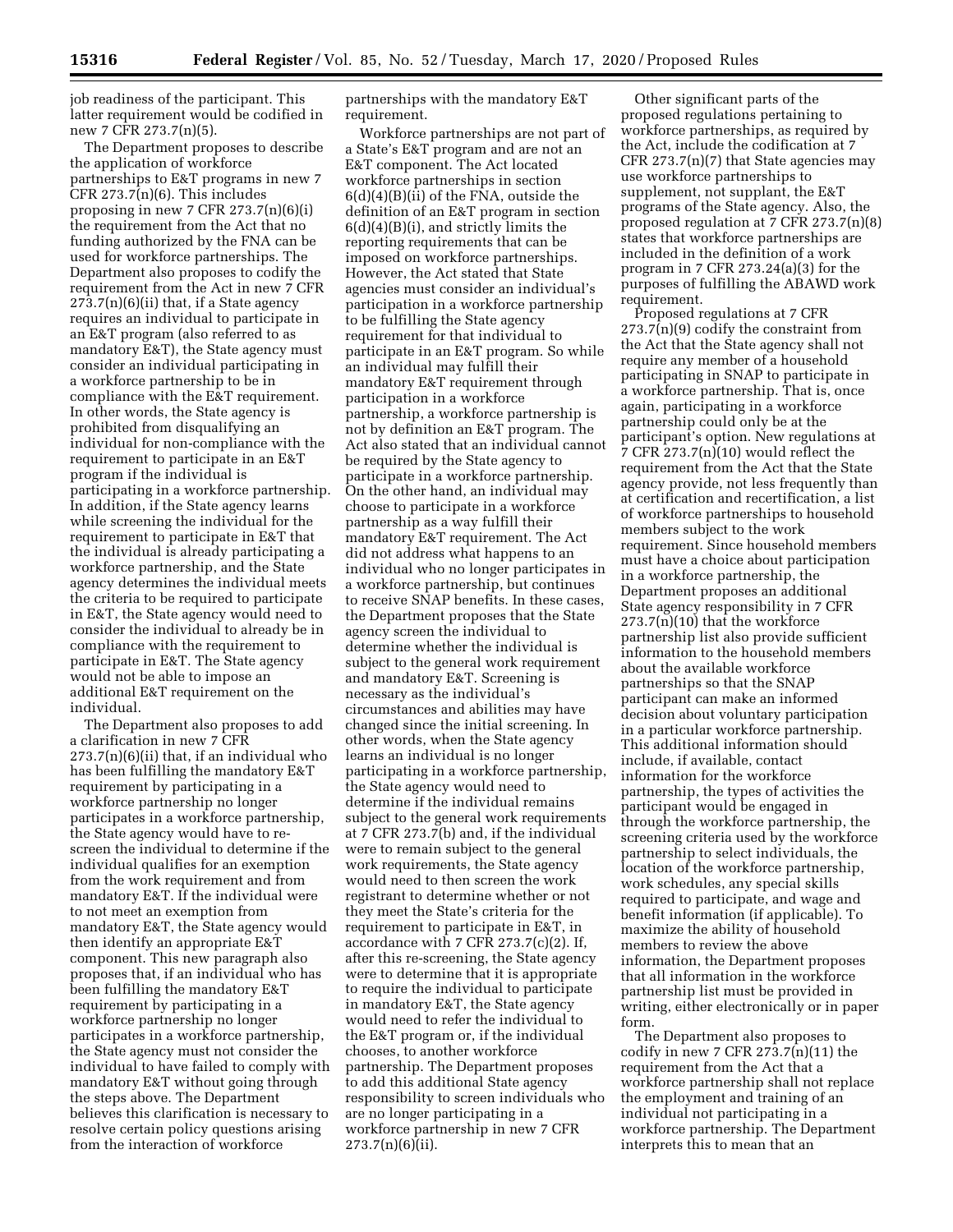individual in a workforce partnership shall not be provided any work that has the effect of replacing the employment or training of an individual not participating in a workforce partnership. The Department also proposes codifying in 7 CFR 272.7(n)(12) the requirement from the Act that none of the SNAP work requirements—general work requirements, including mandatory E&T, and the ABAWD time limit and work requirement—affect the criteria or screening process for selecting participants by a workforce partnership. That is, a workforce partnership may screen individuals for participation in a workforce partnership independently of the criteria used by the State agency to determine who is subject to SNAP work requirements.

Lastly, new 7 CFR  $273.7(n)(13)$  would codify the limited responsibilities of workforce partnerships to report to the Department or State agencies. The reporting requirements of workforce partnerships are limited to: Upon notification that an individual is a SNAP recipient, notifying the State agency that the individual is participating in a workforce partnership; identifying individuals who completed or are no longer participating in a workforce partnership; identifying changes in the workforce partnership that result in it no longer meeting the criteria for State certification; and providing sufficient information, on request by the State agency, for the State agency to verify that the participant is fulfilling any applicable work requirement. State agencies operating a workforce partnership may report to the Department, at State agency option, relevant data to reflect the number of program participants served by the workforce partnership and, of those, how many were mandatory work registrants. This State agency option would be codified at new 7 CFR  $273.7(c)(17)(x)$ .

## **Minimum Allocation of 100 Percent Funds**

Current regulations at 7 CFR  $273.7(d)(1)(i)(C)$  provide that no State agency will receive less than \$50,000 in Federal E&T grant funds and set forth the methodology to ensure an equitable allocation among the State agencies. The Act increased this baseline of Federal E&T funds to \$100,000 in section 16(h)(1)(D) of the FNA. The Department implemented this provision in FY 2019. The Department now proposes to modify 7 CFR  $273.7(d)(1)(i)(C)$  to reflect the change in the baseline.

### **Prioritized Reallocation of Employment and Training Federal Grant Funds**

Current regulations at 7 CFR  $273.7(d)(1)(i)(D)$  provide the process for the Department to reallocate unobligated and unexpended Federal E&T funds to other State agencies requesting additional E&T funds. The Act introduced priorities for the reallocation of these funds in section  $16(h)(1)(C)(iv)$  of the FNA. Those priorities are: At least 50 percent shall be reallocated to requesting State agencies that were awarded grants to operate E&T pilots under the Agricultural Act of 2014 (Pub. L. 113– 79) (also known as the 2014 Farm Bill), to conduct those E&T programs and activities from the pilots that the Secretary determines have the most demonstrable impact on the ability of participants to find and retain employment that leads to increased household income and reduced reliance on public assistance; at least 30 percent should be available to State agencies requesting funds for E&T programs and activities authorized under section  $6(d)(4)(B)(i)$  of the FNA that are targeted to individuals with high barriers to employment and that the Secretary determines have the most demonstrable impact on the ability of participants to find and retain employment that leads to increased household income and reduced reliance on public assistance; and the remaining funds to other State agencies requesting additional funds for E&T programs and activities that the Secretary determines have the most demonstrable impact on the ability of participants to find and retain employment that leads to increased household income and reduced reliance on public assistance. The Department implemented this provision in FY 2020 for the reallocation of FY 2019 funds. The Department proposes to add new 7 CFR  $273.7(d)(1)(iii)$  to specify this priority for reallocation of funds, by enumerating the priorities and the process for reallocating funds. Additionally, the Department proposes to add new 7 CFR  $273.7(c)(6)(xviii)$  to specify that State agencies requesting additional funds would need to submit those requests when their E&T State Plan is submitted for the upcoming Federal fiscal year.

As noted, the Act established three categories of priorities for reallocating funds. The Department proposes to remove current  $\S 273.7(d)(1)(i)(D)$  that addresses the current reallocation process and add a new paragraph at § 273.7(d)(1)(iii) that would set forth these priorities and the process for reallocation.

As noted, the Act required that not less than 50 percent of all unobligated funds are to be reallocated to requesting State agencies that were awarded grants to operate SNAP E&T pilots under the Agricultural Act of 2014 (Pub. L. 113– 79), to conduct E&T programs and activities authorized under the pilots that the Secretary determines have the most demonstrable impact on the ability of participants to find and retain employment that leads to increased household income and reduced reliance on public assistance. The Department proposes to codify this requirement in new 7 CFR 273.7(d)(1)(iii)(A). Additionally, the Act specified that the Secretary shall base the determination of demonstrable impact on the project results from the independent evaluations of the pilots or, if the project results from the independent evaluation are not yet available, then the determination may be based on the interim reports to Congress or other information relating to performance of the programs and activities. Until the project results from the independent evaluations of the pilots are available, the Department will use information from the interim reports, as well as other information deemed appropriate, to make its determinations.

For the not less than 30 percent of unobligated funds that shall be reallocated to State agencies requesting funds to implement or continue E&T programs and activities under section  $6(d)(4)(B)(i)$  of the FNA that are targeted toward highly-barriered populations, the Act specified that the funds be used for E&T programs and activities that the Secretary determines have the most demonstrable impact on the ability of the participants to find and retain employment that leads to increased household income and reduced reliance on public assistance. The Act specified that this 30 percent reallocation may include programs and activities targeted to: Individuals 50 years or older; formerly incarcerated individuals; individuals participating in a substance abuse treatment program; homeless individuals; people with disabilities seeking to enter the workforce; other individuals with substantial barriers to employment; or households facing multi-generational poverty, to support employment and workforce participation through an integrated and family-focused approach in providing supportive services. The Department proposes to codify this requirement in new 7 CFR 273.7(d)(1)(iii)(B) and proposes that, if a State agency chooses to provide services to veterans having one of the condition above under this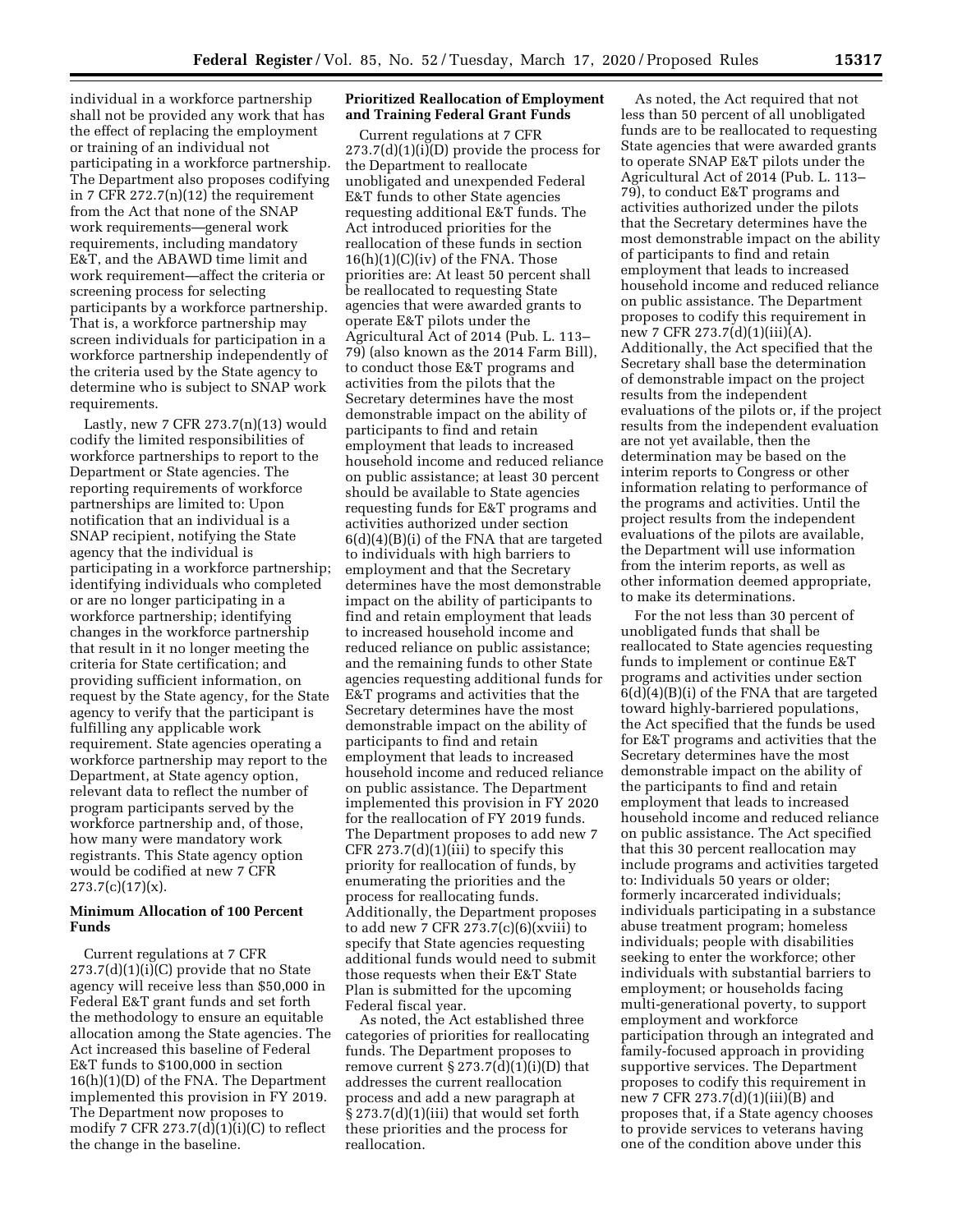provision, it indicate this intention in their request for 30 percent reallocated funds.

The Act also specified that any State agency that receives reallocated funds under the 50 percent reallocation provision may also be considered for reallocated funds under the 30 percent reallocation provision. The Department proposes to codify this requirement in new 7 CFR 273.7(d)(1)(iii)(C).

As noted earlier, the Act specified that any remaining unobligated funds not reallocated under the 50 percent reallocation provision, or the 30 percent reallocation provision, be reallocated to State agencies requesting such funds to use for E&T programs and activities that the Secretary determines have the most demonstrable impact on the ability of the participants to find and retain employment that leads to increased household income and reduced reliance on public assistance. The Department proposes to codify this requirement in new 7 CFR 273.7(d)(1)(iii)(D).

Existing provisions in section 16(h)(1) of the FNA make 100 percent E&T grant funding available for 24 months in order for the Department to obligate and reallocate funding to States. Further, the FNA requires the Department to reallocate unobligated and unexpended funds from one Federal fiscal year to another Federal fiscal year in a timeframe that would allow State agencies receiving additional funds at least 270 days to expend those reallocated funds. In light of these existing requirements, the Department proposes in new 7 CFR  $273.7(d)(1)(iii)(E)$  the process for reallocating funds to allow State agencies the statutorily required amount of time to expend the reallocated funds. As proposed, State agencies requesting reallocated funds would submit those requests as part of their E&T State plan due by August 15th each year. To clearly articulate this expectation, the Department also proposes to add new 7 CFR 273.7(c)(6)(xviii) to instruct State agencies to incorporate any requests for additional 100 percent funds that may become available into their E&T State Plan. As a best practice, the Department has always encouraged State agencies to consider during the development of their annual E&T State Plan their need for additional funds. This change to the regulations would formalize this best practice. In addition, a new paragraph at 7 CFR 273.7(c)(6)(xviii) would make explicit that, while requests for additional funds are included with the annual E&T State Plan, the request for additional funds must be prepared in a separate budget and narrative from the general budget for the upcoming fiscal

year. Approval or denial of the request for additional funds would occur separately from the E&T State Plan approval or denial.

The Department further proposes in new 7 CFR 273.7(d)(1)(iii)(E) that the Department, through the expenditure reporting process, would determine the total amount of funds available for reallocation, in accordance with the prioritized reallocation provisions, after State agencies have submitted fourth quarter expenditure reports. When making determinations about which State agencies would receive reallocated funds within the three categories of prioritized reallocated funds, the Department proposes to consider various factors. These factors would include, but are not limited to: The size of the request relative to the level of the State agency's E&T spending in prior years; the specificity of the State agency's plan for spending the reallocated funds; and the quality of the program and scope of impact for the State's E&T program. The Department would reallocate in a timeframe that allows State agencies at least 270 days to expend the reallocated funds.

Lastly, the Department proposes to reallocate any unobligated funds remaining after the reallocation process specified in new 7 CFR  $273.7(d)(1)(iii)(E)$  to State agencies requesting additional funds for E&T programs and activities that the Secretary determines have the most demonstrable impact. When making these reallocations, the Department would consider factors including, but not limited to: the size of the request relative to the level of the State agency's E&T spending in prior years; the specificity of the State agency's plan for spending the reallocated funds; and the quality of the program and scope of impact for the State's E&T program. The Department proposes to codify this requirement in new 7 CFR 273.7(d)(1)(iii)(F).

### **Advisement of Employment and Training Opportunities**

The Act added a requirement at section 11(w) of the FNA that State agencies advise SNAP household members subject to the requirements of section 6(d) of the FNA (the general work requirements) of available employment and training opportunities at the time of recertification if these individuals are members of households that contain at least one adult, with no elderly or disabled individuals, and with no earned income at their last certification or required report. There is no such current requirement in the regulations. The Department instructed

State agencies in the March 6, 2019, Informational Memorandum on Farm Bill E&T that this provision was considered self-implementing upon enactment. The Department now proposes to codify this requirement in a proposed paragraph at 7 CFR 273.14(b)(5). As a minimum standard for meeting this requirement, the Department proposes that State agencies provide the household a list of available employment and training services for household members subject to the general work requirements either electronically (*e.g.,* on a website or in an email) or in printed form. The Department would like to clarify that employment and training services are not limited to SNAP E&T. Rather, State agencies should also provide information about the availability of opportunities through the American Job Centers or local community-based organizations. This is particularly important in areas that do not operate SNAP E&T programs. The Department encourages States to consult with their Departments of Labor when developing information about available employment and training services. In meeting this requirement, State agencies should consider how to best target lists of employment and training opportunities to increase access to work opportunities for SNAP participants, including creating tailored lists for certain regions or municipalities, or for SNAP participants with particular career interests or barriers to employment.

### **Work Programs for Fulfilling the ABAWD Work Requirement**

Current regulations at 7 CFR 273.24(a)(3) define the types of work programs in which ABAWDs may participate to meet the 20 hour per week ABAWD work requirement and thereby remain eligible beyond the 3 months in 36-month time limit. The Act added the following types of programs to that definition in section 6(o)(1) of the FNA: An employment and training program for veterans operated by the Department of Labor or the Department of Veterans Affairs, as approved by the Secretary; and workforce partnerships. The Department instructed State agencies in the March 6, 2019, Informational Memorandum on Farm Bill E&T to that this provision was considered selfimplementing upon enactment. The Department now proposes to add these programs to the existing paragraph at 7 CFR 273.24(a)(3). As noted earlier, the Act also changed section 6(o)(1)(C) of the FNA by replacing the term ''job search program'' with ''supervised job search program.'' For the purposes of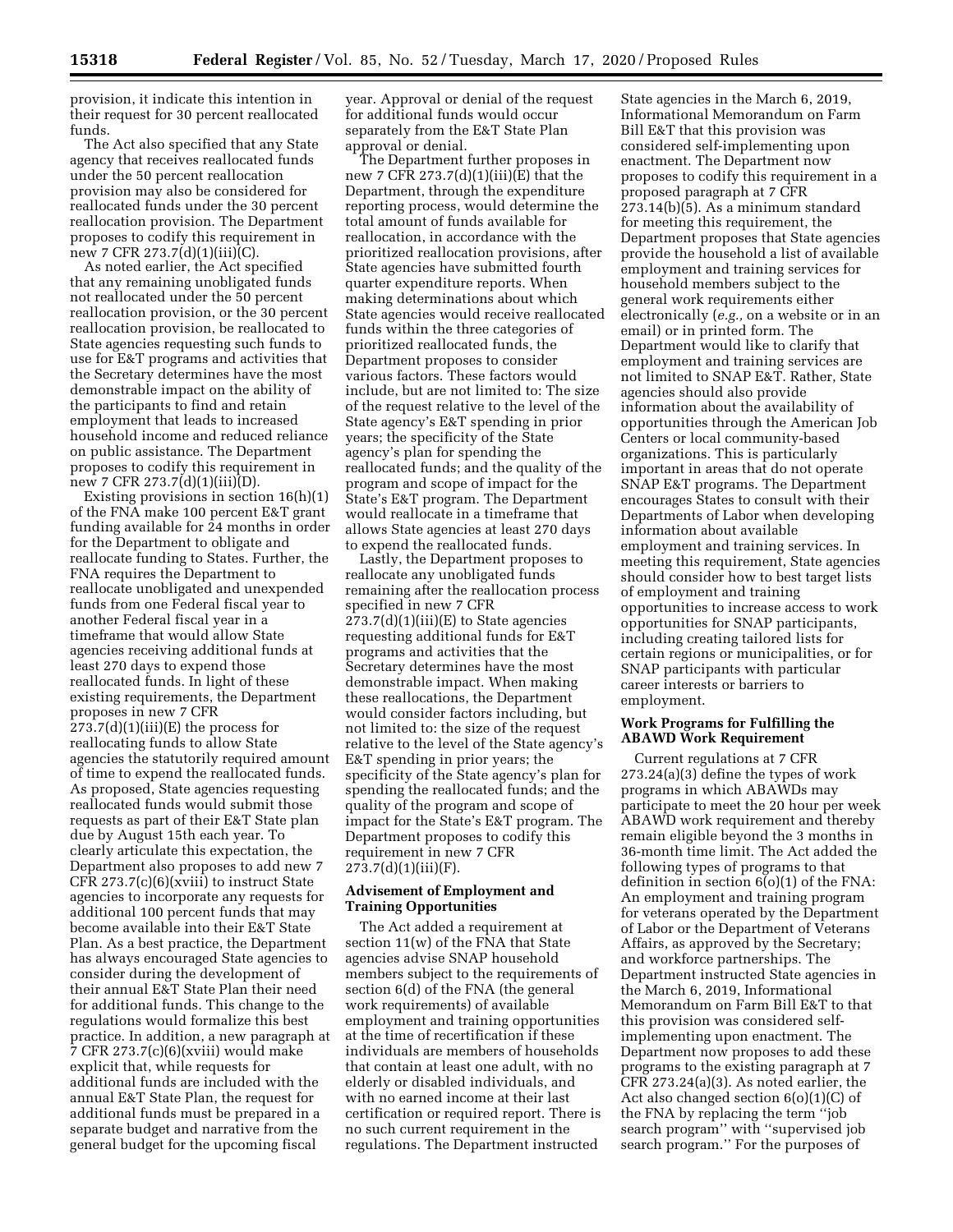ABAWD work requirements, the Department proposes to implement this change by revising 7 CFR 273.24(a)(3)(iii).

In accordance with the Act, the Department proposes to add employment and training programs for veterans operated by the Department of Labor or the Department of Veterans Affairs, as approved by the Secretary, and workforce partnerships, as defined in proposed in 7 CFR 273.7(n), to the definition of work programs in the existing paragraph at 7 CFR 273.24(a)(3). The Department proposes to consider any employment and training program of the Department of Labor or the Department of Veterans Affairs that serves veterans as approved by the Secretary, provided all other requirements in 7 CFR 273.24 are met. The Department also proposes to make conforming changes to the last sentences of paragraphs 7 CFR  $273.7(e)(2)(i)$  and (ii), as redesignated, to add employment and training programs for veterans operated by the Department of Labor or the Department of Veterans Affairs to the list of work programs for which supervised job search and job search training programs may count for the purposes of fulfilling the ABAWD work requirement.

The Department also proposes to modify regulations at 7 CFR  $273.24(a)(3)(iii)$  that "a supervised job search program'' is a type of program that shall not count as an employment and training program for purposes of fulfilling the ABAWD work requirement. However, consistent with current regulations, the Department proposes that employment and training programs for ABAWDs under 7 CFR 273.24(a)(3)(iii) may include job search, supervised job search, or job search training activities as subsidiary activities in the program for the purposes of fulfilling the ABAWD work requirement so long as they make-up less than half of the work requirement. For example, an ABAWD can fulfill the ABAWD work requirement by participating in an employment and training program for 20 hours a week, or an average of 80 hours monthly. Over the month, less than half of these hours can include job search, supervised job search, or job search training activities. The Department believes that job search activities that are offered as part of an employment and training program can be effective at helping individuals transition from the program into paid employment. The Joint Explanatory Statement of the Committee of Conference issued with the Act reinforced that belief by stating that ''unsupervised job search'' may be a

''subsidiary component'' for the purposes of meeting a work requirement, so long as it is less than half of the requirement (Conf. Rept. 115–1072, p. 617). Additionally, the Department proposes to modify the paragraph to refer to job search, supervised job search, and job search training as ''subsidiary activities'' rather than ''subsidiary components'' for the purposes of fulfilling the ABAWD work requirement. This change will more closely align with the terminology used elsewhere in the regulations where ''activities'' are used to describe smaller or subsidiary pieces of an employment and training program that make up the larger ''component.''

The Department also proposes to make technical corrections to 7 CFR 273.24(a)(3)(i) to update the name of the referenced legislation from the Workforce Investment Act (Pub. L. 105– 220), to its new name the Workforce Innovation and Opportunity Act (Pub. L. 113–128). The Department also proposes to add the reference to ''title 1'' of this law, as this reference was omitted in an earlier drafting of the regulation.

### **Discretionary Exemptions for ABAWDs Subject to the Time Limit**

Current regulations at 7 CFR 273.24(g) establish that each State agency shall be allotted exemptions equal to an estimated 15 percent of ''covered individuals,'' which are the ABAWDs who are subject to the ABAWD time limit in the State in the fiscal year. States can use the exemptions available to them to extend SNAP eligibility for a limited number of ABAWDs subject to the time limit. When one of these exemptions is provided to an ABAWD, that one ABAWD is able to receive one additional month of SNAP benefits. States have discretion whether to use these exemptions and, as a result, some States use their available exemptions and others do not. Each Federal fiscal year, the Department estimates the number of exemptions that each State agency shall be allotted. The Act changed the number of exemptions allocated to State agencies each Federal fiscal year from 15 percent to 12 percent of the ''covered individuals'' in the State. Therefore, the Department proposes to make the change from 15 percent to 12 percent in the regulations, and also change the name of these exemptions from ''15 percent exemptions'' to ''discretionary exemptions." This will align the regulations with the requirements of the Act and with current operations, as these changes took effect for Fiscal Year 2020. Specifically, the Department

proposes changes to the introductory 7 CFR 273.24(g) to change the title from ''15 percent exemptions'' to ''Discretionary exemptions'' in order to indicate the discretion that States have in terms of whether and how to use these exemptions as compared to the nondiscretionary, absolute exceptions from the time limit listed at 7 CFR 273.24(c). The remaining proposed changes would simply replace the number ''15'' with the number ''12'' in 7 CFR 273.24(g)(1) and (3).

## **Informing SNAP Participants About Their Work Requirements**

The Department notes that many of the changes made by section 4005 of the Act emphasized State agency responsibility to assist SNAP participants in finding and retaining employment. The Department believes that foundational to this increased accountability for both the State agency and SNAP participants is improved communication between the State agency and SNAP participants regarding the nature of any work requirement that SNAP households may be subject to, consequences for not complying with work requirements, and how to find more information. Existing regulations at 7 CFR  $273.7(c)(1)$  regarding the general work requirement require the State agency to both explain the general work requirement to work registrants, and provide a written statement to work registrants at the time of work registration regarding the general work requirements and the consequences of failing to comply. In addition, existing regulations at 7 CFR 273.7(c)(2) require the State agency to provide a written or oral explanation of the mandatory E&T requirement to individuals in mandatory E&T. And, with regard to the separate work requirement and time limit for ABAWDs, though the regulations do not explicitly require State agencies to inform ABAWDs of those requirements at certification, the Department has issued formal guidance 3 clarifying that State agencies must inform ABAWDs as part of the explanation of the household's rights and responsibilities, as generally required by 7 CFR 272.5(b)(1) and  $273.2(a)(1)$ . To summarize, State requirements to inform SNAP participants about their work requirements are fragmented and could be streamlined. The Department also notes that a single individual may be

<sup>3</sup>See FNS, ''State Agency Readiness to Apply the ABAWD Time Limit and Serve ABAWDs,'' issued December 4, 2019 (*[https://fns-prod.azureedge.net/](https://fns-prod.azureedge.net/sites/default/files/media/file/StateAgencyReadinesstoApplytheABAWDTimeLimitandServeABAWDs.pdf)  [sites/default/files/media/file/StateAgencyReadiness](https://fns-prod.azureedge.net/sites/default/files/media/file/StateAgencyReadinesstoApplytheABAWDTimeLimitandServeABAWDs.pdf) [toApplytheABAWDTimeLimitandServe](https://fns-prod.azureedge.net/sites/default/files/media/file/StateAgencyReadinesstoApplytheABAWDTimeLimitandServeABAWDs.pdf) [ABAWDs.pdf](https://fns-prod.azureedge.net/sites/default/files/media/file/StateAgencyReadinesstoApplytheABAWDTimeLimitandServeABAWDs.pdf)*).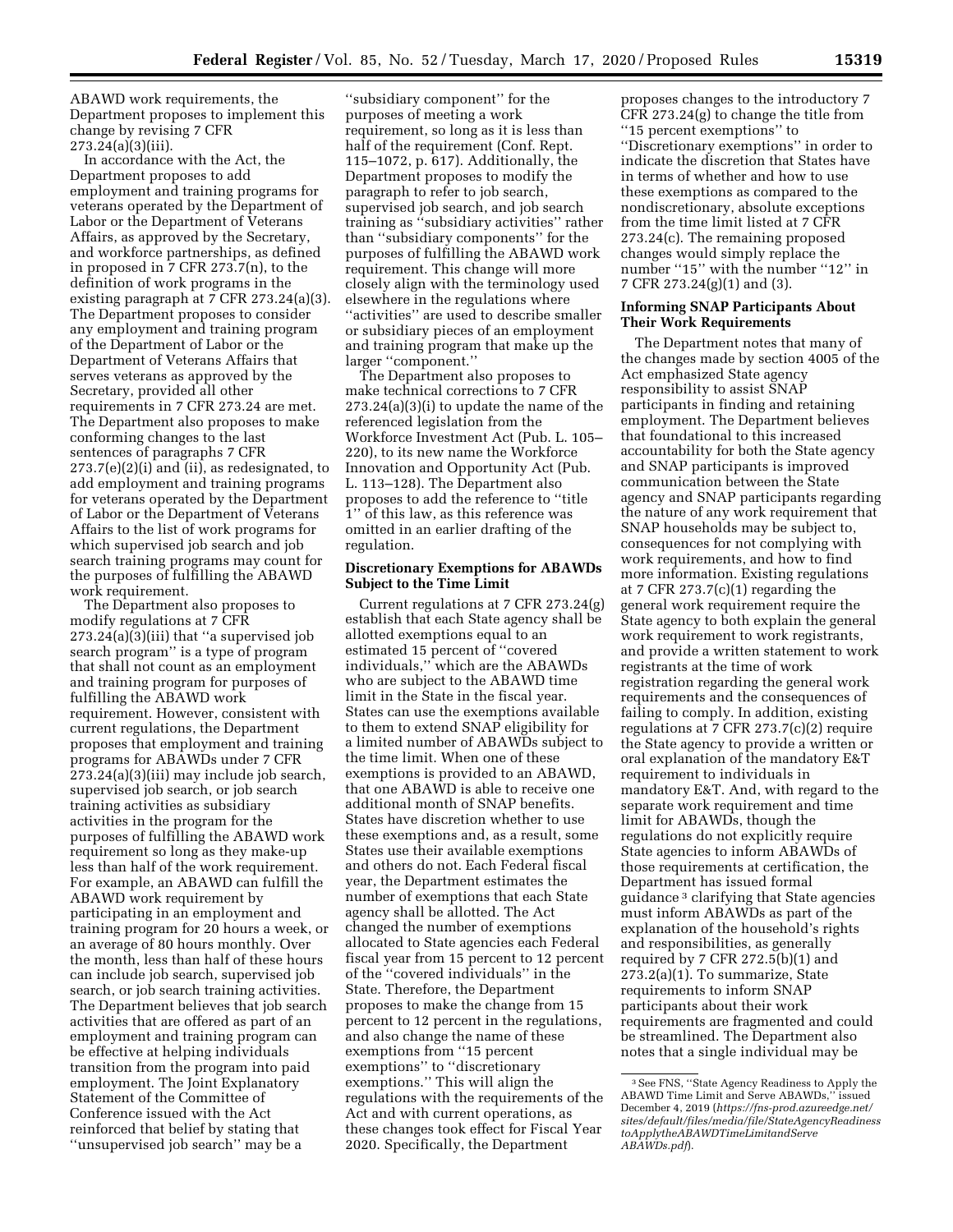subject to multiple work requirements, which may be confusing for the household to decipher to ensure compliance, especially if these requirements are communicated to the individual at different times via different mediums. For instance, an ABAWD may be subject to mandatory E&T. Each of these work requirements may require different actions on the part of the SNAP participant to maintain eligibility, and each carry different, separate penalties for failure to comply.

In order to streamline and improve communication between the State agency and the household, and to improve the household's customer service experience, the Department proposes to consolidate the State requirement to inform individuals of their applicable work requirements (*i.e.,*  the general work requirement, the mandatory E&T requirement, and the ABAWD work requirement). This consolidation would take two forms: A single written statement and a comprehensive oral explanation of all the work requirements that would pertain to individuals in a particular household. The consolidated requirement would merge two existing requirements to inform individuals about their work requirements (*i.e.,* the general work requirement and mandatory E&T) with a new more clearly delineated requirement to inform ABAWDs regarding their ABAWD work requirement and time limit at new 7 CFR 273.7(5)(a). The consolidated requirement to inform households of all applicable work requirements for individuals within the household would be added at new 7 CFR 273.7(c)(1)(ii). The new consolidated written statement must include all pertinent information related to each of the applicable work requirements for individuals in the household, including: An explanation of each applicable work requirement; exemptions from each applicable work requirement; the rights and responsibilities of each applicable work requirement for individuals subject to the work requirements; what is required to maintain eligibility under each applicable work requirement; pertinent dates by which an individual must take any actions to remain in compliance with each of the applicable work requirements; the consequences for failure to comply with each applicable work requirement; and any other information the State agency believes would assist the household members with compliance. If the individual is subject to mandatory E&T, the written statement must also explain the individual's right to receive participant

reimbursements for allowable expenses related to participation in E&T, up to any applicable State cap, and the responsibility of the State agency to exempt the individual from the requirement to participate in E&T if the individual's allowable expenses exceed what the State agency will reimburse, as provided in 7 CFR 273.7(d)(4).

## **Voluntary E&T Participation Time Limits**

Section 4108 of the Food, Conservation and Energy Act of 2008 (FCEA) modified section 6(d)(4) of the FNA to permit individuals voluntarily participating in an E&T program to participate beyond the maximum number of hours calculated as their benefit divided by the minimum wage. The FCEA also allowed the total amount of time spent each month by an individual voluntarily participating in an E&T work program, combined with hours worked in a workfare program and hours worked for compensation, to exceed 120 hours. The Department is proposing to revise 7 CFR 273.7(e)(5)(iii) from the final rule, *Supplemental Nutrition Assistance Program (SNAP): Eligibility, Certification, and Employment and Training Provisions of the Food, Conversation and Energy Act of 2008,* published on January 6, 2017 (RIN 0584–AD87) (82 FR 2010), to correct a technical drafting error and to more accurately reflect the statutory language. The final rule only added language that voluntary E&T participants are not subject to the 120 hour monthly cap for participation. The final rule did not add that voluntary E&T participants are not subject to the hourly monthly maximum calculated as their benefit divided by the minimum wage, as was required by the changes made to the FNA by the FCEA. In order to meet the requirements laid out by the FCEA, the Department's proposed language would strike the current sentences in 7 CFR 273.7(e)(5)(iii), and replace them with language stating voluntary E&T participants are not subject to any of the limits in redesignated 7 CFR 273.7(e)(4). The changes proposed in this rulemaking would align the regulations with the statutory provision allowing voluntary participants to participate in E&T activities for more than the maximum number of hours calculated as their benefit divided by the minimum wage and for more than 120 hours in a month, as provided for in section  $6(d)(4)(F)(iii)$ of the FNA.

## **SNAP E&T Eligibility**

The Department is aware that the process to regularly verify SNAP

eligibility for E&T participants is timeconsuming, resource intensive, and can be a barrier to the growth of E&T programs. While some E&T participants' eligibility status may change over time, many E&T providers are adept at braiding funding from a variety of sources in order to provide a seamless continuation of services. However, this can be a complicated process. The Department is interested in better understanding ways States and other E&T stakeholders have streamlined and simplified the process of verifying E&T participants' eligibility for SNAP. The Department is particularly interested in how States are able to provide a seamless continuation of services to individuals whose eligibility status has changed. Therefore, the Department seeks comments on the experience of E&T stakeholders in verification of E&T participants' eligibility. The Department also asks for recommendations on how to reduce the burden on State agencies and E&T providers in order to better support individuals as they progress through training. In particular, the Department is interested in comments on the following questions:

• *The current process:* What processes are currently in place to verify SNAP eligibility for E&T participants? What processes, policies, or technical solutions has the State agency implemented to streamline or make the process of verifying eligibility more efficient? What happens to active E&T participants who are found no longer eligible for SNAP? Are they able to continue receiving services using other funding sources?

• *Concerns with the current process:*  Has the process to verify eligibility for SNAP been an impediment to the growth of an E&T program? What are other concerns with the current process? What is working well with the current process?

• *Recommendations:* What would commenters recommend to reduce barriers associated with verifying eligibility? What policies or agreements might better support providers to serve enrolled E&T participants if the participants are no longer eligible for SNAP and what might the supporting arguments be for such policies or agreements? What systems or technical solutions would help streamline the process?

## **Procedural Matters**

### **Executive Order 12866 and 13563**

Executive Orders 12866 and 13563 direct agencies to assess all costs and benefits of available regulatory alternatives and, if regulation is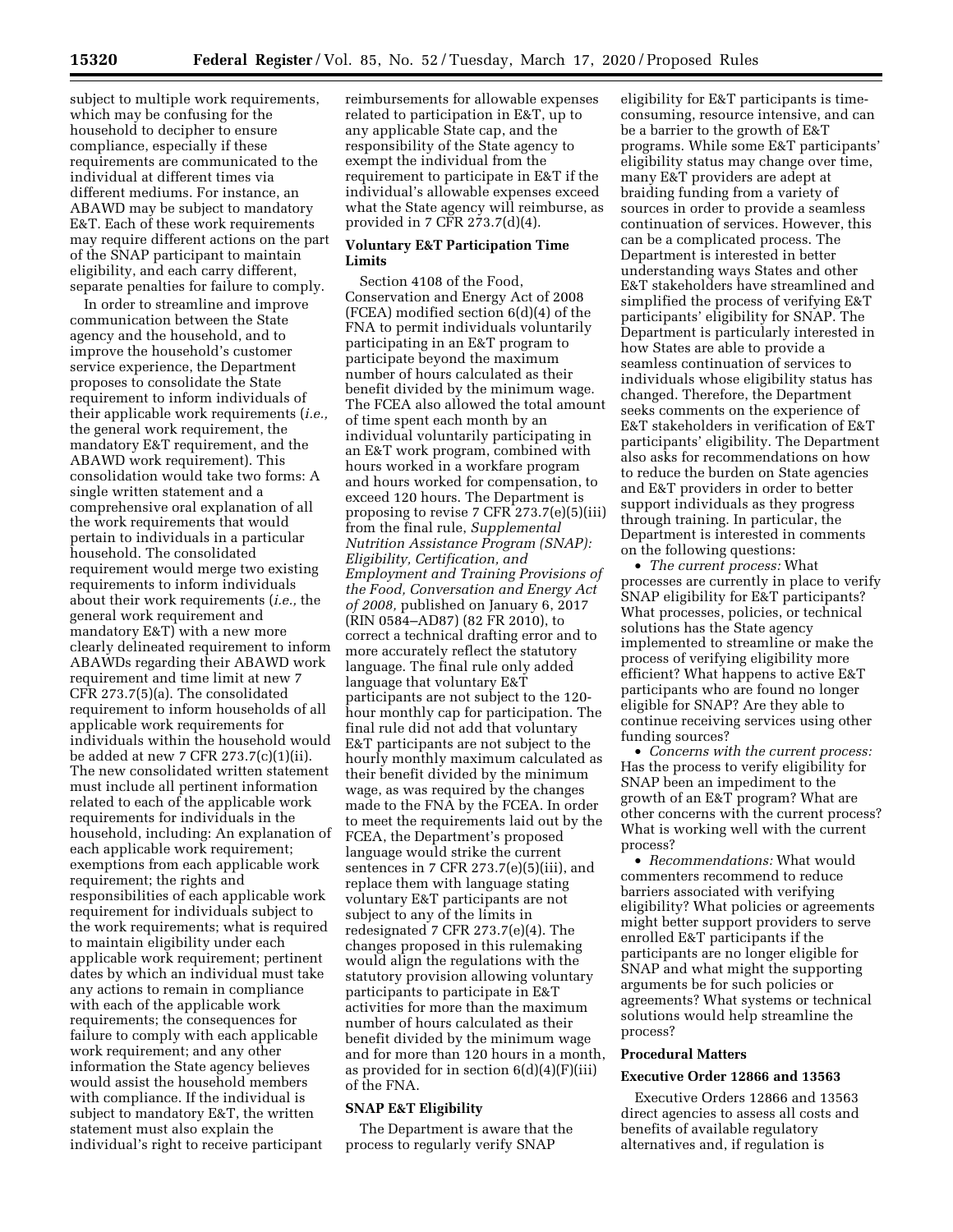necessary, to select regulatory approaches that maximize net benefits (including potential economic, environmental, public health and safety effects, distributive impacts, and equity). Executive Order 13563 emphasizes the importance of quantifying both costs and benefits, of

reducing costs, of harmonizing rules, and of promoting flexibility. This proposed rule has been determined to be significant and was reviewed by the Office of Management and Budget (OMB) in conformance with Executive Order 12866.

The table below presents the expected costs of the rule changes. Derivation of these costs, and the overall impact on Federal and State spending, are summarized in the discussion that follows.

# TABLE 1— EXPECTED COSTS OF RULE CHANGES [In millions of dollars]

|                                                                                                                                                                                                                                                      | FY 2020                    | FY 2021                    | FY 2022                    | FY 2023                                    | FY 2024                    | Total                       |
|------------------------------------------------------------------------------------------------------------------------------------------------------------------------------------------------------------------------------------------------------|----------------------------|----------------------------|----------------------------|--------------------------------------------|----------------------------|-----------------------------|
| Impacts on Federal Transfers (nominal<br>dollars):<br>Increased 100% E&T grant fund-<br>Impacts on Federal (50%) and State<br>(50%) Administrative Costs (nominal<br>dollars):                                                                       | 13                         | 13                         | 13                         | 13                                         | 13                         | 65                          |
| costs/burden—case<br>Administrative<br>Administrative costs/burden-addi-                                                                                                                                                                             | 30.4                       | 30.4                       | 30.4                       | 30.4                                       | 30.4                       | 151.8                       |
| tional notices +                                                                                                                                                                                                                                     | 1.6                        | 1.5                        | 1.5                        | 1.5                                        | 1.5                        | 7.6                         |
| Administrative costs/burden-report-<br>ing of additional measures +                                                                                                                                                                                  | $(*)$                      | $(*)$                      | $(*)$                      | $(*)$                                      | $(*)$                      | $(*)$                       |
|                                                                                                                                                                                                                                                      | 32.0                       | 31.9                       | 31.9                       | 31.9                                       | 31.9                       | 159.4                       |
| Impacts on Burden of Participating<br>Households (Costs in nominal dollars):<br>Household Burden-case manage-<br>Household Burden-Notification or<br>E&T Participation Change<br>Household Burden-List of E&T<br>Household Burden-ABAWD Notification | 4.6<br>$(*)$<br>0.8<br>0.3 | 4.6<br>$(*)$<br>0.8<br>0.3 | 4.6<br>$(*)$<br>0.8<br>0.3 | 4.6<br>$(\dot{\phantom{a}})$<br>0.8<br>0.3 | 4.6<br>$(*)$<br>0.8<br>0.3 | 23.0<br>$(*)$<br>4.0<br>1.5 |
|                                                                                                                                                                                                                                                      |                            |                            |                            |                                            |                            |                             |
|                                                                                                                                                                                                                                                      | 5.7                        | 5.7                        | 5.7                        | 5.7                                        | 5.7                        | 28.5                        |

\*\* The 2018 Farm Bill included an additional \$13 million per year in 100 percent grant funding for E&T.

+A portion of these costs are expected to be covered using existing 100 percent grant funding.

*Regulatory Impact Analysis:* A regulatory impact analysis must be prepared for major rules with economically significant effects (\$100 million or more in any one year). The Department does not anticipate that this proposed rule will have economic impacts of \$100 million or more in any one year, and therefore, it does not meet the definition of ''economically significant'' under Executive Order 12866. An analysis assessing the costs and benefits of this rule is presented below.

As explained above, this proposed rule codifies the 2018 Farm Bill changes related to E&T program operations, the ABAWD work requirement, and the allocation and reallocation of 100 percent grant funds. Those changes and their expected costs and benefits are summarized briefly below:

### *Changes to SNAP E&T Programs, Components, and Activities*

Pursuant to the 2018 Farm Bill, the proposed rule makes several changes to E&T components and allowable activities, including:

• Replacing job search with supervised job search as an E&T component (although unsupervised job search would remain an allowable activity within an E&T component, subject to certain limitations);

• eliminating job finding clubs as an allowable activity;

• replacing job skills assessments with employability assessments;

• adding apprenticeships and subsidized employment as allowable activities;

• requiring a 30-day minimum for receipt of job retention services; and

• allowing activities from the 2014 Farm Bill E&T pilots to become allowable E&T components, if those activities had a demonstrable impact on the ability of participants to find and

retain employment that leads to increased income and reduced reliance on public assistance.

The proposed rule would also implement the 2018 Farm Bill provision that requires all E&T programs to provide case management services to E&T participants, in addition to one or more E&T components. We expect the cost of the case management to be approximately \$30.4 million per year. Consistent with the estimates used for the Paperwork Reduction Act section of the proposed rule, we assume approximately 460,000 annual E&T participants who participate on average for 3.27 months. We further assume each participant receives just over 1 hour total of case management services (30 minutes for the initial case management meeting and 15 minutes for subsequent monthly meetings). In addition, we expect caseworkers to spend approximately 15 minutes per case recording case notes and otherwise documenting the case management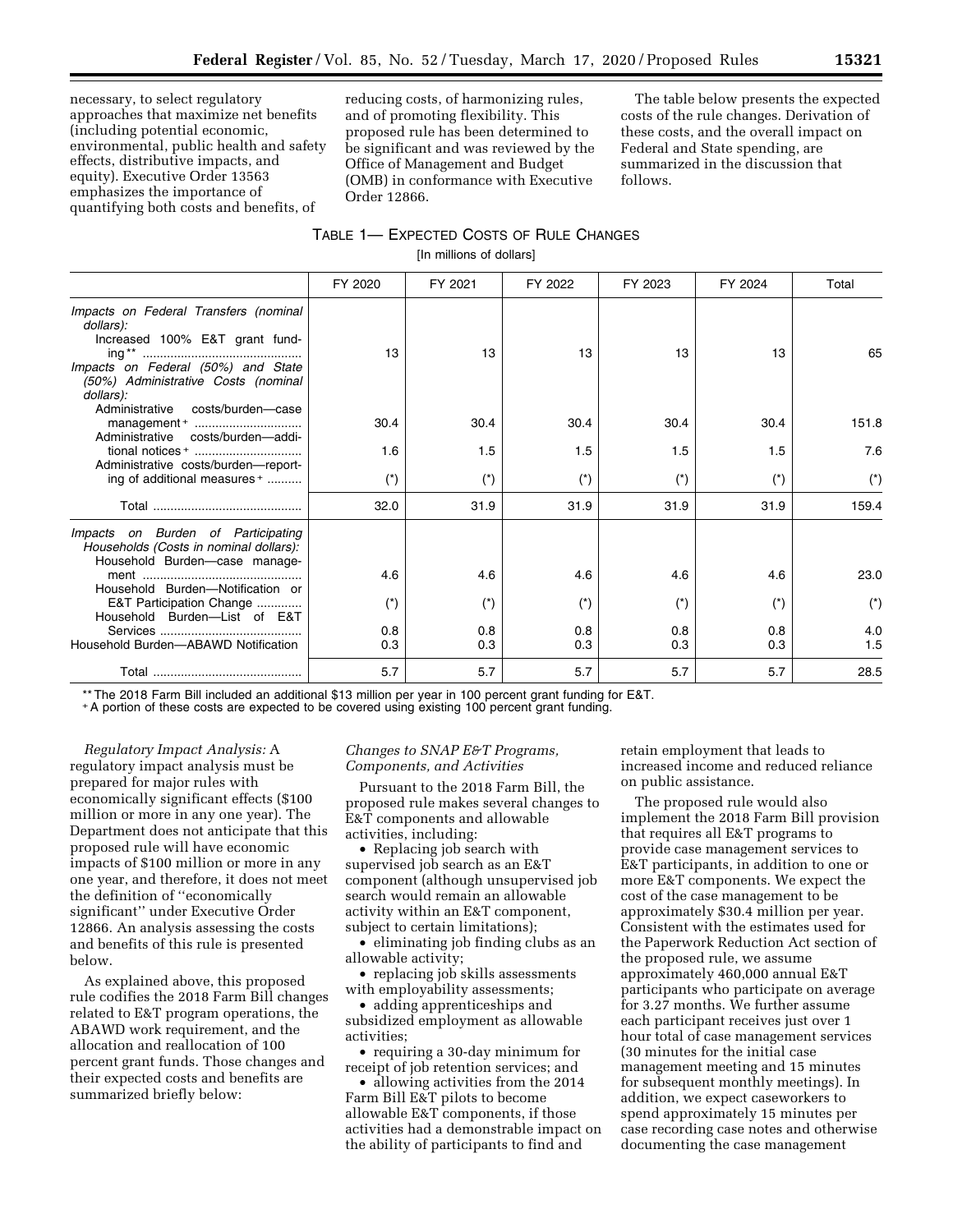interactions (for a total of 1.32 hours per case). Using a fully-loaded hourly rate (including benefits and indirect costs) of approximately \$50 4 results in an annual cost of about \$30.4 million, shared equally. The Department believes that initially most States will use 100 percent grant funding, including the increased funding provided through the 2018 Farm Bill, to pay for the required case management services. In some

States this may mean States reallocate funds from other activities in order to provide sufficient case management.

The case management requirement will also increase burden on individual SNAP participants as they will be required to participate in monthly discussions with their case manager regarding their E&T participation and plans for self-sufficiency. While the Department expects most of the

conversations will be held by telephone, in some instances E&T participants may need to travel to meet their case manager in-person. Therefore, the average number of burden hours per participant is expected to be slightly larger to account for travel time (1.4 hours versus 1.32 hours).<sup>5</sup> The additional burden is expected to cost SNAP E&T participants approximately \$4.6 million annually.

| Table 2—Annual Cost of Burden Associated With Case Management Services |
|------------------------------------------------------------------------|
|------------------------------------------------------------------------|

|                   | State agency<br>burden               | Household<br>burden               |
|-------------------|--------------------------------------|-----------------------------------|
| Hourly wage rate* | 460,000<br>1.32<br>\$50.00<br>\$30.4 | 460,000<br>1.4<br>\$7.25<br>\$4.6 |

\* State Agency rate is a fully loaded rate. Household rate is equal to the Federal minimum wage. Totals may not sum due to rounding.

## *Changes to Funding Allocation/ Reallocation*

The proposed rule would establish a funding formula for reallocated E&T funds, in accordance with statutory changes. It also would codify the increase to \$100,000 in the minimum allocation of 100 percent funds to State agencies. While these changes may affect the amount of funds received by individual States, the Department does not expect these changes to affect overall spending on SNAP E&T. Prior to the 2018 Farm Bill, three States (Virgin Islands, Wyoming and North Dakota) received less than the \$100,000 minimum allocation and now receive a larger grant. Over the past three years, less than \$10 million per year in 100 percent grant funds have been reallocated, and the amount available for reallocation has been declining.

# *Changes Affecting Work Requirements*

Pursuant to the 2018 Farm Bill, the proposed rule would make a number of changes affecting SNAP work requirements (both the ABAWD requirement and mandatory E&T). The proposed rule would:

• Add workforce partnerships to the list of programs that may be used to meet SNAP work requirements;

• add employment and training programs for veterans operated by the Department of Labor or the Department of Veterans Affairs to the list of work

programs that may be used to meet the ABAWD work requirement;

• require State agencies to inform ABAWDs both orally and in writing of the ABAWD work requirement and time limit;

• codify the statutory change that reduces the number of ABAWD work exemptions from 15 percent to 12 percent and change their name to ''discretionary exemptions;''

• require State agencies to provide good cause for noncompliance with E&T if a suitable component or opening in an E&T program is not available;

• require State agencies to re-direct individuals who are determined illsuited for an E&T program to other more suitable activities; and

• require that, at recertification, all State agencies advise certain types of households subject to the general work requirement of employment and training opportunities.

Most of these provisions are not expected to have cost impacts. Most States do not use all of their available discretionary exemptions and currently have a large bank of unused exemptions.6 Therefore, the reduction in available exemptions is unlikely to impact individual ABAWDs. Permitting individuals to fulfill the ABAWD work requirement or mandatory E&T through workforce partnerships, which are operated by private employers or nonprofit groups, may result in additional ABAWDs meeting the work requirement

and retaining SNAP eligibility. However, such programs are not currently widespread. Given the lack of available data for such programs and the requirements for establishing a workforce partnership, the Department does not believe they will become commonplace and has, therefore, assumed there would be only negligible impacts of this change on the SNAP ABAWD population.

The requirement that State agencies inform ABAWDs both orally and in writing of the ABAWD work requirement and time limit is expected to result in additional burden for State agencies as this is a new requirement. However, having this information may mean that ABAWDs better understand the work requirement and how to meet it, and thus are better able to fulfill those requirements and retain SNAP eligibility. States agencies are already required to inform work registrants and mandatory E&T participants of their respective work requirements in existing regulations at 7 CFR 273.7(c) (OMB Control Number 0584–0064; Expiration date 7/31/2020). Similarly, the requirement that State agencies redirect ill-suited individuals is expected to increase State agency burden as the State will need to generate a notice of E&T participation change that would be sent to the participant. Together, this additional burden is expected to cost approximately \$1.5 million annually, with costs divided equally between

<sup>4</sup>Assumes an average hourly rate of \$30.12 for a case worker, plus 30 percent for benefits and 20 percent for overhead, rounded to \$50. Based on May 2018 BLS Occupational and Wage Statistics for ''Social Workers, All Other,'' available at *[https://](https://www.bls.gov/oes/tables.htm) [www.bls.gov/oes/tables.htm.](https://www.bls.gov/oes/tables.htm)* Overhead is included because this is a new activity and will likely result in hiring of additional staff or contractors.

<sup>5</sup>For more information on the derivation of these estimates, please see the Paperwork Reduction Act

<sup>&</sup>lt;sup>6</sup>Typically States use far fewer exemptions in a fiscal year than they earn. For example, during Fiscal Year 2018, only one State used as many exemptions as they earned for Fiscal Year 2018 and two States used more than 80 percent of their

number of earned exemptions. As a result, most States have accumulated a bank of carryover exemptions (see FY 2019 Discretionary Exemptions with Carryover). Because of this carryover the reduction in earned exemptions would not have impacted the States' ability to provide exemptions to individual ABAWDs.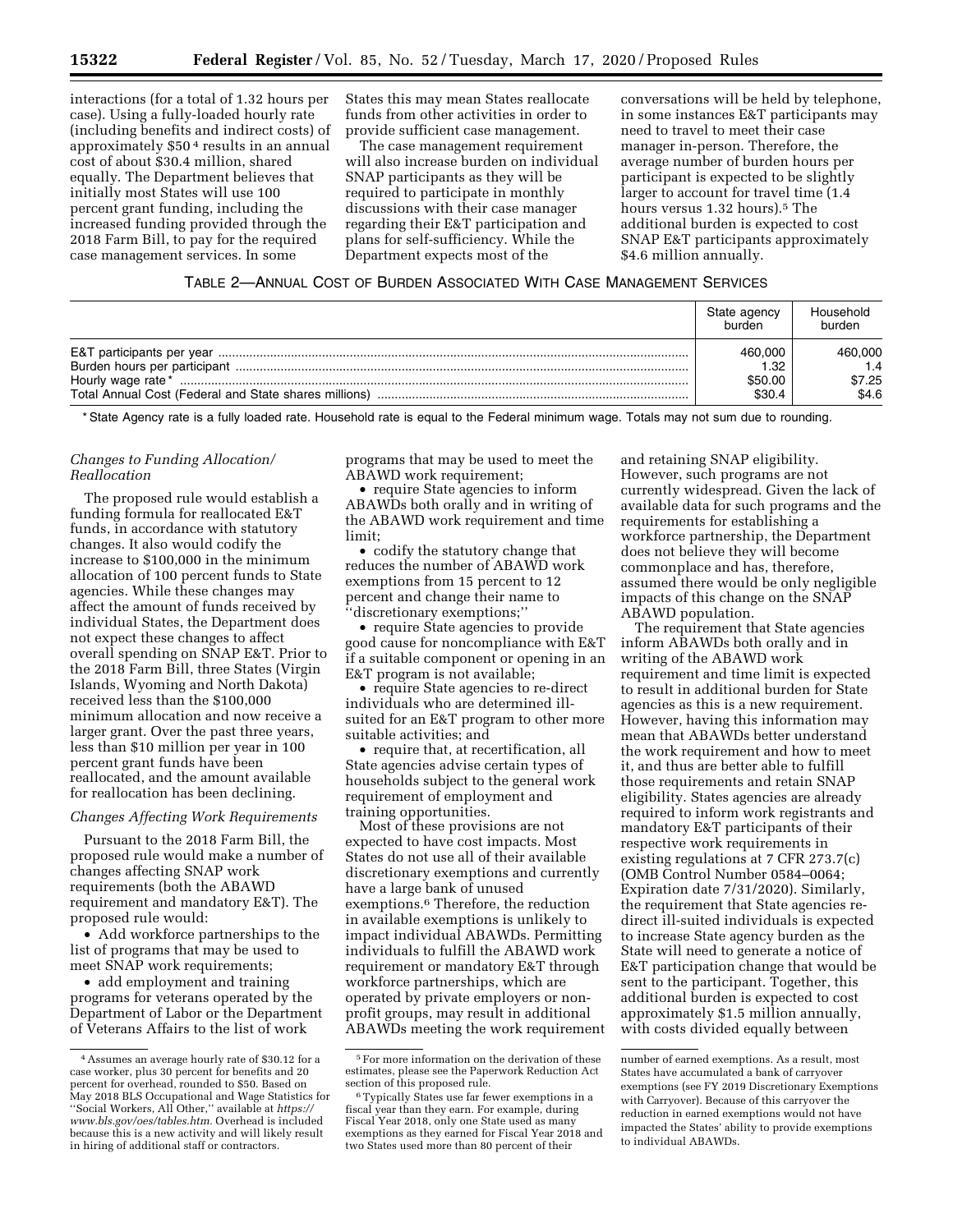State agencies and the Federal Government. The table below shows how these estimates were derived.

Government. The table below shows how these estimates were derived.

# TABLE 3—STATE AGENCY COST OF BURDEN RELATED TO SENDING NEW REQUIRED NOTICES

|                               | ABAWD<br>written<br>statement | Notice of E&T<br>participation<br>change |
|-------------------------------|-------------------------------|------------------------------------------|
| Hourly wage rate <sup>8</sup> | 2,029,000<br>.033<br>\$22.34  | 46,000<br>.033<br>\$22.34                |
|                               | \$1.5                         | \$0.03                                   |

The Department also anticipates a small (\$0.02 million) one-time burden for State Agencies to develop the new ABAWD written statement, the notice of E&T Participation Change, and the list of employment and training services that will be provided to work registrant households at certification and

recertification This assumes States spend on average 24 hours developing each new notice and an average wage of \$18.02 per hour (24 \* 18.02 \* 53 State Agencies = \$22,900).

Households will also face new burden associated with reviewing these documents when received. Households

with work registrants, who will receive a list of E&T services at certification and recertification, will also face additional burden associated with reading that list. Each activity is expected to result in a minimal amount of administrative burden, about \$1.1 million total over the three activities.

TABLE—HOUSEHOLD COST OF BURDEN RELATED TO READING NEW REQUIRED NOTICES

| ABAWD<br>written<br>statement | Notice of E&T<br>participation<br>change | List of<br>employment<br>and training<br>services |
|-------------------------------|------------------------------------------|---------------------------------------------------|
| 2,029,000<br>.02<br>\$7.25    | 46.000<br>.02<br>\$7.25                  | 5,496,000<br>0.2<br>\$7.25                        |
| \$0.3                         |                                          | \$0.8                                             |

\* Minimal—less than \$1 million.

While these changes are estimated to increase burden for State agencies, these changes are expected to provide important protections to individuals subject to the ABAWD time limit. The notice requirements will help ensure that these individuals are adequately informed of their responsibilities with respect to work requirements and of what steps they should take in order to comply with those requirements or if

they believe they should be exempt from those requirements.

## *Changes to Reporting Requirements*

The proposed rule would also modify the required reporting elements in the quarterly E&T Program Activity Report provided by State agencies to include the number of SNAP participants who are required to participate in E&T and, of those, the number who begin

participation. Reporting on these additional elements is expected to increase reporting burden on 17 State agencies that currently operate mandatory E&T programs. The Department will add two reporting elements to form FNS–583, which State agencies must submit annually with the fourth quarter report. This additional burden is expected to be of minimal cost to State agencies.

| TABLE 5-COST OF STATE AGENCY BURDEN, NEW REPORTING REQUIREMENTS |  |  |  |  |
|-----------------------------------------------------------------|--|--|--|--|
|-----------------------------------------------------------------|--|--|--|--|

| State agency<br>burden |
|------------------------|
|                        |

<sup>7</sup>Estimates of occurrences of ABAWD notifications are based on the expected number of SNAP ABAWD participants in FY 2021, adjusted to account for individuals expected to lose eligibility as a result of recently-finalized rules related to geographic waivers of the time limit. Estimates of notices of ill-suited determination assume 10 percent of E&T participants are found to be illsuited for their assigned activity. For more information on these estimates, please see the Paperwork Reduction Act section of this proposed rule.

8Based on the Bureau of Labor Statistics May 2018 Occupational and Wage Statistics for ''eligibility interviewers, government programs,'' available at *[https://www.bls.gov/oes/tables.htm.](https://www.bls.gov/oes/tables.htm)*  9Estimates of occurrences of ABAWD

notifications are based on the expected number of SNAP ABAWD participants in FY 2021, adjusted to account for individuals expected to lose eligibility as a result of recently-finalized rules related to geographic waivers of the time limit. Estimates of notices of ill-suited determination assume 10 percent of E&T participants are found to be ill-

suited for their assigned activity. For more information on these estimates, please see the Paperwork Reduction Act section of this proposed rule.

10Based on the Bureau of Labor Statistics May 2018 Occupational and Wage Statistics for ''eligibility interviewers, government programs,'' available at *[https://www.bls.gov/oes/tables.htm.](https://www.bls.gov/oes/tables.htm)* 

11Based on the Bureau of Labor Statistics May 2018 Occupational and Wage Statistics for ''Office and Administrative Support Workers, All other,'' available at *[https://www.bls.gov/oes/tables.htm.](https://www.bls.gov/oes/tables.htm)*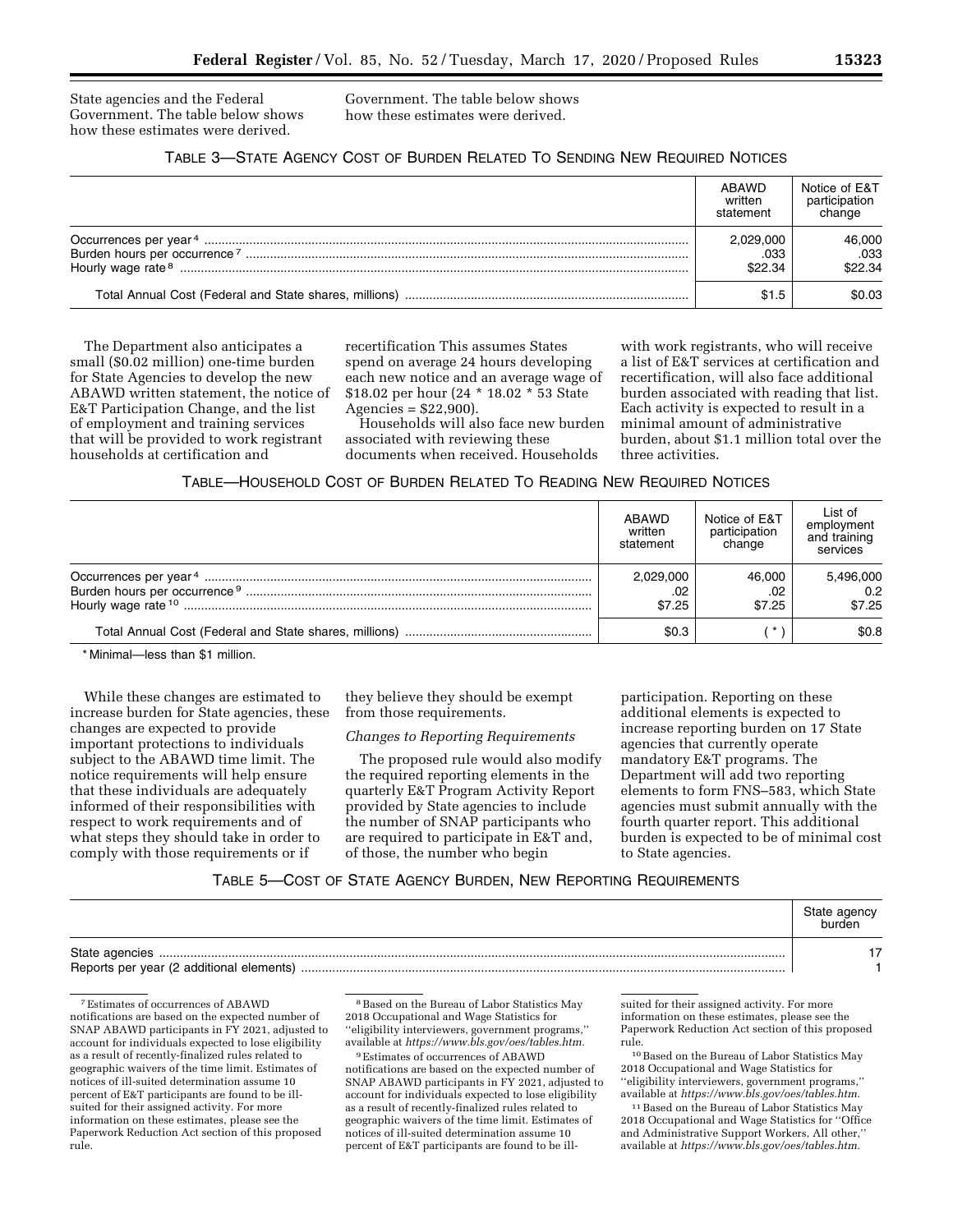| Hourly wage rate 11                          | 516.9<br>\$18.02 |
|----------------------------------------------|------------------|
| Total Annual Cost (Federal and State shares) |                  |

# TABLE 5—COST OF STATE AGENCY BURDEN, NEW REPORTING REQUIREMENTS—Continued

\* minimal—less than \$1 million.

### Overall Impact on E&T Spending

In addition to the 100 percent grant funding provided by the Federal Government, most States spend their own funds on SNAP E&T services. This additional State E&T spending is matched by the Federal Government and referred to as 50–50 spending.

While the rule provisions are expected to result in some additional cost to State agencies (primarily related to case management and administrative burden), it is the Department's belief that States will use the following strategies as they modify their E&T programs in accordance with the statutory and regulatory changes:

• In the first five years after implementation, the Department expects that most States will use 100 percent grant funding, including the increased funding provided through the 2018 Farm Bill, to pay for the required case management services.

• The Department anticipates that changes to allowable components and activities, which may result in a higher cost per E&T participant, will initially be managed by adjusting the number of participants served through various

components/activities rather than through investment of additional 50–50 matching funds by State Agencies. State Agencies' budgets are often less flexible (for example, prohibitions on running a deficit or budgets that cover multiple years) and may not permit immediate increases in State E&T spending.

• Over the five year period covered by these estimates, the Department expects that some but not all States will increase their investment in 50–50 matching funds to cover both the costs of case management services and to permit greater participation in new allowable activities and components that may show more success in moving individuals toward greater selfsufficiency.

In total, we estimate that these provisions of the rule will increase spending on E&T by \$4 million in Fiscal Year (FY) 2020, and by \$52 million over the five FYs 2020–2024. Costs would be shared equally between the Federal Government and State agencies.

The estimates were derived as follows:

• Between FY 2016 and FY 2018, the Federal share of 50–50 spending

increased by about \$17 million, from \$171 million to \$188 million. Therefore, we assume that the Federal share of State 50–50 spending would have increased by about \$8 million per year.

• In response to the changes in allowable components and activities as well as the case management requirement, we assume that each year a small number of States increase their 50–50 spending beyond current projected spending. In FY 2020, we assume 4 States spend about 10 percent more, and by FY 2024 17 States have increased their spending by about 10 percent overall.

• The per-State increase in 50–50 spending is approximately \$0.5 million per State. The per-State increase is estimated as follows: A 10 percent increase in 50–50 spending equals \$20.5 million in FY 2020. There are 53 State agencies (including the District of Columbia, Guam, and the US Virgin Islands), 43 of which currently spend 50–50 funding on E&T services, therefore \$20.5 million is divided by 43 to calculate the average (\$20.5 million/  $43 = $0.49$  million).

# TABLE 6—EXPECTED INCREASE IN STATE 50–50 SPENDING OVER TIME

[Dollars in millions]

|                                                                                                                   | FY 2020    | FY 2021    | FY 2022    | FY 2023                | FY 2024          | Total            |
|-------------------------------------------------------------------------------------------------------------------|------------|------------|------------|------------------------|------------------|------------------|
| Pre-Farm Bill projected 50-50 spending<br>10% increase (amount per State)<br>Number of States increasing spending | 205<br>.49 | 213<br>.49 | 221<br>.49 | 229<br>.49<br>12<br>14 | 237<br>.49<br>19 | <br><br>26<br>52 |

\* Totals may not sum due to rounding.

### Benefits of Proposed Rule

The Department believes the statutory changes made by Section 4005 of the 2018 Farm Bill are intended to strengthen E&T programs and improve SNAP participants' ability to gain and retain employment, thus reducing participant reliance on the social safety net. The changes contained in the proposed rule allow for more evidencebased activities, requiring more accountability on the part of both State agencies and E&T participants, while

also retaining State flexibility. The requirement to inform ABAWDs of their work requirement will help ensure that these individuals are adequately informed of their responsibilities with respect to work requirements and of what steps they should take in order to comply with those requirements, or if they believe they should be exempt from those requirements.

### *Regulatory Flexibility Act*

The Regulatory Flexibility Act (5 U.S.C. 601–612) requires Agencies to analyze the impact of rulemaking on small entities and consider alternatives that would minimize any significant impacts on a substantial number of small entities. Pursuant to that review, the Secretary certifies that this rule would not have a significant impact on a substantial number of small entities. This proposed rule would not have an impact on small entities because the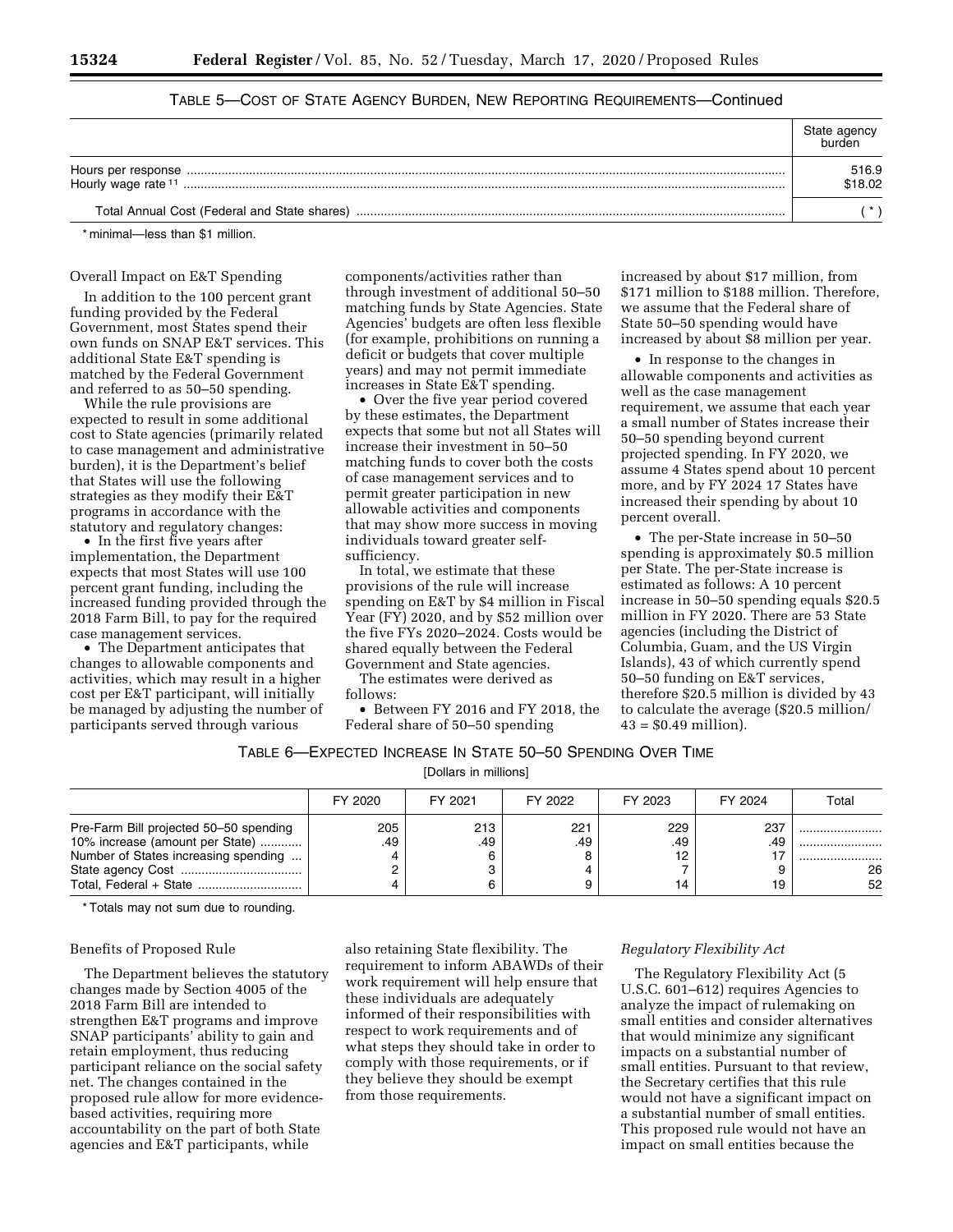changes required by the regulations are directed toward State agencies operating SNAP programs and SNAP E&T programs.

#### **Executive Order 13771**

This proposed rule is expected to be an E.O. 13771 regulatory action.

### **Unfunded Mandates Reform Act**

Title II of the Unfunded Mandates Reform Act of 1995 (UMRA), Public Law 104–4, establishes requirements for Federal agencies to assess the effects of their regulatory actions on State, local, and tribal governments and the private sector. Under section 202 of the UMRA, the Department generally must prepare a written statement, including a cost benefit analysis, for proposed and final rules with ''Federal mandates'' that may result in expenditures by State, local, or tribal governments, in the aggregate, or the private sector, of \$100 million or more in any one year. When such a statement is needed for a rule, section 205 of the UMRA generally requires the Department to identify and consider a reasonable number of regulatory alternatives and adopt the most cost effective or least burdensome alternative that achieves the objectives of the rule.

This proposed rule does not contain Federal mandates (under the regulatory provisions of Title II of the UMRA) for State, local, and tribal governments or the private sector of \$100 million or more in any one year. Thus, the rule is not subject to the requirements of sections 202 and 205 of the UMRA.

#### **Executive Order 12372**

This Supplemental Nutrition Assistance Program is listed in the Catalog of Federal Domestic Assistance under Number 10.551 and is subject to Executive Order 12372, which requires intergovernmental consultation with State and local officials. (See 2 CFR chapter IV.) FNS Regional offices are in contact with State agencies, who provide feedback on policies and procedures for the E&T program and overall SNAP policy.

## **Federalism Summary Impact Statement**

Executive Order 13132 requires Federal agencies to consider the impact of their regulatory actions on State and local governments. Where such actions have federalism implications, agencies are directed to provide a statement for inclusion in the preamble to the regulations describing the agency's considerations in terms of the three categories called for under section (6)(b)(2)(B) of Executive Order 13121.

The Department has considered the impact of this rule on State and local

governments and has determined that this rule does not have federalism implications. Therefore, under section 6(b) of the Executive Order, a federalism summary is not required.

## **Executive Order 12988, Civil Justice Reform**

This proposed rule has been reviewed under Executive Order 12988, Civil Justice Reform. This rule is intended to have preemptive effect with respect to any State or local laws, regulations or policies which conflict with its provisions or which would otherwise impede its full and timely implementation. This rule is not intended to have retroactive effect unless so specified in the Effective Dates section of the final rule. Prior to any judicial challenge to the provisions of the final rule, all applicable administrative procedures must be exhausted.

# **Civil Rights Impact Analysis**

FNS has reviewed this proposed rule in accordance with USDA Regulation 4300–4, ''Civil Rights Impact Analysis,'' to identify any major civil rights impacts the rule might have on program participants on the basis of age, race, color, national origin, sex or disability. After a careful review of the rule's intent and provisions, FNS has determined that this rule is not expected to affect the participation of protected individuals in the Supplemental Nutrition Assistance Program.

### **Executive Order 13175**

Executive Order 13175 requires Federal agencies to consult and coordinate with Tribes on a government-to-government basis on policies that have Tribal implications, including regulations, legislative comments, or proposed legislation. Additionally, other policy statements or actions that have substantial direct effects on one or more Indian Tribes, the relationship between the Federal Government and Indian Tribes, or on the distribution of power and responsibilities between the Federal Government and Indian Tribes also require consultation. FNS consulted with tribes on this issue at the USDA Farm Bill Implementation Consultation held on May 1, 2019 in Washington DC The tribes had no comment. If further consultation is requested, the Office of Tribal Relations will work with FNS to ensure quality consultation is provided.

## **Paperwork Reduction Act**

The Paperwork Reduction Act of 1995 (44 U.S.C. Chap. 35; 5 CFR part 1320) requires the Office of Management and

Budget (OMB) approve all collections of information by a Federal agency before they can be implemented. Respondents are not required to respond to any collection of information unless it displays a current valid OMB control number.

In accordance with the Paperwork Reduction Act of 1995, this proposed rule contains information collections that are subject to review and approval by the Office of Management and Budget; therefore, FNS is submitting for public comment the changes in the information collection burden that would result from adoption of the proposals in the rule.

Comments on this proposed rule must be received by May 18, 2020.

Send comments to the Office of Information and Regulatory Affairs, OMB, Attention: Desk Officer for FNS, Fax: 202–395–7285, or email to *[oira](mailto:oira_submission@omb.eop.gov)*\_ *[submission@omb.eop.gov.](mailto:oira_submission@omb.eop.gov)* Please also send a copy of your comments to Leigh Gantner, Supplemental Nutrition Assistance Program (SNAP), 1320 Braddock Place, Alexandria, VA 22314. For further information, or for copies of the information collection requirements, please contact Leigh Gantner at the address indicated above. Comments are invited on: (a) Whether the proposed collection of information is necessary for the proper performance of the functions of the agency, including whether the information shall have practical utility; (b) the accuracy of the agency's estimate of the burden of the proposed collection of information, including the validity of the methodology and assumptions used; (c) ways to enhance the quality, utility, and clarity of the information to be collected; and (d) ways to minimize the burden of the collection of information on those who are to respond, including use of appropriate automated, electronic, mechanical, or other technological collection techniques or other forms of information technology.

All responses to this notice will be summarized and included in the request for OMB approval. All comments will also become a matter of public record.

*Title:* Employment and Training Opportunities in the Supplemental Nutrition Assistance Program.

*OMB Number:* 0584–NEW. *Form Number:* FNS 583.

*Expiration Date:* N/A.

*Type of Request:* New request.

*Abstract:* This proposed rule would implement changes made by Section 4005 of the Act to the E&T program to strengthen State and Federal accountability to move SNAP participants toward self-sufficiency. FNS is requesting a new OMB Control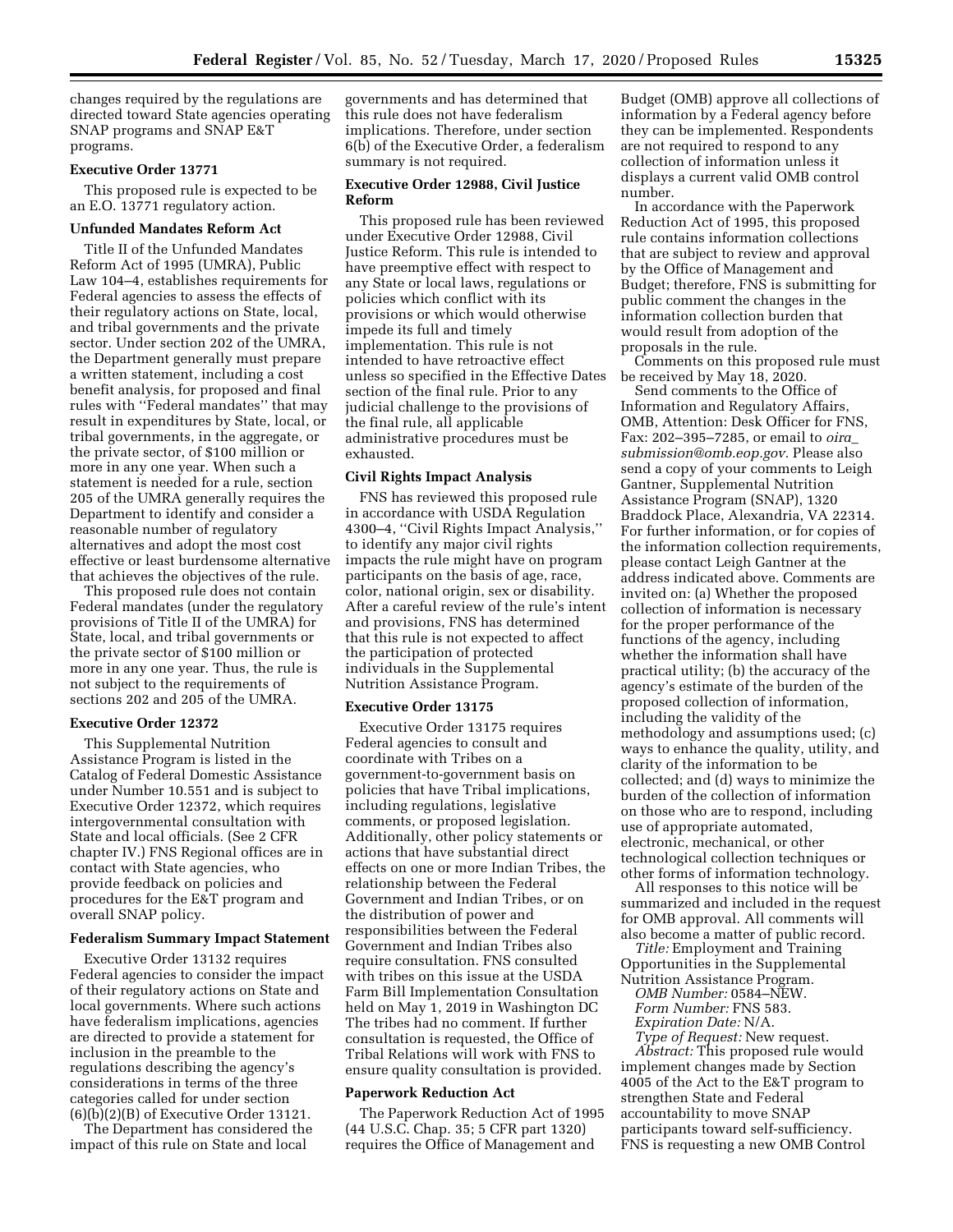Number for the requirements in this proposed rule. Some of the proposed changes will modify current regulations resulting in an increase in the reporting burden for State agencies. Other requirements are new and will result in new mandatory reporting burden requirements for State agencies, as well as individuals participating in E&T. First, the Act requires that State agencies provide individuals participating in E&T with case management services. Many State agencies already provide case management activities to SNAP E&T participants; however, State agencies are not currently reporting this activity to the Department and the Department is not currently collecting case management activities from these State agencies. This regulatory change to require that State agencies provide these services as part of their E&T programs and include them in their E&T State plans will help ensure that E&T participants receive the guidance and support needed to move toward selfsufficiency. Second, the Act establishes that individuals participating in an E&T component who are determined illsuited by the E&T provider for that component, must be engaged by the State agency to assess their mental or physical fitness or to identify another type of training or assistance. The Department proposes at 7 CFR 273.7(c)(18)(i) that individuals who have been determined ill-suited be sent a Notice of Employment and Training Participation Change (NETPC) by the State agency informing them of this determination. This notice will constitute a new burden for State agencies and for SNAP participants who must read the notice. Third, to increase State accountability for moving SNAP participants toward self-sufficiency, the Department proposes at 7 CFR 273.7(c)(11) to add two additional data elements to the final quarterly E&T Program Activity Report (FNS 583 reports) (SNAP Employment and Training Program activity Report; OMB Control Number: 0584–0594; Expiration

Date: 09/30/2019; currently under renewal) to collect information on the number of SNAP participants who are required by the State agency to participate in an E&T program, and of those the number who actually begin to participate in an E&T program. Fourth, the Department proposes in new 7 CFR 273.24(b)(8) to add a State agency requirement to inform every ABAWD in writing about the ABAWD work requirement and time limit, thus creating a new burden to develop and provide this written statement, and to participants to read this statement. This proposed requirement to inform ABAWDs of their work requirement will be added to a proposed consolidate written statement that will consolidate the requirements to inform ABAWDs, work registrants, and mandatory E&T participants of their work requirements, as applicable. The requirements to inform work registrants and mandatory E&T participants of their work requirements are already covered by an existing burden (OMB Control number: 0584–0064; Expiration Date 7/31/2020; under renewal). And fifth, the Department proposes in new 7 CFR 273.14(b)(5) that, at a minimum, the State agency provide zero income households with no elderly or disabled members a list of available employment and training services for household members subject to the general work requirements either electronically (*e.g.,*  on a website or in an email) or in printed form. This requirements creates a new burden on State agencies to develop the list of opportunities and for participants to read the list. The Department notes that the proposed rule would also create a new requirement for State agencies to consult with their workforce development boards, and to explain in their E&T State plans the extent to which they will coordinate with title I of WIOA. Based on the existing regulatory requirement to work with their State workforce development systems, this information is already collected by the Department through the E&T State plans and is included in an

existing burden (OMB Control Number: 0584–0083; Expiration Date: 7/31/2020), as a result the new Farm Bill requirement is not expected to increase the existing burden.

The basic recordkeeping requirement for household case file documentation is part of OMB Control Number: 0584– 0064; Expiration Date 07/312020. FNS will add additional burden to this collection to accommodate the increased burden resulting from providing case management to E&T participants. The recordkeeping burden for the FNS 583 is already sufficient as documented in OMB Control Number: 0584–0339; Expiration Date: 01/31/ 2021. FNS intends to merge this updated reporting burden estimates into 0584–0594 and 0584–0064, once the final rulemaking information collection request is approved. At that time, FNS will publish a separate notice in the **Federal Register** announcing OMB's

approval.

*Respondents:* There are 53 State agencies with 159 SNAP State agencies employees who will participate in this data collection.

*Estimated Number of Respondents:*  159.

*Estimated Number of Responses per Respondent:* 31,972.107.

*Estimated Total Annual Responses:*  5,083,565.

*Estimated Time per Response:*  0.1362451 hours.

*Estimated Total Annual Burden on Respondents:* 692,611 hours.

*Respondents:* 8,030,999 (Individuals) SNAP E&T participants.

*Estimated Number of Respondents:*  8,030,999.

*Estimated Number of Responses per Respondent:* 1.130.

*Estimated Total Annual Responses:*  9,075,199.

*Estimated Time per Response:*  0.0872938 hours.

*Estimated Total Annual Burden on* 

*Respondents:* 792,209.

The total burden for this rulemaking is 1,484,820 burden hours and 14,158,764 total annual responses.

| Reg. section          | Affected public | Respondent type                          | Description of<br>activity                                                       | Estimated<br>number of<br>respondents | Estimated<br>frequency of<br>response | Total<br>annual<br>responses | Number of<br>burden<br>hours per<br>response | Estimated<br>total<br>burden<br>hours | Previous<br>burden<br>hours<br>used | <b>Differences</b><br>due to<br>program<br>changes | Difference<br>due to<br>adjustment | Hourly<br>wager<br>rate* | Estimated<br>cost to<br>respondents |
|-----------------------|-----------------|------------------------------------------|----------------------------------------------------------------------------------|---------------------------------------|---------------------------------------|------------------------------|----------------------------------------------|---------------------------------------|-------------------------------------|----------------------------------------------------|------------------------------------|--------------------------|-------------------------------------|
| 7 CFR 273.7(c)(1)     | State Agencies. | State Agency E&T<br>Case Manager*.       | Provide Case<br>Management<br>Services.                                          | 53                                    | 28,381                                | 1,504,193                    | 0.326                                        | 490,367                               |                                     |                                                    | $\mathbf 0$                        | \$30.12                  | \$14,769,852                        |
| 7 CFR 273.7(c)(1)     |                 | State Agency E&T<br>Case Manager*.       | Document Case<br>Management<br>Services.                                         | 53                                    | 28,381                                | 1.504.193                    | 0.08                                         | 120,335                               |                                     | $\Omega$                                           | $\Omega$                           | 30.12                    | 3,624,503                           |
| 7 CFR 273.7(c)(18)(i) |                 | <b>State Eligibility</b><br>worker*.     | Generate notice of<br>ill-suited deter-<br>mination.                             | 53                                    | 868                                   | 46.004                       | 0.0334                                       | 1.537                                 | $\Omega$                            | $\Omega$                                           | $\Omega$                           | 22.34                    | 34,326                              |
| 7 CFR 273.7(c)(11)    |                 | State Agency Ad-<br>ministrative Staff*. | Reporting FNS<br>583 data ele-<br>ments ** (OMB<br>Control Number<br>0584-0594). | 53                                    | 4                                     | 212                          | 98                                           | 20,776                                | 21,889                              | $\Omega$                                           | 1.113                              | \$18.02                  | \$374,384                           |
| 7 CFR 273.7(c)(11)    |                 | State Agency Ad-<br>ministrative Staff*. | Reporting addi-<br>tional FNS 583<br>data elements.                              | 17                                    |                                       | 17                           | 516.9                                        | 8,788                                 | $\Omega$                            | 8.788                                              | $\Omega$                           | 18.02                    | 158,360                             |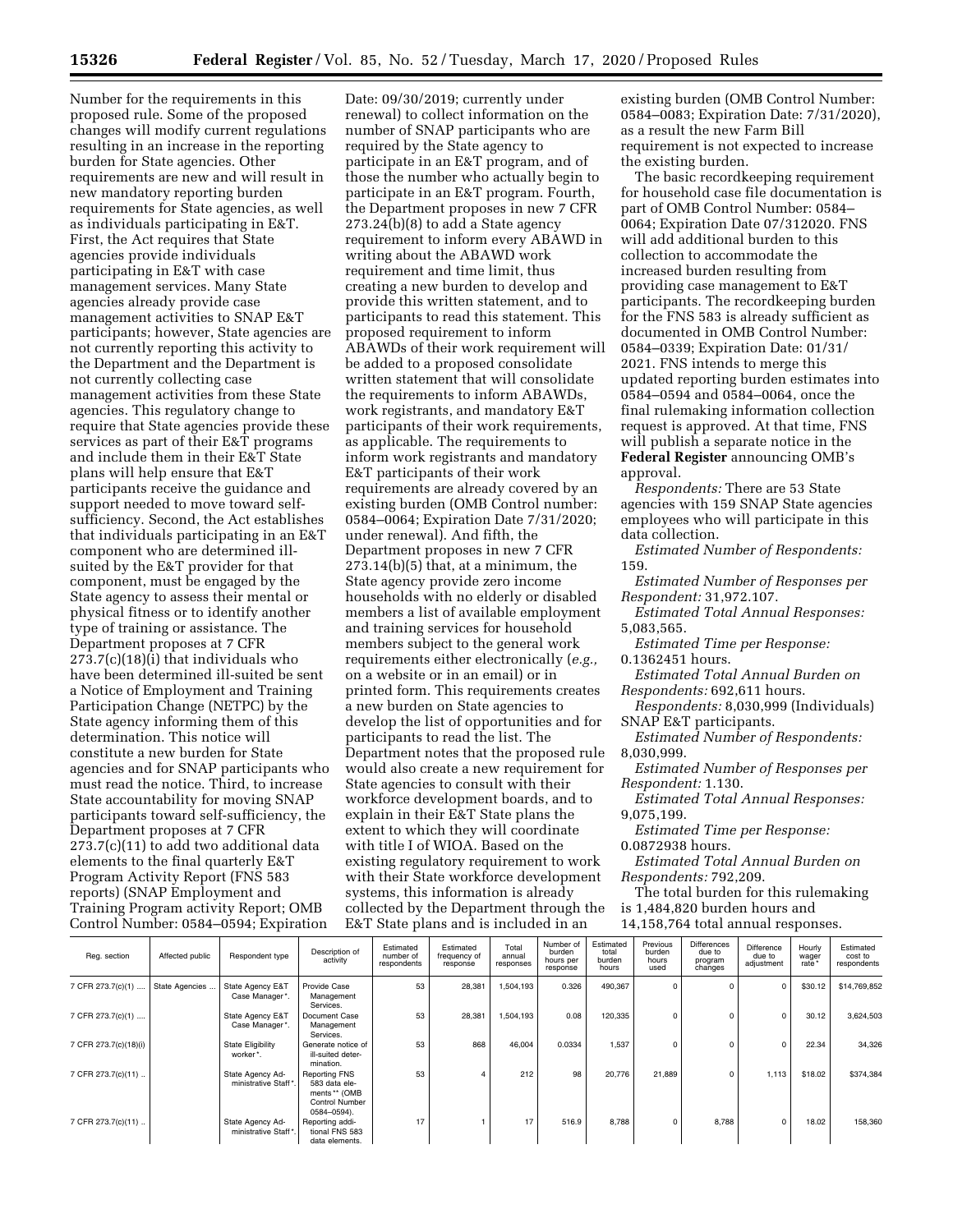|                                                                   |                            |                                                                   | Description of                                                                                 | Estimated                | Estimated                | Total               | Number of                       | Estimated<br>total | Previous<br>burden | Differences                  | Difference           | Hourly         | Estimated              |
|-------------------------------------------------------------------|----------------------------|-------------------------------------------------------------------|------------------------------------------------------------------------------------------------|--------------------------|--------------------------|---------------------|---------------------------------|--------------------|--------------------|------------------------------|----------------------|----------------|------------------------|
| Reg. section                                                      | Affected public            | Respondent type                                                   | activity                                                                                       | number of<br>respondents | frequency of<br>response | annual<br>responses | burden<br>hours per<br>response | burden<br>hours    | hours<br>used      | due to<br>program<br>changes | due to<br>adjustment | wager<br>rate* | cost to<br>respondents |
| 7 CFR 273.7(a)(5)                                                 |                            | <b>State Eligibility</b><br>worker*.                              | Inform ABAWDs<br>of the ABAWD<br>work require-                                                 | 53                       | 38,283                   | 2,028,999           | 0.0334                          | 67,769             | $\mathsf 0$        | $\mathsf{o}$                 | $\mathbf 0$          | 22.34          | 1,513,950              |
| 7 CFR 273.7(a)(5)                                                 |                            | State Agency Ad-<br>ministrative Staff*                           | ment and time<br>limit in writing.<br>Develop ABAWD<br>written state-<br>ment.                 | 53                       | 1                        | 53                  | 24                              | 1,272              | $\mathbf 0$        | $\mathsf{o}$                 | $\mathbf 0$          | 18.02          | 22,921                 |
|                                                                   |                            |                                                                   |                                                                                                | 159                      | 95,915.00                | 5,083,459           | 0.135748                        | 690,067            | .                  |                              |                      |                | 20,123,912             |
| 7 CFR 273.7(c)(1)                                                 | Individual &<br>Household. | E&T Participants                                                  | Participate in<br>Case Manage-                                                                 | 460,000                  | 3.27                     | 1,504,200           | 0.426                           | 640,789            | $\mathbf 0$        | 0                            | $\mathbf 0$          | 7.25           | 4,645,720              |
| 7 CFR 273.7(c)(18)(i)                                             | Individual &<br>Household. | E&T Participants                                                  | ment.<br>Read notice of ill-<br>suited deter-<br>mination.                                     | 46,000                   | $\mathbf{1}$             | 46,000              | 0.02                            | 920                | $\mathbf 0$        | $\mathsf{o}$                 | $\mathbf 0$          | 7.25           | 6670                   |
|                                                                   |                            |                                                                   |                                                                                                | 506,000                  | 4.27                     | 1,550,200           | 0.413952                        | 641,709            | .                  |                              |                      |                | 4,652,390              |
| Grand Total Reporting Burden with both affected public and States |                            | 506,159                                                           | 95,919.27                                                                                      | 6,633,659                | 0.20076                  | 1,331,776           | 21,858                          | 8,788              | 1,113              |                              | 24,776,302           |                |                        |
| 7 CFR 273.7(c)(1)                                                 | State Agencies             | State Agency E&T<br>Case Manager*.                                | Provide Case<br>Management                                                                     | 53                       | 28,381                   | 1,504,193           | 0.326                           | 490,367            | $\mathbf 0$        | $\mathbf 0$                  | $\mathbf 0$          | 30.12          | 14,769,852             |
| 7CFR 273.7(c)(1)                                                  |                            | State Agency E&T<br>Case Manager*.                                | Services.<br>Document Case<br>Management                                                       | 53                       | 28,381                   | 1,504,193           | 0.08                            | 120,335            | $\mathbf 0$        | $\mathsf{o}$                 | $\mathbf 0$          | 30.12          | 3,624,503              |
| 7 CFR 273.7(c)(18)(i)                                             |                            | State Agency Ad-<br>ministrative Staff*                           | Services.<br>Develop Notice of<br>Employment<br>and Training<br>Participation                  | 53                       | $\mathbf{1}$             | 53                  | 24                              | 1,272              | $\mathbf 0$        | $\mathbf 0$                  | $\mathbf 0$          | 18.02          | 22,921                 |
| 7 CFR 273.7(c)(18)(i)                                             |                            | <b>State Eligibility</b><br>worker*.                              | Change<br>(NETPC).<br>Generate Notice<br>of Employment<br>and Training<br>Participation        | 53                       | 868                      | 46,004              | 0.0334                          | 1,537              | $\mathbf 0$        | $\mathbf 0$                  | $\mathbf 0$          | 22.34          | 34,326                 |
| 7 CFR 273.7(c)(11)                                                |                            | State Agency Ad-<br>ministrative Staff*                           | Change<br>(NETPC).<br><b>Reporting FNS</b><br>583 data ele-<br>ments ** (OMB<br>Control Number | 53                       | 4                        | 212                 | 98                              | 20,776             | 21,889             | $\mathbf 0$                  | 1,113                | 18.02          | 374,384                |
| 7 CFR 273.7(c)(11)                                                |                            | State Agency Ad-<br>ministrative Staff*                           | 0584-0594).<br>Reporting addi-<br>tional FNS 583                                               | 17                       | $\mathbf{1}$             | 17                  | 516.9                           | 8,788              | $\mathsf 0$        | 8,788                        | $\mathbf 0$          | 18.02          | 158,360                |
| 7 CFR 273.7(a)(5)                                                 |                            | State Agency Ad-<br>ministrative Staff*                           | data elements.<br>Develop ABAWD<br>written state-<br>ment of work re-                          | 53                       | $\mathbf{1}$             | 53                  | 24                              | 1,272              | $\mathbf 0$        | $\mathsf{o}$                 | $\mathbf 0$          | 18.02          | 22,921                 |
| 7 CFR 273.7(a)(5)                                                 |                            | <b>State Eligibility</b><br>worker*.                              | quirements.<br>Inform ABAWDs<br>of the ABAWD<br>work require-                                  | 53                       | 38,283                   | 2,028,999           | 0.0334                          | 67,769             | $\mathbf 0$        | $\mathbf 0$                  | $\mathbf 0$          | 22.34          | 1,513,950              |
| 7 CFR 273.14(b)(5)                                                |                            | State Agency Ad-<br>ministrative Staff*.                          | ment.<br>Develop list of<br>Employment<br>and Training<br>Services.                            | 53                       | 1                        | 53                  | 24                              | 1,272              | $\mathbf 0$        | $\mathsf{o}$                 | $\mathbf 0$          | 18.02          | 22,921                 |
|                                                                   |                            |                                                                   |                                                                                                | 159                      | 31,972.107               | 5,083,565           | 0.136245                        | 692,611            | .                  |                              |                      |                | 20,169,755             |
| 7 CFR 273.7(c)(1)                                                 | Individual &<br>Household. | E&T Participants                                                  | Participate in<br>Case Manage-                                                                 | 460,000                  | 3.27                     | 1,504,200           | 0.426                           | 640,789            | $\mathbf 0$        | $\mathbf 0$                  | $\mathbf 0$          | 7.25           | 4,645,720              |
| 7 CFR 273.7(c)(18)(i)                                             |                            | E&T Participants                                                  | ment.<br>Read Notice of<br>Employment<br>and Training<br>Participation                         | 46,000                   | $\mathbf{1}$             | 46,000              | 0.02                            | 920                | $\mathbf 0$        | 0                            | $\mathbf 0$          | 7.25           | 6,670                  |
| 7 CFR 273.7(a)(5)                                                 |                            | E&T Participants                                                  | Change.<br>Read written<br>statement of<br>work require-                                       | 2,028,999                | 1                        | 2,028,999           | 0.02                            | 40,580             | 0                  | 0                            | $\pmb{0}$            | 7.25           | 294,205                |
| 7 CFR 273.14(b)(5)                                                |                            | E&T Participants                                                  | ments.<br>Read list of Em-<br>ployment and<br><b>Training Serv-</b><br>ices.                   | 5,496,000                | 1                        | 5,496,000           | 0.02                            | 109,920            | $\mathsf 0$        | $\mathsf 0$                  | $\mathbf 0$          | 7.25           | 796,920                |
| Sub-Total Individual/Households                                   |                            |                                                                   |                                                                                                | 8,030,999                | 1.13002118               | 9,075,199           | 0.087294                        | 792,209            |                    |                              |                      |                | 5,743,515              |
|                                                                   |                            | Grand Total Reporting Burden with both affected public and States |                                                                                                | 8,031,158                | 31,973.24                | 14, 158, 764        | 0.104869                        | 1,484,820          | 21,858             | 8,788                        | 1,113                |                | 25,913,270             |

\* **Not**e: ENS has not included the burden already approved for the current 583 reporting elements wadditional funds in the grand total. The current FNS 583 reporting elements are undergoing a separate revision with OMB con

## **E-Government Act Compliance**

The Department is committed to complying with the E-Government Act of 2002, to promote the use of the internet and other information technologies to provide increased opportunities for citizen access to Government information and services, and for other purposes.

# **List of Subjects**

*7 CFR Part 271* 

Administrative practice and procedures, Food stamps, Grant programs—social programs.

## *7 CFR Part 273*

Administrative practice and procedures, Food stamps, Grant programs—social programs, Penalties, Reporting and recordkeeping.

Accordingly, 7 CFR parts 271 and 273 are proposed to be amended as follows:

# **PART 271 —GENERAL INFORMATION AND DEFINITIONS**

■ 1. The authority citation for part 271 continues to read as follows: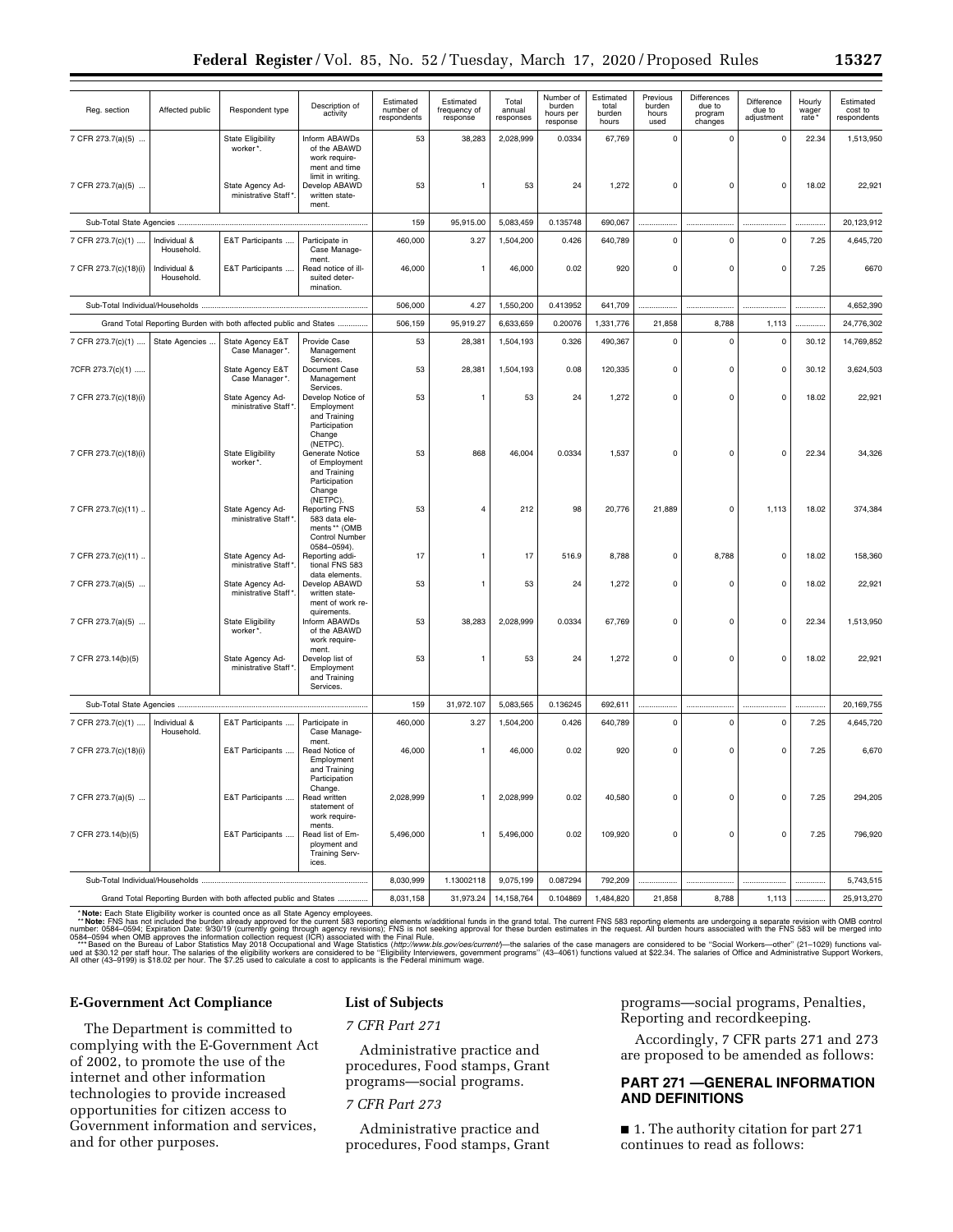**Authority:** 7 U.S.C. 2011–2036.

■ 2. In § 271.2:

■ a. Remove the definitions of ''Employment and training (E&T) component'' and ''Employment and training (E&T) mandatory participant'' and add in their places the definitions ''Employment and Training (E&T) component'' and ''Employment and Training (E&T) mandatory participant'', respectively;

■ b. Add the definition of "Employment" and Training (E&T) participant'' in alphabetical order;

■ c. Remove the definition of ''Employment and training (E&T) program'' and add in its place the definition of ''Employment and Training (E&T) program'';

■ d. Add the definition of "Employment" and Training (E&T) voluntary participant'' in alphabetical order; and ■ e. Remove the definition of "Placed in an employment and training (E&T) program''.

The additions and revisions read as follows:

### **§ 271.2 Definitions.**

\* \* \* \* \*

*Employment and Training (E&T) component* a work experience, work training, supervised job search, or other program described in section 6(d)(4)(B)(i) of the Food and Nutrition Act of 2008 (7 U.S.C. 2015(d)(4)(B)(i)) designed to help SNAP participants move promptly into unsubsidized employment.

*Employment and Training (E&T) mandatory participant* a supplemental nutrition assistance program applicant or participant who is required to work register under 7 U.S.C. 2015(d)(1) or (2) and who the State determines should not be exempted from participation in an employment and training program and is required to participate in E&T.

*Employment and Training (E&T) participant* means an individual who meets the definition of a mandatory or voluntary E&T participant.

*Employment and Training (E&T) program* means a program operated by each State agency consisting of case management and one or more E&T components.

*Employment and Training (E&T) voluntary participant* means a supplemental nutrition assistance program applicant or participant who volunteers to participate in an employment and training (E&T) program.

\* \* \* \* \*

# **PART 273—CERTIFICATION OF ELIGIBLE HOUSEHOLDS**

■ 3. The authority citation for part 273 continues to read as follows:

**Authority:** 7 U.S.C. 2011–2036.

■ 4. In § 273.7:

■ a. Revise paragraphs (c)(1) through (3) and the first sentence of paragraph  $(c)(4)$ :

 $\blacksquare$  b. Amend paragraph (c)(5) by adding a sentence at the beginning of the paragraph;

 $\blacksquare$  c. Amend paragraph (c)(6)(i) by adding two sentences after the second sentence;

■ d. Redesignate paragraphs (c)(6)(ii) through (xvii) as paragraphs (c)(6)(iii) through (c)(6)(xviii), respectively, and add a new paragraph (c)(6)(ii);

■ e. Amend newly redesignated paragraph (c)(6)(xi) by removing the word ''components'' and adding in its place the word ''program'';

■ f. Amend newly redesignated paragraph (c)(6)(xii) by adding four sentences after the second sentence;  $\blacksquare$  g. Add paragraph (c)(6)(xix);

■ h. Amend paragraph (c)(9)(iv) by removing the words ''15 percent exemption allowance'' and adding in their place the words ''discretionary exemptions'';

■ i. Amend paragraph  $(c)(11)(i)$  by removing the word ''and'' at the end of the paragraph;

 $\blacksquare$  j. Amend paragraph (c)(11)(ii) by removing the period at the end and adding in its place ''; and'';

 $\blacksquare$  k. Add paragraphs (c)(11)(iii),  $(c)(17)(x)$ , and  $(c)(18)$ ;

 $\blacksquare$  l. Amend paragraph  $(d)(1)(i)(C)$  by removing the number ''\$50,000'' in every place it appears and adding in its place the number "\$100,000";

■ m. Remove paragraph (d)(1)(i)(D);  $\blacksquare$  n. Amend paragraph  $(d)(1)(ii)(A)$  by removing the word ''component'' in every place it appears and adding in their place the word ''program'' and by removing the words ''to subsidize the wages of participants, or'';

■ o. Add paragraph (d)(1)(iii); ■ p. Revise the first sentence of paragraph  $(d)(4)(v)$  and paragraph  $(e)$ introductory text;

■ q. Redesignate paragraphs (e)(1) through (4) as paragraphs (e)(2) through (5) and add a new paragraph (e)(1);

■ r. Amend newly redesignated paragraph (e)(2) introductory text by revising sentences seven and eight;

■ s. Revise newly designated paragraphs  $(e)(2)(i)$ ,  $(ii)$ , and  $(iv)$ ;

■ t. Amend newly redesignated paragraph  $(e)(2)(v)$  by removing the words '', or a WIA or State or local program'';

■ u. Amend newly redesignated paragraph (e)(2)(viii) by adding a sentence after the second sentence;

 $\blacksquare$  v. Add paragraph (e)(2)(ix); ■ w. Amend newly redesignated paragraph (e)(4)(i) by adding the words ''case management or'' after the words ''the length of time a participant spends in'';

■ x. Amend newly redesignated paragraph (e)(4)(ii) in the first sentence by removing the text ''(e)(1)(iii) and (e)(1)(iv)'' and adding in its place the text " $(e)(2)(iii)$  and  $(iv)$ " and in the second sentence by removing the word ''component'' and adding in its place the word ''program'';

■ y. Amend newly redesignated paragraph (e)(5)(i) by removing the words ''program components'' and adding in its place the text ''an E&T program'';

■ z. Amend newly redesignated paragraph (e)(5)(ii) by removing the word ''component'' and adding in its place the word ''program'';

■ aa. Revise newly redesignated paragraph (e)(5)(iii);

■ bb. Amend paragraph (f)(1) introductory text by removing the text ''paragraphs (i)(2) and (i)(3)'' and adding in its place ''paragraphs (i)(2), (3), and  $(4)$ ";

 $\blacksquare$  cc. Amend paragraph (f)(6) in the third sentence by adding the words ''or service of the E&T program'' after the words ''relevant component'' and in the fifth sentence by removing the word ''component'' and adding its place the word ''program'';

■ dd. Redesignate paragraph (i)(4) as paragraph (i)(5) and add a new paragraph (i)(4);

■ ee. Remove the heading from newly redesignated paragraph (i)(5); and

■ ff. Add paragraph (n).

The revisions and additions read as follows:

## **§ 273.7 Work provisions.**

\* \* \* \* \*

(c) \* \* \* (1) The State agency must register for work each household member not exempted by the provisions of paragraph (b)(1) of this section.

(i) As part of the work registration process, the State agency must orally explain to the individual the pertinent work requirements, the rights and responsibilities of work-registered household members, and the consequences of failure to comply. This explanation must also be provided when a previously exempt individual or new household member becomes a work registrant, and at recertification.

(ii) The State agency must also provide the information in paragraph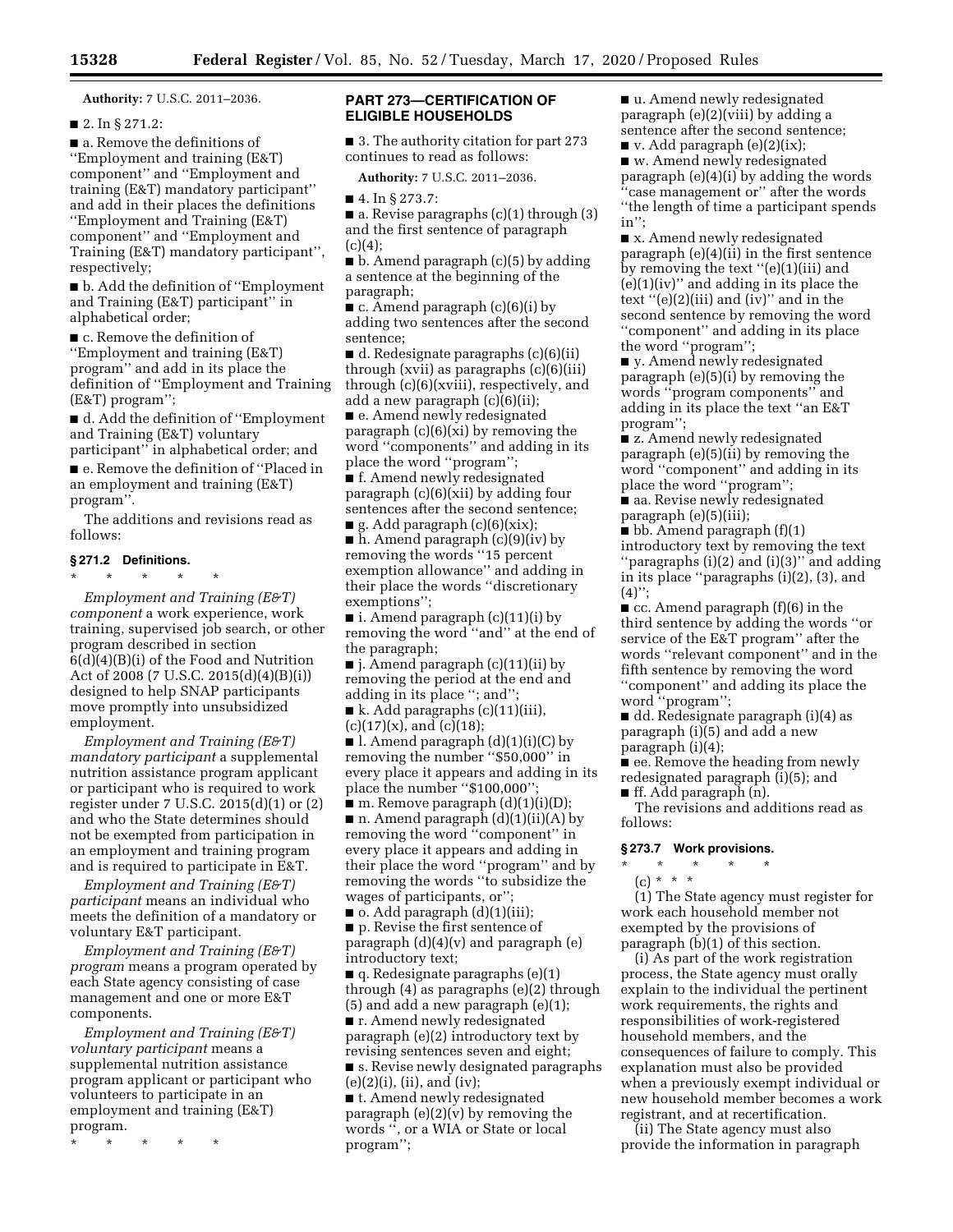$(c)(1)(i)$  of this section in a written statement to each individual in the household who is registered for work explaining the work requirements. If the individual is an able-bodied adult without dependents (ABAWD) in accordance with § 273.24(a), required to participate in E&T in accordance with paragraph (c)(2) of this section, or both, the written statement must also consolidate and explain these applicable work requirements. The consolidated written statement must include all pertinent information related to each of the applicable work requirements, including: An explanation of each applicable work requirement; exemptions from each applicable work requirement; the rights and responsibilities of each applicable work requirement for individuals subject to the work requirements; what is required to maintain eligibility under each applicable work requirement; pertinent dates by which an individual must take any actions to remain in compliance with each of the applicable work requirements; the consequences for failure to comply with each applicable work requirement; and any other information the State agency believes would assist the household members with compliance. If the individual is subject to mandatory E&T, the consolidated written statement must also explain the individual's right to receive participant reimbursements for allowable expenses related to participation in E&T, up to any applicable State cap, and the responsibility of the State agency to exempt the individual from the requirement to participate in E&T if the individual's allowable expenses exceed what the State agency will reimburse, as provided in paragraph (d)(4) of this section. In addition, as stated in paragraphs  $(c)(1)(i)$  and  $(c)(2)$  of this section, and § 273.24(a)(5), the State agency must provide a comprehensive oral explanation to the household of each applicable work requirement pertaining to individuals in the household. Both the consolidated written statement and the comprehensive oral explanation must be provided at certification, recertification, and when a previously exempt individual or new household member becomes subject to a work requirement.

(iii) The State agency must permit the applicant to complete a record or form for each household member required to register for employment in accordance with paragraph (a)(1)(i) of this section. Household members are considered to have registered when an identifiable work registration form is submitted to

the State agency or when the registration is otherwise annotated or recorded by the State agency.

(2) The State agency is responsible for screening each work registrant to determine whether or not it is appropriate, based on the State agency's criteria, to require the individual to participate in an E&T program. Upon making this determination, the State agency must inform the participant orally of the requirements of the program, what will constitute noncompliance, and the sanctions for noncompliance. The State agency must also provide this information to the participant in writing, as specified in paragraph (c)(1)(ii) of this section. The State agency is also responsible for referring mandatory E&T participants, as defined in paragraph (e) of this section and § 272.1, required to participate in E&T to the E&T program. The State agency may establish their own procedures for this referral, which may vary from participant to participant, but in all cases, the E&T participant must receive both case management services and at least one E&T component while participating in E&T. The State agency must determine the order the participant will receive the elements of an E&T program (*e.g.,* case management followed by a component, case management embedded within a component, etc.) and explain what the participant must do next to access the E&T program. If there is not an appropriate and available opening in an E&T program, the State agency must determine the participant has good cause for failure to comply with the mandatory E&T requirement in accordance with paragraph (i)(4) of this section. The State agency may, with FNS approval, use intake and sanction systems that are compatible with its title IV–A work program. Such systems must be proposed and explained in the State agency's E&T State Plan.

(3) After learning of an individual's non-compliance with SNAP work requirements in paragraph (a) of this section, the State agency must issue a notice of adverse action to the individual, or to the household if appropriate, within 10 days of establishing that the noncompliance was without good cause. The notice of adverse action must meet the timeliness and adequacy requirements of § 273.13. If the individual complies before the end of the advance notice period, the State agency will cancel the adverse action. If the State agency offers a conciliation process as part of its E&T program, it must issue the notice of adverse action no later than the end of the conciliation period. Mandatory E&T

participants who have been determined ill-suited for participation in an E&T component in accordance with paragraph (c)(18)(i) of this section shall not be subject to disqualification for refusal without good cause to participate in a mandatory E&T program until after the State has taken one of the four actions in paragraph (c)(18)(i)(B) of this section, and the individual subsequently refuses to participate without good cause.

(4) The State agency must design and operate an E&T program that consists of case management services in accordance with paragraph (e)(1) of this section and at least one or more, or a combination of, employment and/or training components as described in paragraph (e)(2) of this section.  $* * *$ 

(5) The State agency must design its E&T program in consultation with the State workforce development board, or with private employers or employer organizations if the State agency determines the latter approach is more effective and efficient. \* \* \*

 $(6) * *$ 

(i)  $*$   $*$   $*$  If a State agency plans to offer supervised job search in accordance with paragraph (e)(2)(i) of this section, the State agency must also include in the E&T plan a summary of the State guidelines implementing supervised job search. This summary of the State guidelines, at a minimum, must describe: The State-approved locations for supervised job search and how they were selected; and how the supervised job search component meets the requirements to directly supervise the activities of participants and track the timing and activities of participants;

(ii) A description of the case management services and models, the cost for providing the services, how participants will be referred to case management, how the participant's case will be managed, who will provide services, and how the service providers will coordinate with E&T providers, the State agency, and other community resources, as appropriate;

\* \* \* \* \*

(xii) \* \* \* The State agency must document how it consulted with the State workforce development board. If the State agency consulted with private employers or employer organizations in lieu of the State workforce development board, it must document this consultation and explain the determination that doing so was more effective or efficient. The State agency must include in its E&T State plan a description of any outcomes from the consultation with the State workforce development board or private employers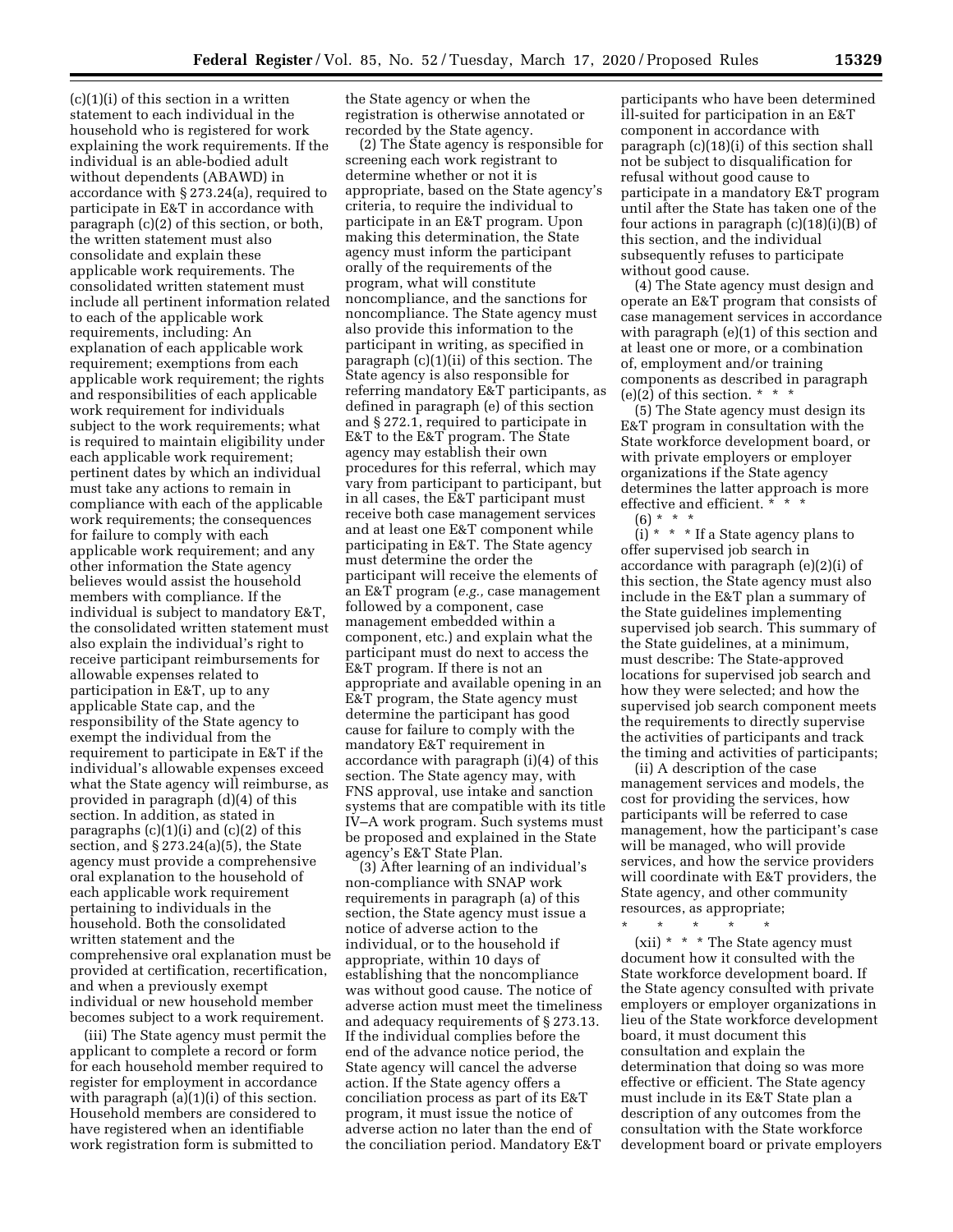or employer organizations. The State agency must also address in the E&T State plan the extent to which E&T activities will be carried out in coordination with the activities under title I of WIOA;

\* \* \* \* \*

(xix) Any State agency that will be requesting Federal funds that may become available for reallocation in accordance with paragraph (d)(1)(iii)(A), (B), or (D) of this section should include this request in the E&T State plan for the year the State agency would plan to use the reallocated funds. The request must include a separate budget and narrative explaining how the State agency intends to use the reallocated funds. FNS will review all State agency requests for reallocated funds and notify State agencies of the approval of any reallocated funds in accordance with regulations at paragraph (d)(1)(iii)(E) of this section. FNS' approval or denial of requests for reallocated funds will occur separately from the approval or denial of the rest of the E&T State plan.

\* \* \* \* \*  $(11) * * * *$ 

(iii) Number of SNAP participants required to participate in E&T by the State agency and of those the number who begin participation in an E&T program. An E&T participant begins to participate in an E&T program when the participant commences at least one part of an E&T program including an orientation, assessment, case management, or a component.

\* \* \* \* \*

 $(17) * * * *$ (x) State agencies certifying workforce partnerships for operation in their State in accordance with paragraph (n) of this section may report relevant data to demonstrate the number of program participants served by the workforce partnership, and of those how many were mandatory E&T participants.

\* \* \* \* \*

(18)(i) The State agency must ensure E&T providers are informed of their authority to determine if an individual is ill-suited for a particular E&T component. For purposes of this paragraph (c)(18), an E&T provider is the provider of an E&T component. The E&T provider must notify the State agency of an ill-suited determination as soon as possible after the determination is made and inform the State agency of the reason for the ill-suited determination. If the State agency is unable to obtain the reason for the illsuited determination from the E&T provider, the State agency must continue to act on the ill-suited determination in accordance with this

section. The E&T provider has the authority to determine if an individual is ill-suited for the E&T component from the time an individual is referred to an E&T component until completion of the component. When a State agency receives notification that an individual has been determined ill-suited, and the individual is not exempt from the work requirements as specified in paragraph (b) of this section, the State agency must:

(A) Send a Notice of E&T Participation Change (NETPC) to the household, as soon as possible. The notice must inform the household of the ill-suited determination. In the case of an ABAWD who has been determined ill-suited for an E&T component, the notice must notify the ABAWD that regardless of the ill-suited determination, the ABAWD will begin to accrue countable months toward their 3-month participation time limit as of the date of the notice unless the ABAWD fulfills the work requirements in accordance with § 273.24. The notice must also provide contact information for the State E&T program; and

(B) Take the most suitable action from among the following options:

(*1*) Refer the individual to an appropriate E&T program component in accordance with paragraph (e)(1) of this section. Before making this referral, the State agency must ensure the individual meets State agency criteria for the E&T program in accordance with paragraph (c)(2) of this section, and that it is appropriate to refer the individual to an E&T component, considering the suitability of the individual for any available E&T components. Any individual referred to an E&T component must also receive case management services in accordance with paragraph (e)(1) of this section;

(*2*) Refer the individual to an appropriate workforce partnership as defined in paragraph (n) of this section, if available. Before making this referral, the State agency must provide information about workforce partnerships to assist the individual in making an informed decision about whether to voluntarily participate in the workforce partnership, in accordance with paragraph  $(n)(10)$  of this section;

(*3*) Reassess the physical and mental fitness of the individual. If the individual is not found to be physically or mentally fit, the individual is exempt from the work requirements in paragraph (a) of this section. If the individual is found to be physically or mentally fit, and the State agency determines the individual is not otherwise exempt from the general work requirements in paragraph (a) of this

section, the State agency must consider if one of the other available actions in paragraph  $(c)(18)(i)(B)$  of this section would be appropriate for the individual; or

(*4*) Coordinate, to the maximum extent practicable, with other Federal, State, or local workforce or assistance programs to identify work opportunities or assistance for the individual.

(ii) From the time an E&T provider determines an individual is ill-suited for an E&T component until after the State agency takes one of the actions in paragraph (c)(18)(i)(B) of this section, the individual shall not be found to have refused without good cause to participate in mandatory E&T. From the time an E&T provider determines an ABAWD is ill-suited for an E&T component, the ABAWD will begin to accrue countable months toward their 3 month participation time limit unless the ABAWD fulfills the work requirement in accordance with § 273.24.

- \* \* \* \* \*
	- (d) \* \* \*
	- $(1) * * * *$

(iii) *Additional allocations.* If a State agency will not obligate and expend all of the funds allocated to it for a fiscal year under paragraph (d)(1)(i) of this section, FNS will reallocate the unobligated, unexpended funds to other State agencies during the fiscal year or subsequent fiscal year. FNS will allocate carryover funding to meet some or all of the State agencies' requests, as it considers appropriate and equitable in accordance with the following process:

(A) Not less than 50 percent shall be reallocated to State agencies requesting funding to conduct employment and training programs and activities for which the State agency had previously received funding under the pilots authorized by the Agricultural Act of 2014 (Pub. L. 113–79) that FNS determines have the most demonstrable impact on the ability of participants to find and retain employment that leads to increased household income and reduced reliance on public assistance.

(B) Not less than 30 percent shall be reallocated to State agencies requesting funding for E&T programs and activities under paragraph (e)(1) or (2) of this section that FNS determines have the most demonstrable impact on the ability of participants to find and retain employment that leads to increased household income and reduced reliance on public assistance, including activities targeted to:

(*1*) Individuals 50 years of age or older;

(*2*) Formerly incarcerated individuals;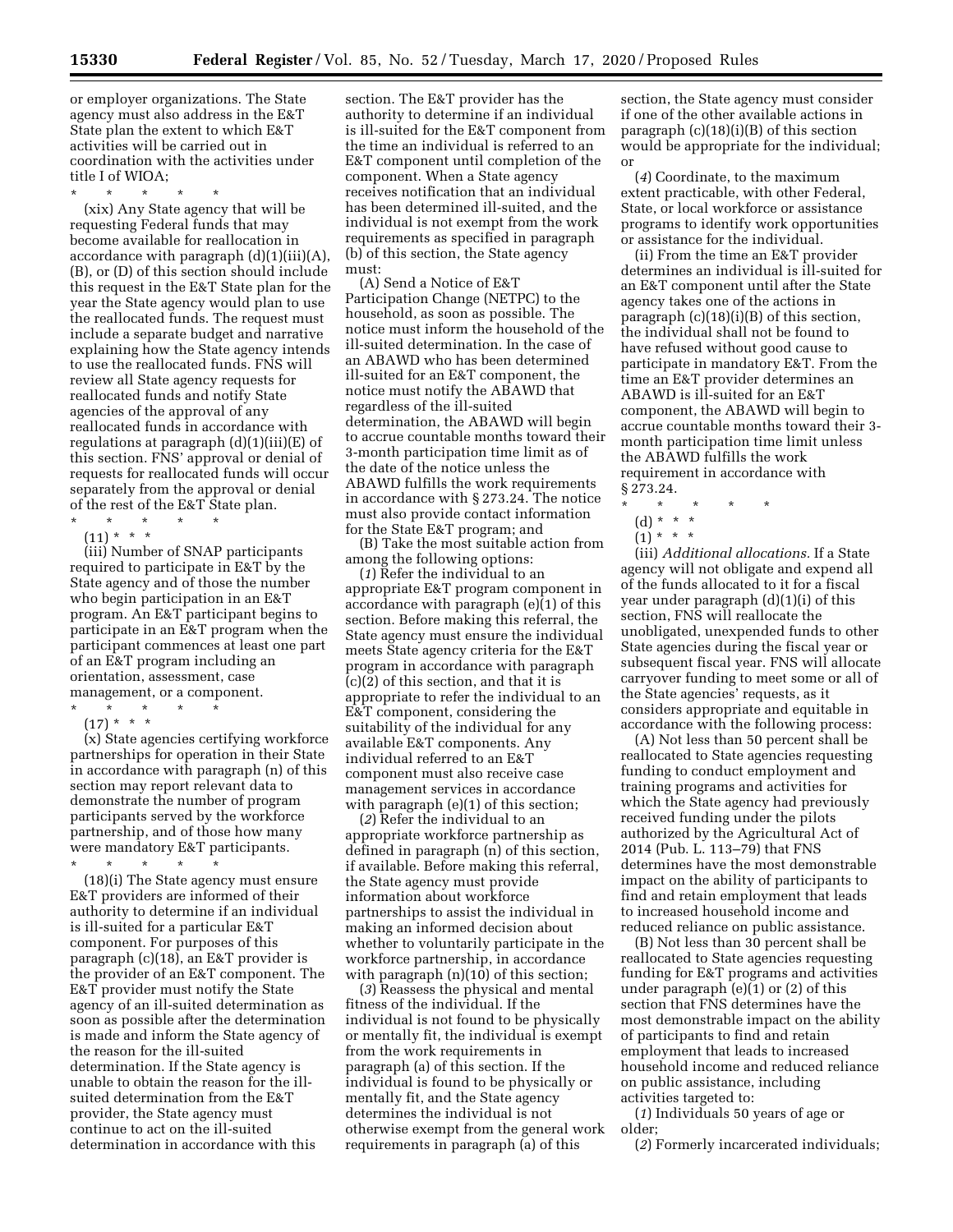(*3*) Individuals participating in a substance abuse treatment program;

(*4*) Homeless individuals;

(*5*) People with disabilities seeking to enter the workforce;

(*6*) Other individuals with substantial barriers to employment, including disabled veterans; or

(*7*) Households facing multigenerational poverty, to support employment and workforce participation through an integrated and family-focused approach in providing supportive services.

(C) State agencies who receive reallocated funds under paragraph  $(d)(1)(iii)(A)$  of this section may also be considered to receive reallocated funds under paragraph  $(d)(1)(iii)(B)$  of this section.

(D) The remaining funds not accounted for with the reallocations specified in paragraph (d)(1)(iii)(A) or (B) of this section shall be reallocated to State agencies requesting such funds for E&T programs and activities under paragraph (e)(1) or (2) of this section that FNS determines have the most demonstrable impact on the ability of participants to find and retain employment that leads to increased household income and reduced reliance on public assistance.

(E) State agencies requesting the reallocated funds specified in paragraph  $(d)(1)(iii)(A), (B), or (D)$  of this section shall make their request for those funds in their E&T State plans submitted for the upcoming fiscal year. FNS will determine the amount of reallocated funds each requesting State agency shall receive and provide the reallocated funds to those State agencies within a timeframe that allows each State agency to which funds are reallocated at least 270 days to expend the reallocated funds. When making the reallocations, FNS will also consider the size of the request relative to the level of the State agency's E&T spending in prior years, the specificity of the State agency's plan for spending carryover funds, and the quality of program and scope of impact for the State's E&T program.

(F) Unobligated, unexpended funds not reallocated in the process specified in paragraph (d)(1)(iii)(E) of this section, shall be reallocated to State agencies upon request for E&T programs and activities under paragraph (e)(1) or (2) of this section that FNS determines have the most demonstrable impact on the ability of participants to find and retain employment that leads to increased household income and reduced reliance on public assistance. In making these reallocations FNS will also consider the size of the request relative to the level of the State agency's E&T spending in

prior years, the specificity of the State agency's plan for spending carryover funds, and the quality of program and scope of impact for the State's E&T program.

\* \* \* \* \*

(4) \* \* \*

(v) The State agency must inform all mandatory E&T participants that they may be exempted from E&T participation if their monthly expenses that are reasonably necessary and directly related to participation in the E&T program, including participation in case management services and E&T components, exceed the allowable reimbursement amount. \* \* \*

(e) *Employment and training programs.* Work registrants not otherwise exempted by the State agency are subject to the E&T program participation requirements imposed by the State agency. Such individuals are referred to in this section as E&T mandatory participants or mandatory E&T participants. Mandatory E&T participants who have been determined ill-suited for participation in an E&T component in accordance with paragraph (c)(18)(i) of this section shall not be subject to disqualification for refusal without good cause to participate in mandatory E&T during the time specified in paragraph (c)(18)(ii) of this section. Requirements may vary among participants. Failure to comply without good cause with the requirements imposed by the State agency will result in disqualification as specified in paragraph (f)(2) of this section.

(1) *Case management.* The State E&T program must provide case management services such as comprehensive intake assessments, individualized service plans, progress monitoring, or coordination with service providers which are provided to all E&T participants. The purpose of case management services shall be to guide the participant towards appropriate E&T components and activities based on the participant's needs and interests, support the participant through the E&T program, and to provide services that help the participant achieve program goals. The provision of case management services must not be an impediment to the participant's successful participation in E&T. In addition, if the case manager determines a mandatory E&T participant may meet an exemption from the requirement to participate in an E&T program, the case manager must inform the appropriate State agency staff. Also, if the case manager is unable to identify an appropriate and available opening in an

E&T component for a mandatory E&T participant, the case manager must inform the appropriate State agency staff.

 $(2)$  \* \* \* In accordance with section 6(o)(1)(C) of the Food and Nutrition Act of 2008 and § 273.24, supervised job search and job search training, when offered as components of an E&T program, are not qualifying activities relating to the participation requirements necessary to fulfill the ABAWD work requirement under § 273.24. However, job search, including supervised job search, or job search training activities, when offered as part of other E&T program components, are acceptable as long as those activities comprise less than half the total required time spent in the components. \* \* \*

(i) A supervised job search program. Supervised job search programs are those that occur at State-approved locations at which the activities of participants shall be directly supervised and the timing and activities of participants tracked in accordance with guidelines issued by the State agency and summarized in their E&T State plan in accordance with paragraph (c)(6)(i) of this section. Job search that does not meet the definition of supervised job search in the previous sentence is allowed as a subsidiary activity of another E&T component, so long as the job search activity comprises less than half of the total required time spent in the component. The State agency may require an individual to participate in supervised job search from the time an application is filed for an initial period established by the State agency. Following this initial period (which may extend beyond the date when eligibility is determined) the State agency may require an additional supervised job search period in any period of 12 consecutive months. The first such period of 12 consecutive months will begin at any time following the close of the initial period. The State agency may establish a supervised job search period that, in its estimation, will provide participants a reasonable opportunity to find suitable employment. The State agency should not, however, establish a continuous, year-round supervised job search requirement. If a reasonable period of supervised job search does not result in employment, placing the individual in a training or education component to improve job skills will likely be more productive. In accordance with section 6(o)(1)(C) of the Food and Nutrition Act of 2008 and § 273.24, a supervised job search program is not a qualifying E&T activity relating to the participation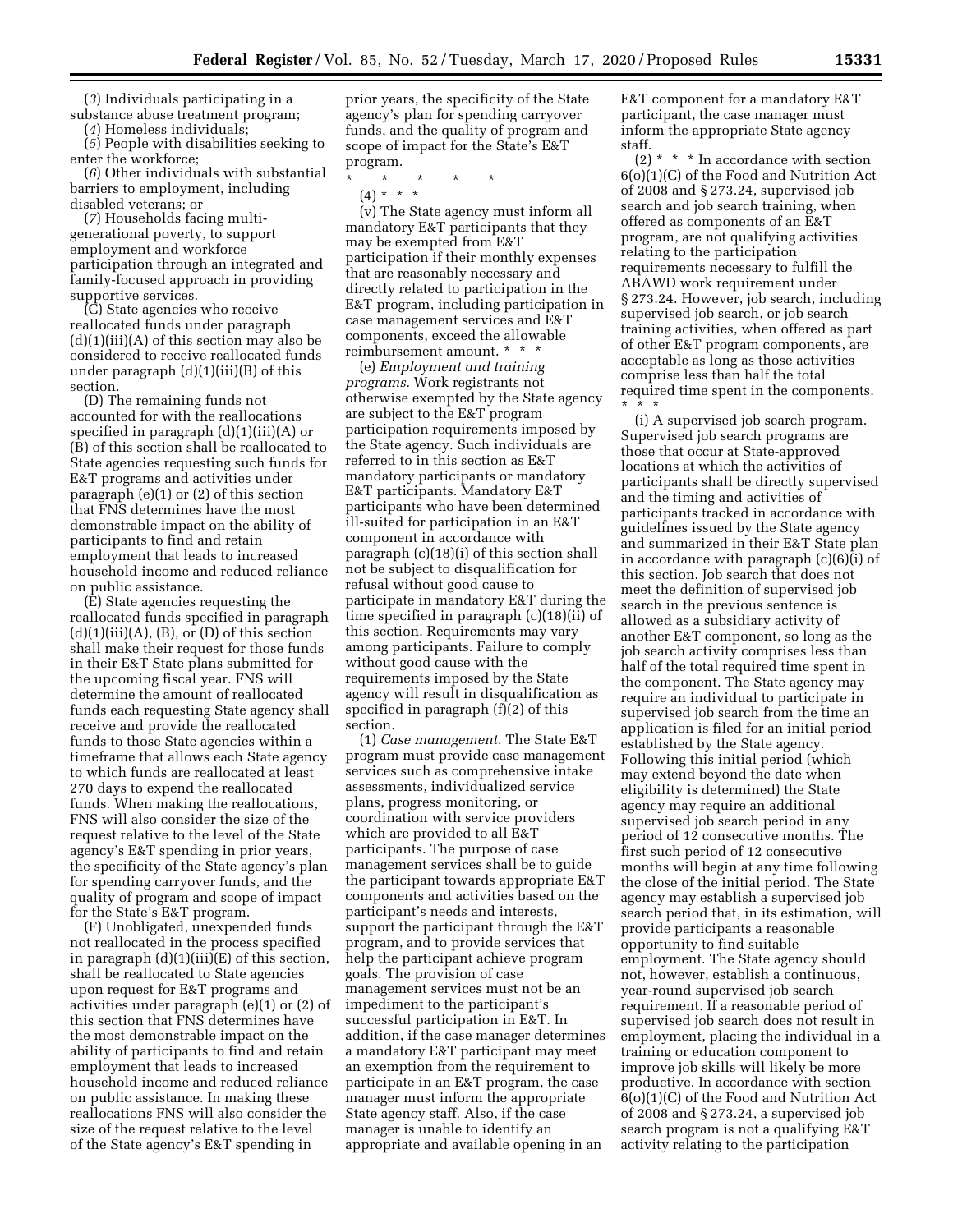requirements necessary to maintain SNAP eligibility for ABAWDs. However, a job search program, supervised or otherwise, when operated under title I of the Workforce Innovation and Opportunity Act (WIOA), under section 236 of the Trade Act, or a program of employment and training for veterans operated by the Department of Labor or the Department of Veterans Affairs, is considered a qualifying activity relating to the participation requirements necessary to maintain SNAP eligibility for ABAWDs.

(ii) A job search training program that includes reasonable job search training and support activities. Such a program may consist of employability assessments, training in techniques to increase employability, job placement services, or other direct training or support activities, including educational programs determined by the State agency to expand the job search abilities or employability of those subject to the program. Job search training activities are approvable if they directly enhance the employability of the participants. A direct link between the job search training activities and job-readiness must be established for a component to be approved. In accordance with section 6(o)(1)(C) of the Food and Nutrition Act of 2008 and § 273.24, a job search training program is not a qualifying activity relating to the participation requirements necessary to maintain SNAP eligibility for ABAWDs. However, such a program, when operated under title I of WIOA, under section 236 of the Trade Act, or a program of employment and training for veterans operated by the Department of Labor or the Department of Veterans Affairs, is considered a qualifying activity relating to the participation requirements necessary to maintain SNAP eligibility for ABAWDs. \* \* \* \* \*

(iv) A work experience program designed to improve the employability of household members through actual work experience or training, or both, and to enable individuals employed or trained under such programs to move promptly into regular public or private employment. Work experience is a planned, structured learning experience that takes place in a workplace for a limited period of time. Work experience may be paid or unpaid, as appropriate and consistent with other laws such as the Fair Labor Standards Act. Work experience may be arranged within the private for-profit sector, the non-profit sector, or the public sector. Labor standards apply in any work experience setting where an employee/employer

relationship, as defined by the Fair Labor Standards Act, exists.

(A) A work experience program may include:

(*1*) A work activity performed in exchange for SNAP benefits that provides an individual with an opportunity to acquire the general skills, knowledge, and work habits necessary to obtain employment. The purpose of work activity is to improve the employability of those who cannot find unsubsidized full-time employment.

(*2*) A work-based learning program, which, for the purposes of SNAP E&T, are sustained interactions with industry or community professionals in real world settings to the extent practicable, or simulated environments at an educational institution that foster indepth, firsthand engagement with the tasks required in a given career field, that are aligned to curriculum and instruction. Work-based learning emphasizes employer engagement, includes specific training objectives, and leads to regular employment. Workbased learning can include internships, pre-apprenticeships, apprenticeships, customized training, transitional jobs, incumbent worker training, and on-thejob training as defined under WIOA. Work-based learning can include both subsidized and unsubsidized employment models.

(B) A work experience program must: (*1*) Not provide any work that has the effect of replacing the employment of an individual not participating in the employment or training experience program; and

(*2*) Provide the same benefits and working conditions that are provided at the job site to employees performing comparable work for comparable hours. \* \* \* \* \*

(viii) \* \* \* State agencies must make a good faith effort to provide job retention services for at least 30 days. \*\*\*

(ix) Programs and activities conducted under the pilots authorized by the Agricultural Act of 2014 (Pub. L. 113– 79) that the Secretary determines, based on the results from the independent evaluations conducted for those pilots, have the most demonstrable impact on the ability of participants to find and retain employment that leads to increased household income and reduced reliance on public assistance. \* \* \* \* \*

(5) \* \* \*

(iii) Voluntary participants are not subject to the limitations specified in paragraph (e)(4) of this section.

\* \* \* \* \*  $(i) * * * *$ 

(4) Good cause includes the good cause provisions in paragraph (i)(2) of this section as well as circumstances where the State agency determines that there is not an appropriate and available opening within the E&T program to accommodate the mandatory participant. Good cause for circumstances where there is not an appropriate or available opening within the E&T program shall extend until the State agency identifies an appropriate and available E&T opening, and the State agency informs the SNAP participant. In addition, good cause for circumstances where there is not an appropriate and available opening within the E&T program shall only apply to the requirement to participate in E&T and shall not provide good cause to ABAWDs who fail to fulfill their ABAWD work requirements in accordance with § 273.24.

\* \* \* \* \* (n) *Workforce partnerships.*  Workforce partnerships must meet the following requirements:

(1) Workforce partnerships are programs operated by:

(i) A private employer, an organization representing private employers, or a nonprofit organization providing services relating to workforce development; or

(ii) An entity identified as an eligible provider of training services under section 122(d) of WIOA (29 U.S.C. 3152(d)).

(2) Workforce partnerships may include multi-State programs.

(3) Workforce partnerships must be in compliance with the Fair Labor Standards Act of 1938 (29 U.S.C. 201 *et seq.*), as applicable.

(4) All workforce partnerships must be certified by the Secretary or by the State agency to the Secretary to indicate all of the elements in paragraphs (n)(4)(i) through (v) of this section. The workforce partnership must:

(i) Assist SNAP households in gaining high-quality, work-relevant skills, training, work, or experience that will increase the ability of the participants to obtain regular employment;

(ii) Provide participants with not less than 20 hours per week, averaged monthly of training, work, or experience; for the purposes of this paragraph (n)(4)(ii), 20 hours a week averaged monthly means 80 hours a month;

(iii) Not use any funds authorized to be appropriated under the Food and Nutrition Act of 2008;

(iv) Provide sufficient information to the State agency, on request, to determine whether members of SNAP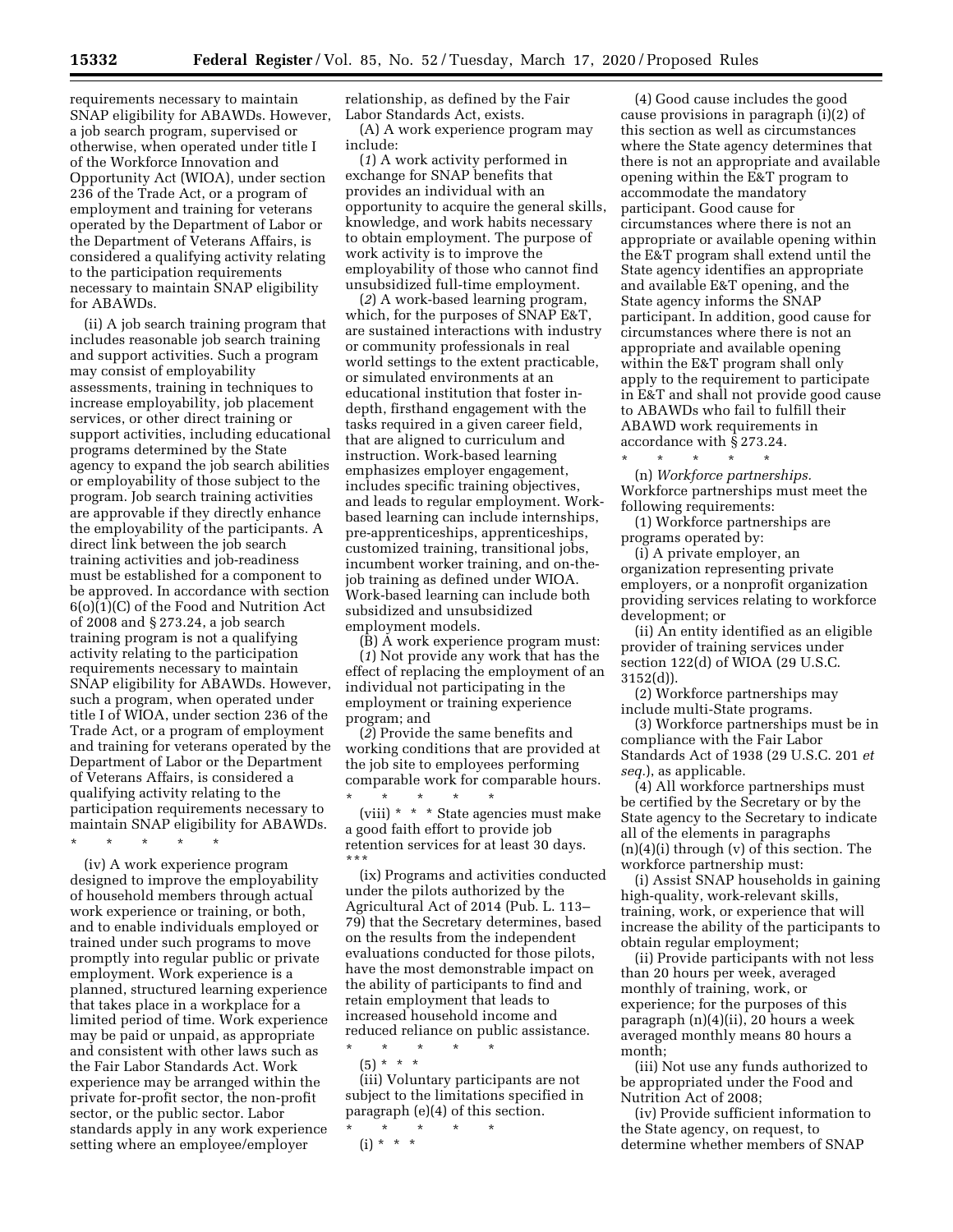households who are subject to the work requirement in paragraph (a) of this section, the ABAWD work requirements in § 273.24, or both are fulfilling the work requirement through the workforce partnership; and

(v) Be willing to serve as a reference for participants who are members of SNAP households for future employment or work-related programs.

(5) In certifying that a workforce partnership meets the criteria in paragraphs (n)(4)(i) and (ii) of this section to be certified as a workforce partnership, the Secretary or the State agency shall require that the program submit to the Secretary or the State agency sufficient information that describes both:

(i) The services and activities of the program that would provide participants with not less than 20 hours per week of training, work, or experience; and

(ii) How the workforce partnership would provide services and activities described in paragraph (n)(5)(i) of this section that would directly enhance the employability or job readiness of the participant.

(6)(i) Workforce partnerships may not use any funds authorized to be appropriated by the Food and Nutrition Act of 2008.

(ii) If a member of a SNAP household is required to participate in an employment and training program in accordance with paragraph (a)(1)(ii) of this section, the State shall consider an individual participating in a workforce partnership certified in accordance with paragraph (n)(4) of this section to be in compliance with the employment and training requirements. The State agency cannot disqualify an individual for no longer participating in a workforce partnership. When a State agency learns that an individual is no longer participating in a workforce partnership, and the individual had been subject to mandatory E&T in accordance with paragraph (a)(1)(ii) of this section, the State agency must re-screen the individual to determine if the individual qualifies for an exemption from the work requirements in accordance with paragraph (b) of this section, and re-screen the individual to determine if the individual meets State criteria for referral to an E&T program or component in accordance with paragraph (c)(2) of this section. After this re-screening, if it is appropriate to require the individual to participate in an E&T program, the State agency may refer the individual to an E&T program or workforce partnership, as applicable.

(7) A state agency may use a workforce partnership to supplement, not to supplant, the employment and training program of the State agency.

(8) Workforce partnerships certified in accordance with paragraph (n)(4) of this section are included in the definition of a work program under § 273.24(a)(3) for the purposes of fulfilling the ABAWD work requirement.

(9) The State agency shall not require any member of a household participating in SNAP to participate in a workforce partnership.

(10) A State agency shall maintain a list of workforce partnerships certified in accordance with paragraph (n)(4) of this section, and provide this list not less frequently than at certification and recertification to a household member subject to the work requirements in paragraph (a) of this section or § 273.24. The State agency must provide the list electronically or by other means. The list should include information that would assist the household member to make an informed decision about participating in a workforce partnership, including the following information, if available: Contact information for the workforce partnership, the types of activities the participant would be engaged in through the workforce partnership, screening criteria used by the workforce partnership to select individuals, the location of the workforce partnership, the work schedule or schedules, any special skills required to participate, and wage and benefit information, if applicable.

(11) Participation in a workforce partnership shall not replace the employment or training of an individual not participating in a workforce partnership.

(12) A workforce partnership may select individuals for participation in the workforce partnership who may or may not meet the criteria for the general work requirement at paragraph (a) of this section, including participation in E&T, or the ABAWD work requirement at § 273.24(a)(1).

(13) Workforce partnership reporting requirements to the State agency are limited to the following:

(i) On notification that an individual participating in the workforce partnership is receiving SNAP benefits, notifying the State agency that the individual is participating in a workforce partnership;

(ii) Identifying participants who have completed or are no longer participating in the workforce partnership;

(iii) Identifying changes to the workforce partnership that result in the workforce partnership no longer meeting the certification requirements in accordance with paragraph (n)(4) of this section; and

(iv) Providing sufficient information, on request by the State agency, for the State agency to verify that a participant is fulfilling the applicable work requirements in paragraph (a) of this section or § 273.24.

 $\blacksquare$  5. In § 273.14, add paragraph (b)(5) to read as follows:

### **§ 273.14 Recertification.**

\* \* \* \* \* (b) \* \* \*

(5) *Advisement.* (i) At the time of recertification, the State agency shall advise household members subject to the work requirements of § 273.7(a) who reside in households meeting the criteria in paragraph (b)(5)(ii) of this section of available employment and training services. This shall include, at a minimum, providing a list of available employment and training services electronically or in printed form to the household.

(ii) The State agency requirement in paragraph (b)(5)(i) of this section only applies to households that meet all of the following criteria, as most recently reported by the household:

(A) Contain a household member subject to the work requirements of § 273.7(a);

(B) Contain at least one adult;

(C) Contain no elderly or disabled individuals; and

(D) Have no earned income.

- \* \* \* \* \* ■ 6. In § 273.24:
- a. Revise paragraph (a)(3)(i);
- b. Amend paragraph (a)(3)(ii) by
- 
- removing the word ''or'' at the end of
- the paragraph; ■ c. Revise paragraph (a)(3)(iii);
- $\blacksquare$  d. Add paragraphs (a)(3)(iv) and (v);
- $\blacksquare$  e. Revise paragraph (b)(2);
- f. Add paragraph  $(b)(8)$ ;

■ g. Amend paragraph (g) heading by removing the text ''15 percent'' and adding in its place the word ''Discretionary'';

■ h. Amend paragraph (g)(1) by removing the text ''15 percent exemption'' and adding in its place the words ''discretionary exemptions''; and ■ i. Amend paragraph (g)(3) by removing the number "15" and adding

in its place the number ''12''. The revisions and additions read as

follows:

## **§ 273.24 Time limit for able-bodied adults.**

- (a) \* \* \*  $(3) * * * *$
- (i) A program under title I of the Workforce Innovation and Opportunity Act (WIOA) (Pub. L.113–128);

\* \* \* \* \* (iii) An employment and training program operated or supervised by a